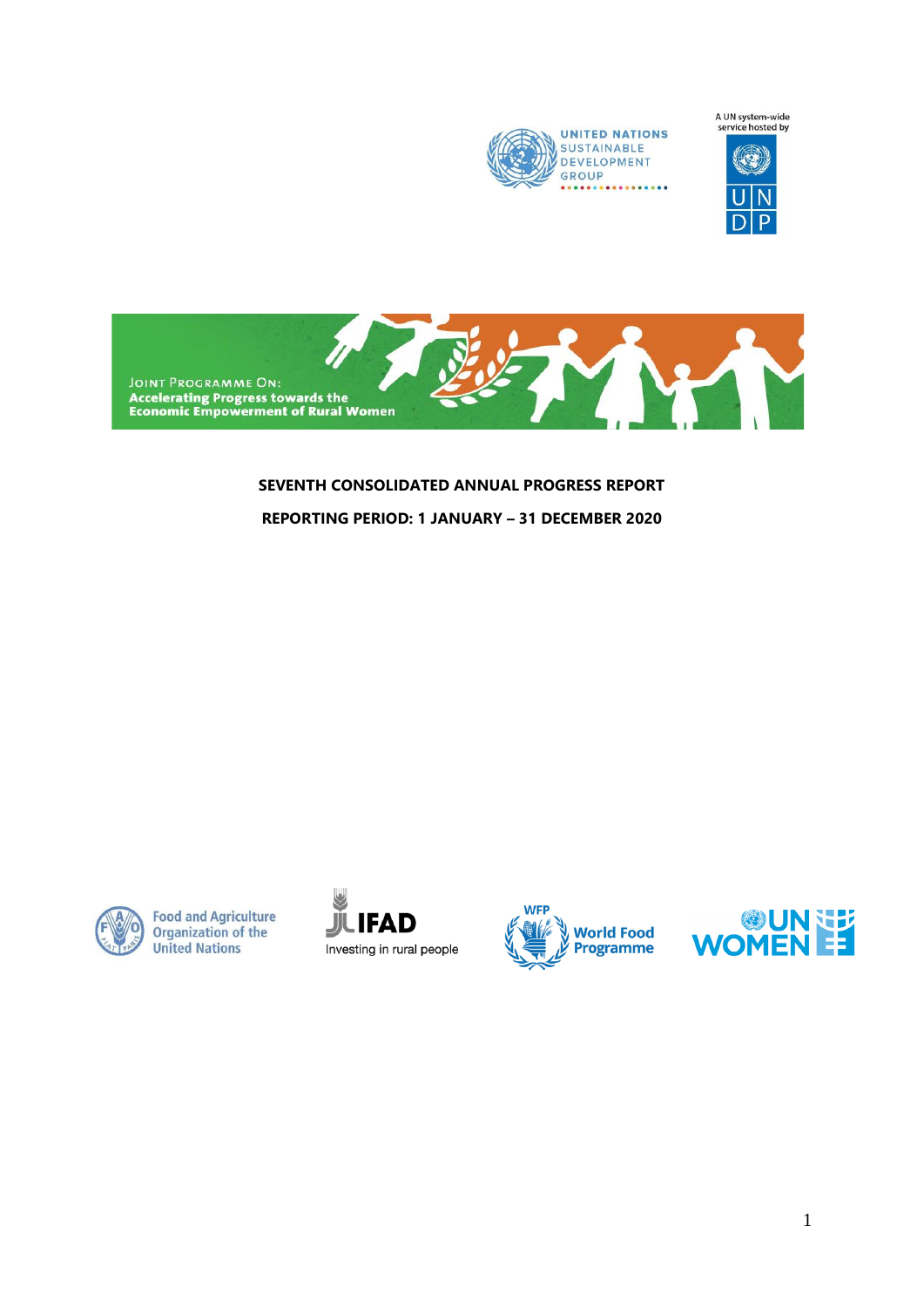| <b>Programme Title &amp; Project Number</b>                                                                                                                                             | Country, Locality(s), Priority Area(s) / Strategic<br><b>Results</b>                                                                        |
|-----------------------------------------------------------------------------------------------------------------------------------------------------------------------------------------|---------------------------------------------------------------------------------------------------------------------------------------------|
| Programme Title:<br><b>Accelerating Progress Towards the Economic</b><br><b>Empowerment of Rural Women</b>                                                                              | Ethiopia, Guatemala, Kyrgyzstan, Liberia, Nepal,<br>Niger, Rwanda                                                                           |
| MPTF Office<br>Project Reference<br>Number:<br>00092000-6                                                                                                                               | The strategic result is to secure rural women's<br>livelihoods and rights in the context of sustainable<br>development and the SDGs         |
| <b>Participating Organization(s)</b>                                                                                                                                                    | <b>Implementing Partners</b>                                                                                                                |
| $\bullet$ FAO<br><b>IFAD</b><br><b>WFP</b><br>• UN Women                                                                                                                                | Government Ministries, NGOs/CSOs, private<br>$\bullet$<br>sector, and other UN<br>Agencies<br>and<br>International Organizations            |
| <b>Programme/Project Cost (US\$)</b>                                                                                                                                                    | <b>Programme Duration</b>                                                                                                                   |
| Total approved budget as per project document:                                                                                                                                          | Overall Duration: 60 months (as per programme<br>document)                                                                                  |
| US\$ 35,000,000<br><b>MPTF Contribution:</b><br>FAO:<br>US\$ 7,188,265<br>US\$ 2,826,695<br>IFAD:<br>UN Women:<br>US\$ 8,539,158<br>WFP:<br>US\$ 8,103,189<br>US\$ 26,657,307<br>TOTAL: | <b>Start Date</b><br>15/10/2012<br>Original End Date 14/10/2017<br>Current End Date 31/12/2021                                              |
| <b>Programme Assessment/Review/MTR</b>                                                                                                                                                  | <b>Report Submitted By</b>                                                                                                                  |
| Assessment/Review<br>$\Box$ Yes No $\Box$<br>Mid-Term Evaluation Report<br>$\Box$ Yes No $\Box$                                                                                         | Name: Catherine McCarron<br>$\circ$<br>Title: JP RWEE Global Coordinator<br>$\circ$<br>Email address: catherine.mccarron@wfp.org<br>$\circ$ |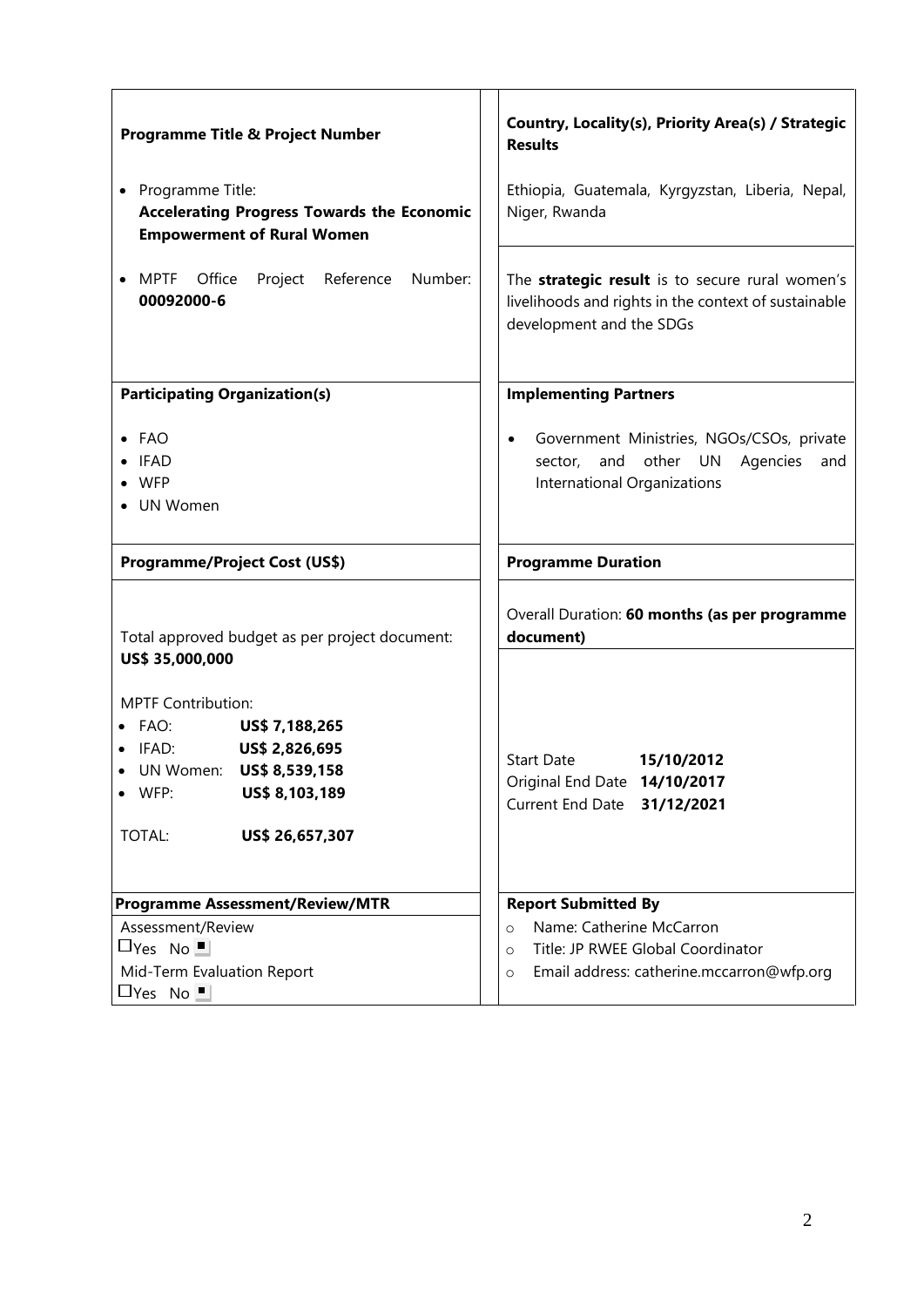

Sweden

Sverige

**SWEDEN**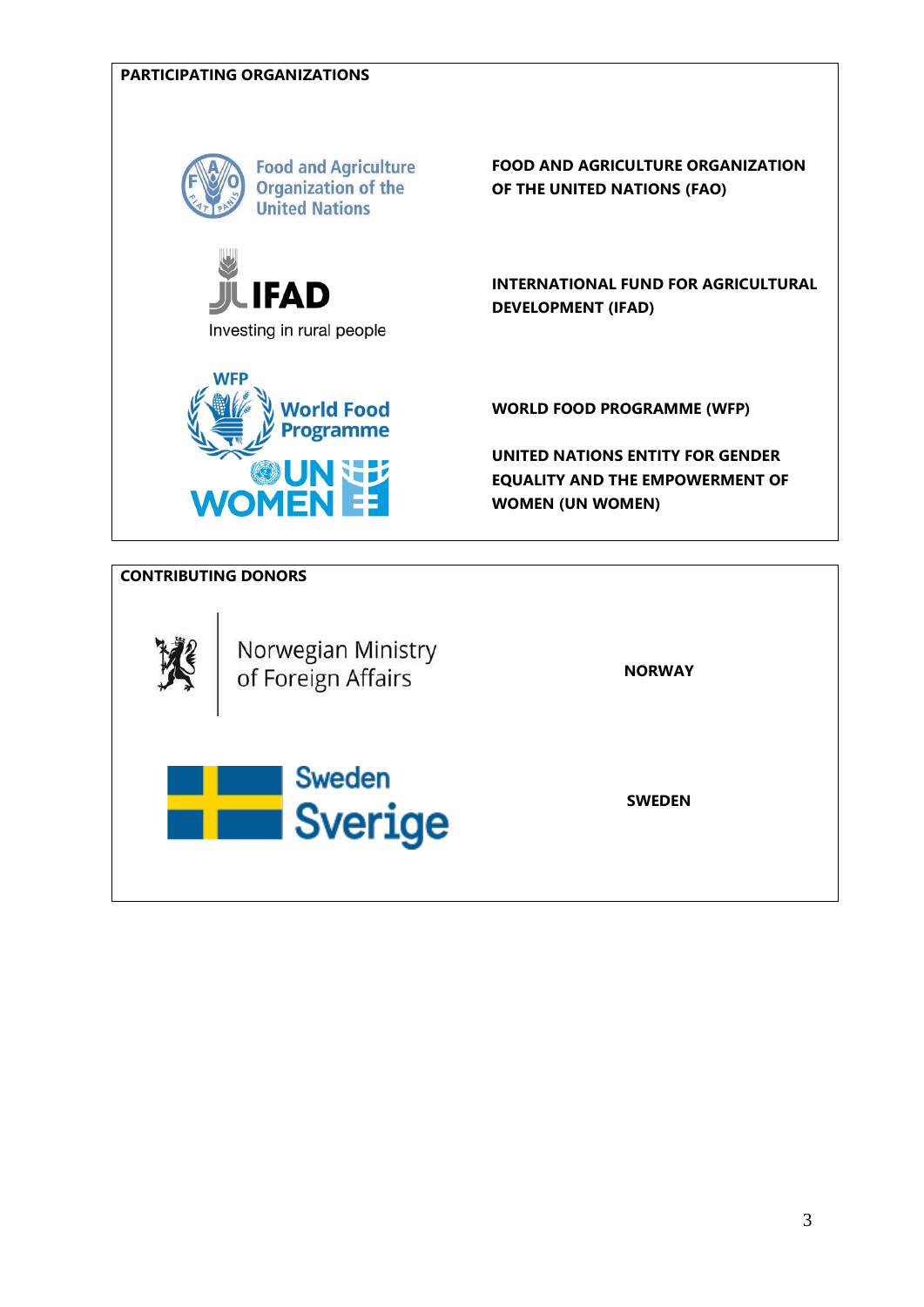### **Table of Contents**

| <b>DEFINITIONS</b> |  |
|--------------------|--|

#### 1. NARRATIVE REPORT

| $\vert$ .)<br>a.<br>OUTCOME 2: Rural women have increased income to secure their livelihoods and create wealth 14<br>$h_{\cdot}$<br>OUTCOME 3: Rural women have enhanced leadership and participation in their communities and in<br>$\mathsf{C}$<br>Outcome 4: A more gender responsive policy environment is secured for the economic<br>$d$ .<br>e.<br>$f_{\cdot}$<br>g.<br>h. |  |
|-----------------------------------------------------------------------------------------------------------------------------------------------------------------------------------------------------------------------------------------------------------------------------------------------------------------------------------------------------------------------------------|--|
|                                                                                                                                                                                                                                                                                                                                                                                   |  |
|                                                                                                                                                                                                                                                                                                                                                                                   |  |
|                                                                                                                                                                                                                                                                                                                                                                                   |  |
|                                                                                                                                                                                                                                                                                                                                                                                   |  |
|                                                                                                                                                                                                                                                                                                                                                                                   |  |

#### 2. FINANCIAL PERFORMANCE

| 1.               |  |
|------------------|--|
| 2.               |  |
| $\mathbf{3}$ .   |  |
| $\overline{4}$ . |  |
| 5.               |  |
| 6.               |  |
| 7.               |  |
| 8.               |  |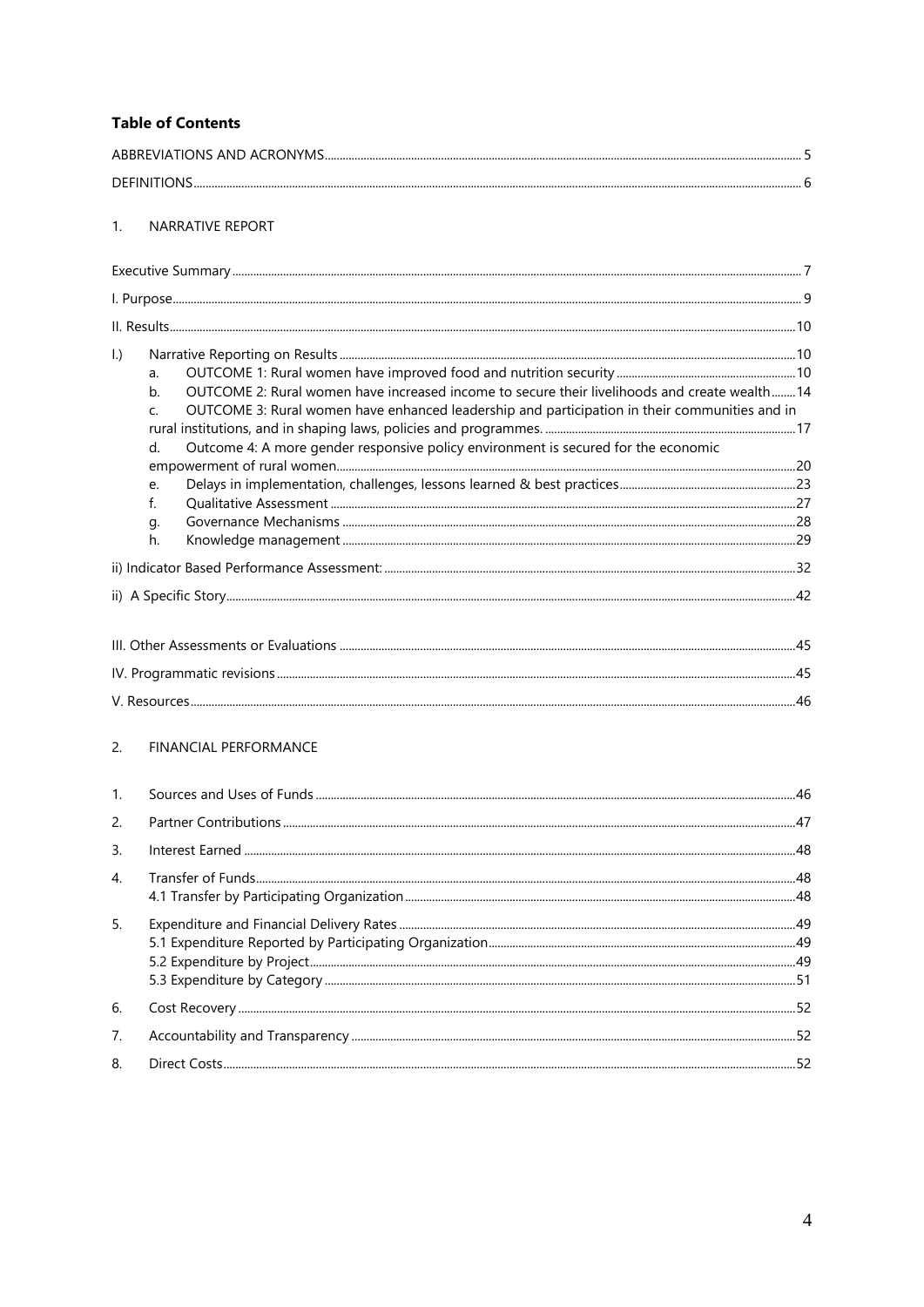## <span id="page-4-0"></span>**ABBREVIATIONS AND ACRONYMS**

| AA:       | Administrative Agent                                                   |
|-----------|------------------------------------------------------------------------|
| ATA:      | <b>Agricultural Transformation Agency</b>                              |
| BALI:     | <b>Business Action Learning for Inclusion</b>                          |
| CGR:      | <b>Community Grain Reserve</b>                                         |
| CSO:      | Civil Society Organisation                                             |
| CSW:      | Commission on the Status of Women                                      |
| FAO:      | Food and Agriculture Organization of the United Nations                |
| FFS:      | Farmer Field School                                                    |
| GALS:     | Gender Action Learning System                                          |
| GCU:      | <b>Global Coordination Unit</b>                                        |
| GES:      | <b>Gender Equality Strategy</b>                                        |
| GESI:     | Gender Equality and Social Inclusion                                   |
| HGSFP:    | Home Grown School Feeding Programme                                    |
| ICT:      | Information and Communication Technologies                             |
| IFAD:     | International Fund for Agricultural Development                        |
| IGA:      | Income Generating Activity                                             |
| IP:       | <b>Implementing Partner</b>                                            |
| ISC:      | International Steering Committee                                       |
| JP:       | Joint Programme                                                        |
| M&E:      | Monitoring & Evaluation                                                |
| MOA:      | Ministry of Agriculture                                                |
| MPTFO:    | Multi Partner Trust Fund Office                                        |
| NGO:      | Non-Governmental Organisation                                          |
| NSC:      | National Steering Committee                                            |
| PO:       | Producer Organisation                                                  |
| PUNOs:    | Participating UN Organizations                                         |
| RUSACCO:  | Rural Savings and Credit Cooperatives                                  |
| RWEE:     | Rural Women's Economic Empowerment                                     |
| SHG:      | Self-Help Group                                                        |
| SRH:      | Sexual and Reproductive Health                                         |
| TAC:      | <b>Technical Advisory Committee</b>                                    |
| ToT:      | Training of Trainers                                                   |
| TWG:      | <b>Technical Working Group</b>                                         |
| UNDG:     | United Nations Development Group                                       |
| UN Women: | United Nations Entity for Gender Equality and the Empowerment of Women |
| VSLA:     | Village Savings and Loan Associations                                  |
| WEAI:     | Women's Empowerment in Agriculture Index                               |
| WEE:      | Women's Economic Empowerment                                           |
| WFP:      | World Food Programme                                                   |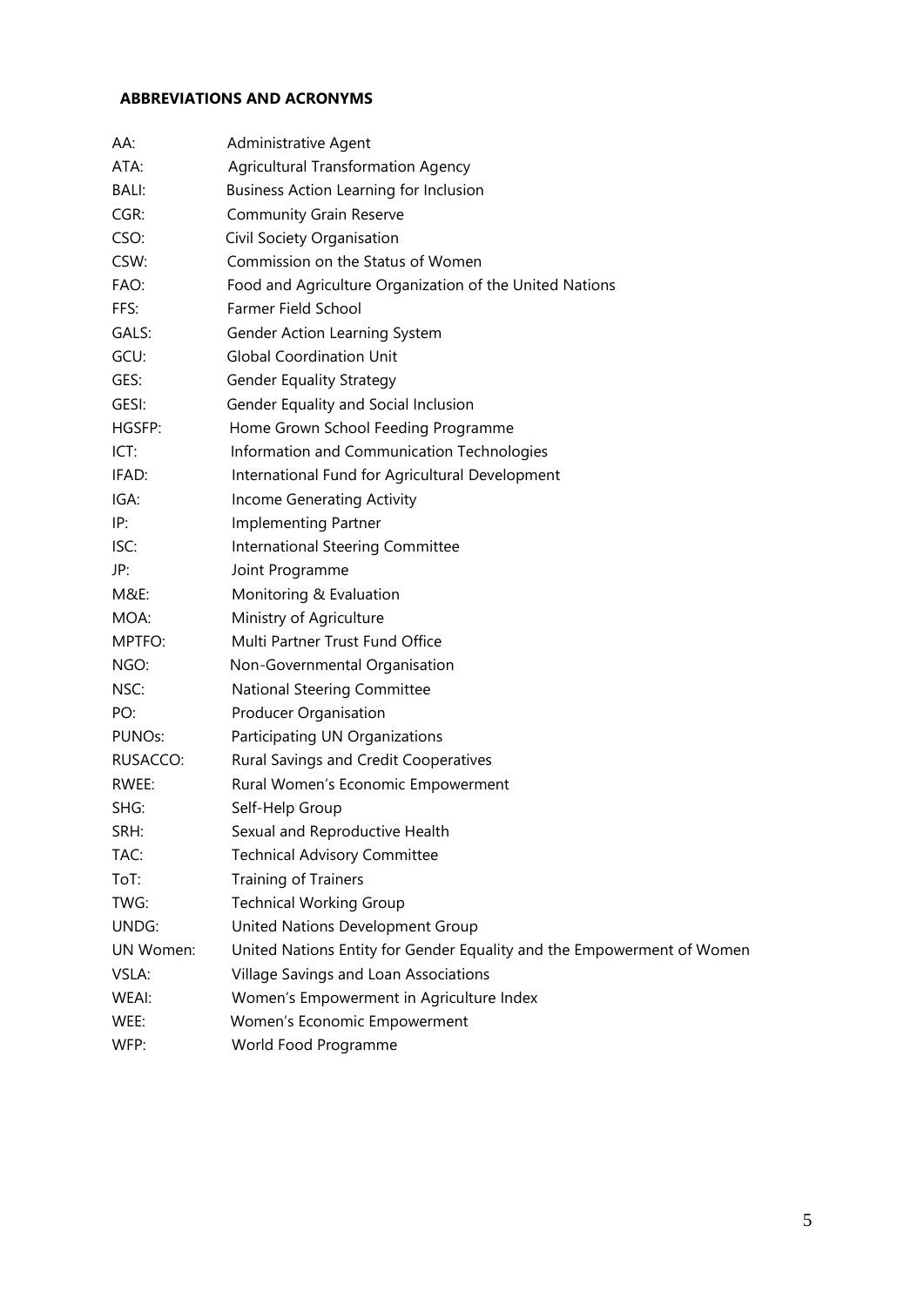#### <span id="page-5-0"></span>**DEFINITIONS**

| <b>Allocation</b>                            | Amount approved by the Steering Committee for a project/programme.                                                                                                                                                                                                          |
|----------------------------------------------|-----------------------------------------------------------------------------------------------------------------------------------------------------------------------------------------------------------------------------------------------------------------------------|
| <b>Approved</b><br><b>Project/Programme</b>  | A project/programme including budget, etc., that is approved by the Steering Committee for<br>fund allocation purposes.                                                                                                                                                     |
| Contributor<br><b>Commitment</b>             | Amount(s) committed by a donor to a Fund in a signed Standard Administrative Arrangement<br>with the UNDP Multi-Partner Trust Fund Office (MPTF Office), in its capacity as the<br>Administrative Agent. A commitment may be paid or pending payment.                       |
| <b>Contributor Deposit</b>                   | Cash deposit received by the MPTF Office for the Fund from a contributor in accordance with<br>a signed Standard Administrative Arrangement.                                                                                                                                |
| <b>Delivery Rate</b>                         | The percentage of funds that have been utilized, calculated by comparing expenditures<br>reported by a Participating Organization against the 'net funded amount'.                                                                                                          |
| <b>Indirect Support Costs</b>                | A general cost that cannot be directly related to any particular programme or activity of the<br>Participating Organizations. UNDG policy establishes a fixed indirect cost rate of 7% of<br>programmable costs. As of 2018, WFP applies a fixed indirect cost rate of 6.5% |
| <b>Net Funded Amount</b>                     | Amount transferred to a Participating Organization less any refunds transferred back to the<br>MPTF Office by a Participating Organization.                                                                                                                                 |
| <b>Participating</b><br>Organization         | A UN Organization or other inter-governmental Organization that is an implementing partner<br>in a Fund, as represented by signing a Memorandum of Understanding (MOU) with the MPTF<br>Office for a particular Fund.                                                       |
| <b>Project Expenditure</b>                   | The sum of expenses and/or expenditure reported by all Participating Organizations for a<br>Fund irrespective of which basis of accounting each Participating Organization follows for<br>donor reporting.                                                                  |
| <b>Project Financial</b><br>Closure          | A project or programme is considered financially closed when all financial obligations of an<br>operationally completed project or programme have been settled, and no further financial<br>charges may be incurred.                                                        |
| <b>Project Operational</b><br><b>Closure</b> | A project or programme is considered operationally closed when all programmatic activities<br>for which Participating Organization(s) received funding have been completed.                                                                                                 |
| <b>Project Start Date</b>                    | Date of transfer of first instalment from the MPTF Office to the Participating Organization.                                                                                                                                                                                |
| <b>Total Approved</b><br><b>Budget</b>       | This represents the cumulative amount of allocations approved by the Steering Committee.                                                                                                                                                                                    |
| <b>US Dollar Amount</b>                      | The financial data in the report is recorded in US Dollars and due to rounding off of numbers,<br>the totals may not add up.                                                                                                                                                |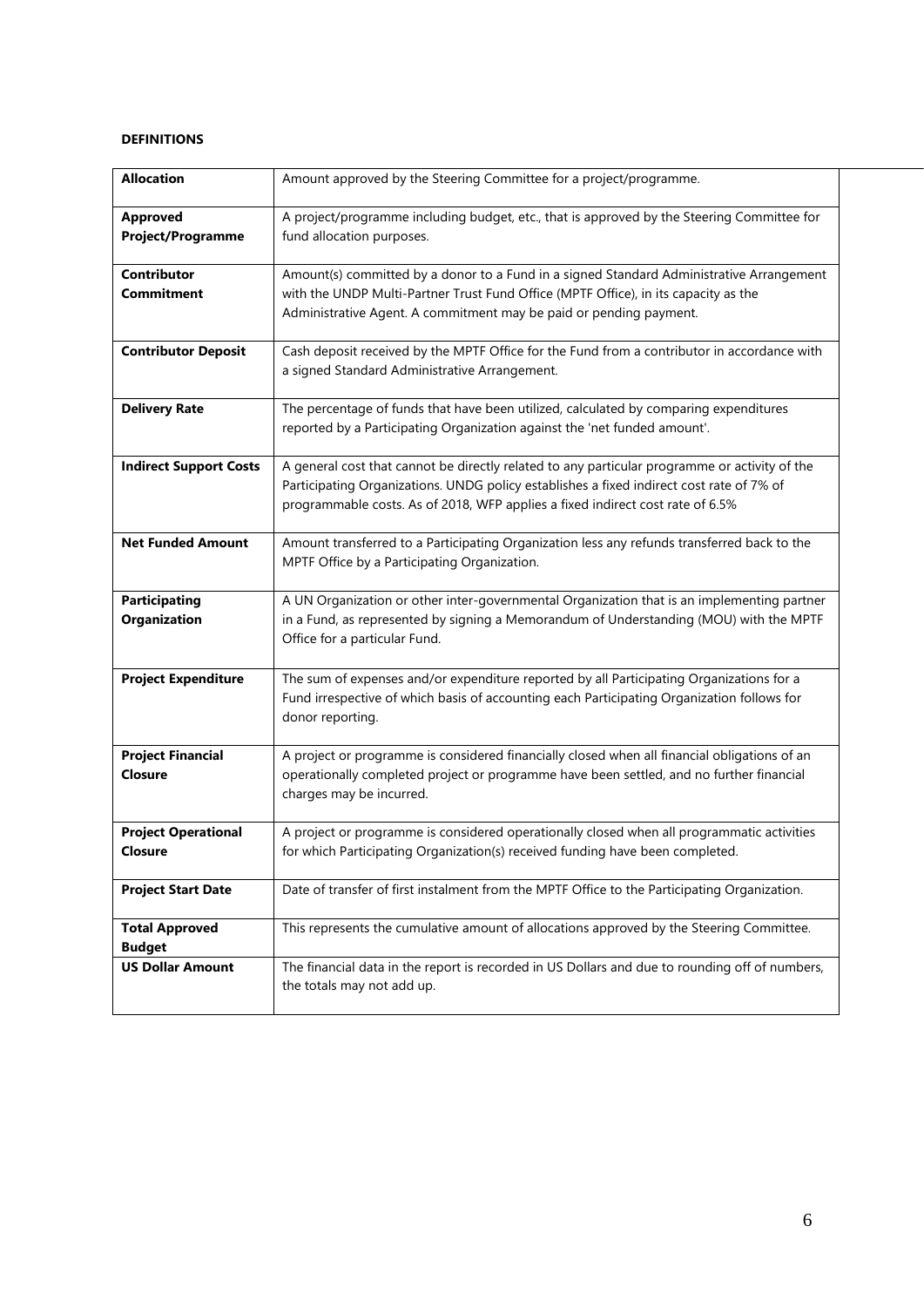#### <span id="page-6-0"></span>**1. NARRATIVE REPORT**

#### <span id="page-6-1"></span>**Executive Summary**

The Joint Programme 'Accelerating Progress towards the Economic Empowerment of Rural Women' (JP RWEE) is a global initiative that aims to secure rural women's livelihoods and rights in the context of sustainable development. Jointly implemented since 2014 by the Food and Agriculture Organization (FAO), International Fund for Agricultural Development (IFAD), UN Women and the World Food Programme (WFP) in Ethiopia, Guatemala, Kyrgyzstan, Liberia, Nepal, Niger and Rwanda, the JP RWEE builds on each Agency's comparative advantages and strengths to improve the status of women in rural areas.

A total of \$7,600,957, was allocated to the JP RWEE for its final year of implementation in 2020, including an allocation of \$6,300,000 divided equally to each country team, and of \$1,095,571 to Global Coordination, including for the implementation of the Global Learning Plan which incorporates a final evaluation. The allocation was agreed at the International Steering Committee (ISC) meeting in November 2019, during which country workplans, reviewed and assessed against compliance criteria, were approved. The actions outlined in the workplans built on the progress made in the preceding years of JP RWEE implementation and incorporated efforts to further embed national and local ownership of the programme and ensure lasting, transformative change. The implementation period of the programme was, however, extended with the approval of a six month no-cost extension by the programme's donors following the declaration of the global COVID-19 pandemic in March 2020. The pandemic had, and continues to have, a far reaching impact worldwide, and all seven participating JP RWEE countries experienced lockdowns and restrictions to movement which impeded the ability to implement the programme as planned. Despite the unprecedented crisis that characterised most of 2020, the far reaching socio-economic impact of COVID-19 in rural communities, and the disruption caused to programming, the JP RWEE was able to achieve significant results and generate important learning during the year. This was particularly important as the programme's first phase draws to a close and key learning is generated to inform the design of future potential programming.

The programme reached a total of 37,251 beneficiaries in the seven countries during 2020, as disaggregated in the table below. Since the start of the programme, a total of 80,092 (64,971 females and 15,121 males) beneficiaries have been reached. As per the JP RWEE capacity development strategy, the programme continued to work with women in groups to develop both individual and collective capacities to increase production and income, and to enable improved access to assets and opportunities. These groups include both informal groups and self-help groups, and formally registered cooperatives and Producer Organizations.

| Country      | <b>Women</b> | <b>Men</b> | <b>Total</b> | Indirect Beneficiaries <sup>1</sup> |
|--------------|--------------|------------|--------------|-------------------------------------|
|              |              |            |              |                                     |
| Ethiopia     | 3,571        | 229        | 3,800        | 18,500                              |
| Guatemala    | 7,061        | 1,868      | 8,929        | 38,165                              |
| Kyrgyzstan   | 1,666        | 50         | 1,716        | 5,148                               |
| Liberia      | 809          | 218        | 1,027        | 1,989                               |
| Nepal        | 3,002        | 0          | 3,002        | 12,908                              |
| Niger        | 15,291       | 1,500      | 16,791       | 26,280                              |
| Rwanda       | 1,653        | 333        | 1,986        | 9,374                               |
| <b>TOTAL</b> | 33,053       | 4,198      | 37,251       | 114,364                             |

<sup>&</sup>lt;sup>1</sup> The number of household members have been calculated based on the determined household size for the relevant region at the country level.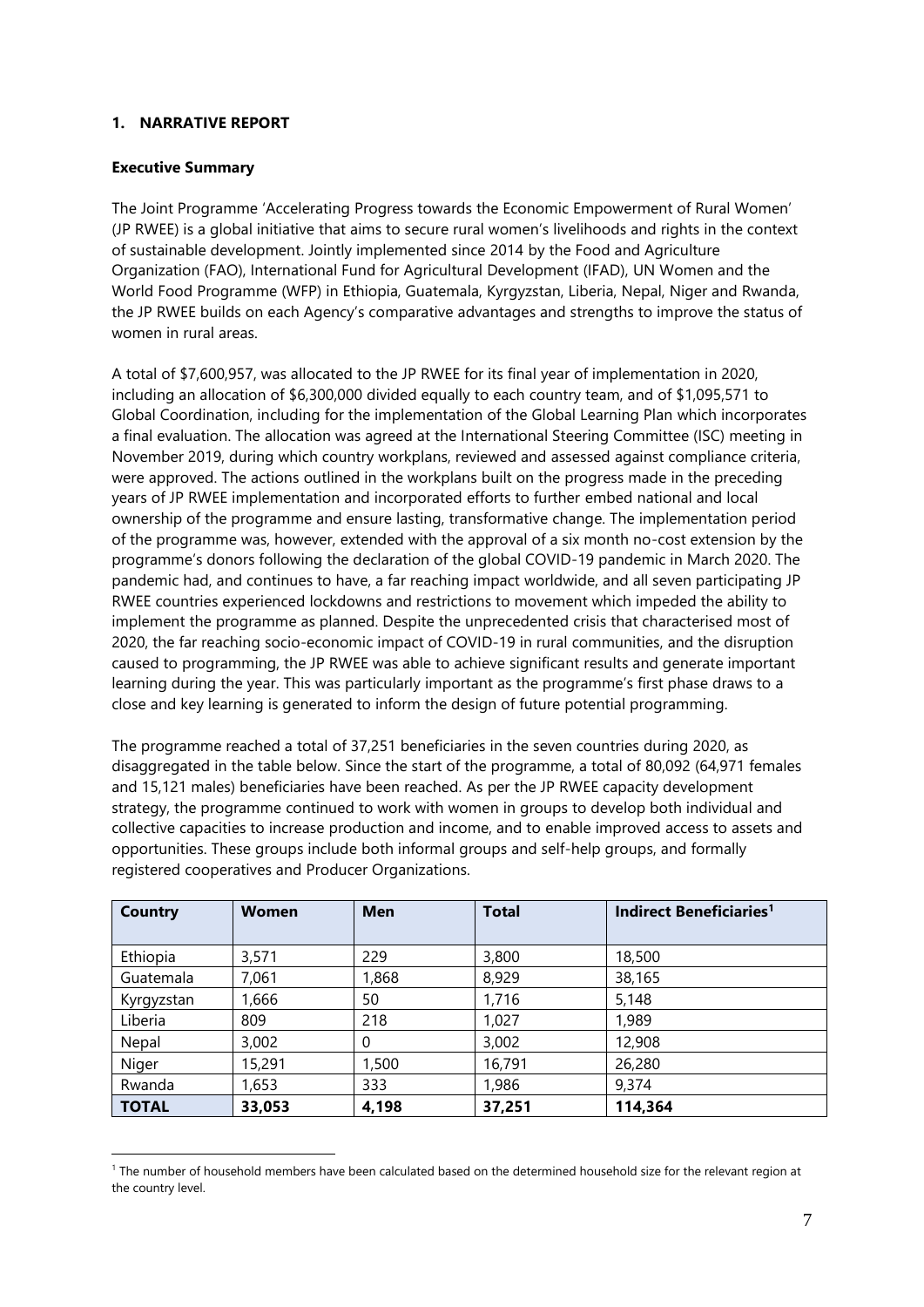

#### **Number of direct beneficiaries - 2020**

Results were achieved to varying degrees across the four programme outcomes, with some activities and intended outcomes more affected by the pandemic than others. Considerable increases in agricultural production were achieved, which helped ensure that beneficiaries were able to continue to consume balanced, nutritious diets during periods when income was reduced and access to markets limited. Furthermore, despite the impact of COVID-19 prevention measures on economies and livelihoods, women's groups were able to generate impressive income through sales and, for the most part, to keep their business operating and sustain their livelihoods. Under Outcome 3, significant progress was seen in relation to transformative change, evidenced primarily by an increase in women's participation and leadership at the local level during the community response to COVID-19. Women showed confidence to take on leadership roles, articulate their needs and demand inclusion in planning and response mechanisms, whilst the wider community showed acceptance and recognition of their contribution and value as women. This was particularly significant in communities where traditional gender roles are embedded across all aspects of community life.

A further success of the programme in 2020 was the reported resilience shown by women and their households to the economic shocks caused by the pandemic, which can be largely attributed to the programme strategies and actions implemented under the JP RWEE. This was evidenced by the ability of women, both individually and within groups, to provide for their household and sustain livelihoods without the need for external assistance or significant loss of assets. For the most part, as a result of the direct action of the programme, women were able to uphold their nutrition and food security status through home grown production, to access credit through their group participation, and to diversify and adapt their enterprises and business activities to sustain livelihoods.

The JP RWEE model of tackling barriers to gender equality and women's economic empowerment through a holistic, partnership approach was well evidenced during 2020 as JP RWEE stakeholders came together to adapt programme implementation modalities and workplans as efficiently as possible. Local stakeholders, including local government, were key to enabling the programme to continue, supporting implementation and carrying out monitoring and supervision of activities at the field level.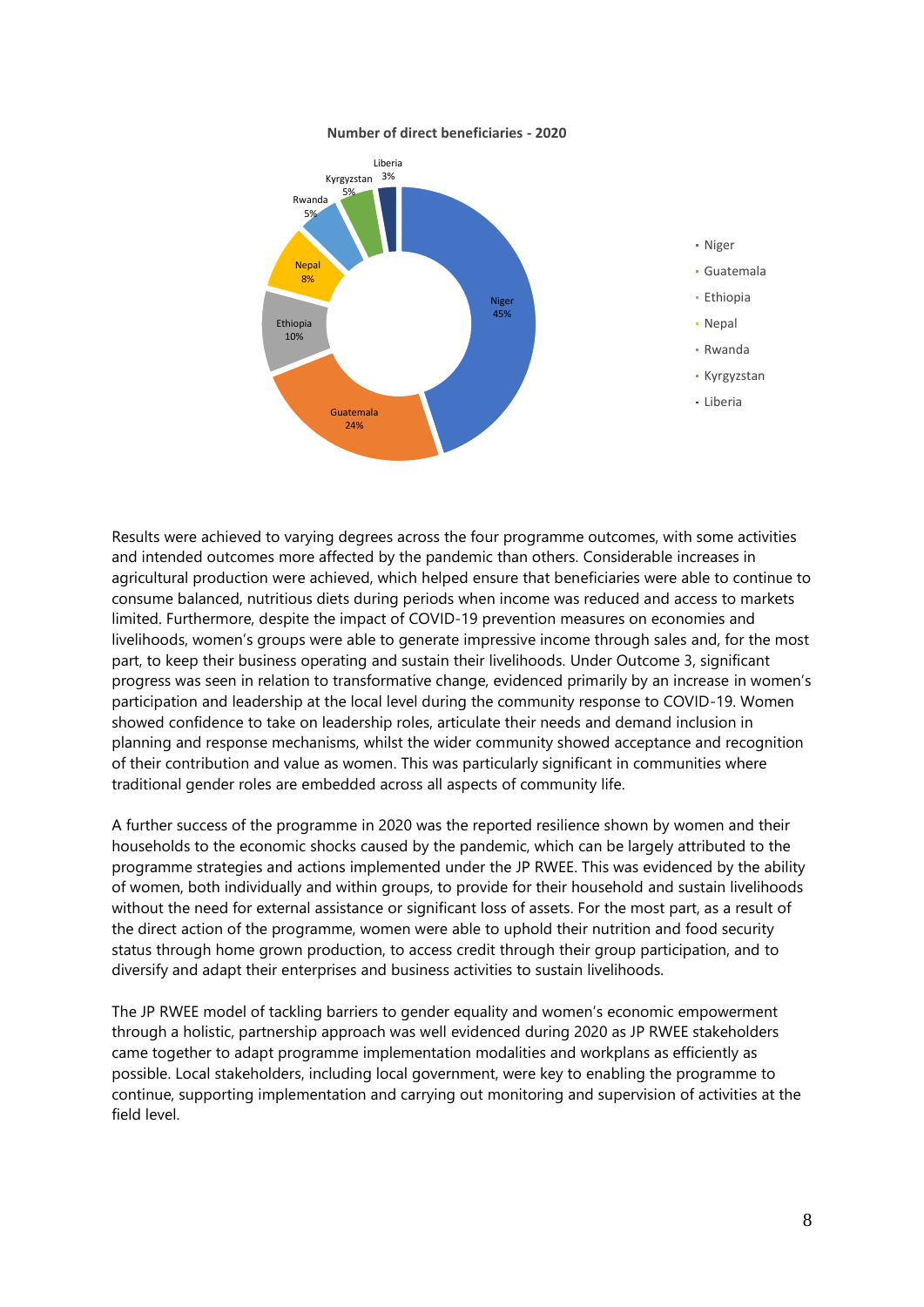Finally, alongside the pandemic, the vulnerability of many of the participating countries to the impacts of climate change, was evidenced during 2020 through adverse weather events<sup>2</sup> and, in Ethiopia, a devastating and long lasting locust infestation*.* These experiences clearly highlight the need to factor in climate resilience as a cross cutting issue to any future programming.

Due to COVID-19 restrictions, data collection was not always possible during the reporting year, and a considerable number of activities, such as trainings and awareness raising planned under outcome 3, were postponed to 2021. Full results across all planned activities will be available at the subsequent final report stage. Some key results from 2020 include the following:

- **101.25** percent average increase in the agricultural production of participating rural women<sup>3</sup>;
- **- 9,598** people (8,789 women and 734 men) gained access to improved production techniques<sup>4</sup>;
- **8,286** people (6,812 women, 591 men) received nutrition education or training <sup>5</sup>
- **9,645** people (8,083 women and 1,562 men) accessed and managed food reserves<sup>6</sup>;
- US\$539,650 generated from sales at the individual and group levels, raising the aggregated amount for 2016-2020 to US\$ 2.59 million<sup>7</sup>;
- **6,452** rural women equipped with improved skills on business and financial management, value chains, marketing and negotiation<sup>8</sup>;
- **6,409** rural women engaged in self-employment / income-generating activities, in both agricultural and non-agricultural sectors<sup>9</sup>;
- 5,149 women organised in 212 saving groups with approximately US\$ 367,939 saved;<sup>10</sup>
- 21 informal groups were formally registered as, or incorporated into, 21 legal entities (POs/cooperatives). 11

This annual report is presented in two parts: the narrative report and the financial report. It consolidates the available quantative data, information and examples presented in the individual country level reports and their indicator performance tables.

### <span id="page-8-0"></span>**I. Purpose**

Women are major contributors to the agricultural sector and generate vital income that contributes to rural economies, as well as the health and wellbeing of their families and communities. They are at the forefront of food production, food processing and distribution, and play a critical role in securing food security and nutrition. They are key agents of change, central to the eradication of poverty and the achievement of the 2030 Agenda for Sustainable Development. Despite this, rural women continue to face systemic barriers in accessing services, productive resources and opportunities, including land, agricultural inputs, finance, information, technology, education and training. They also carry a disproportionate share of unpaid care and domestic work, which further impedes their ability to access opportunities, including decent work. They are predominantly excluded from decision making and their rights, priorities and contributions have been largely overlooked by mainstream policies and institutions. Deeply entrenched social norms and patriarchal systems are the root cause of persisting inequalities and the disempowerment of rural women.

<sup>2</sup> Ethiopia, Guatemala, Kyrgyzstan, Niger.

<sup>&</sup>lt;sup>3</sup> Guatemala, Liberia, Nepal and Niger – Data unavailable in Ethiopia, Kyrgyzstan and Rwanda

<sup>4</sup> All countries

<sup>5</sup> Ethiopia, Guatemala, Niger and Rwanda – Data unavailable in Kyrgyzstan, Liberia and Nepal.

<sup>6</sup> All countries

<sup>7</sup> Ethiopia, Guatemala, Kyrgyzstan, Liberia, Nepal and Rwanda – Data unavailable in Niger.

<sup>8</sup> All countries

<sup>&</sup>lt;sup>9</sup> All countries

<sup>10</sup> Total amount from three countries: Guatemala, Liberia, Nepal.

<sup>.</sup> <sup>11</sup> Kyrgyzstan, Liberia, Nepal and Rwanda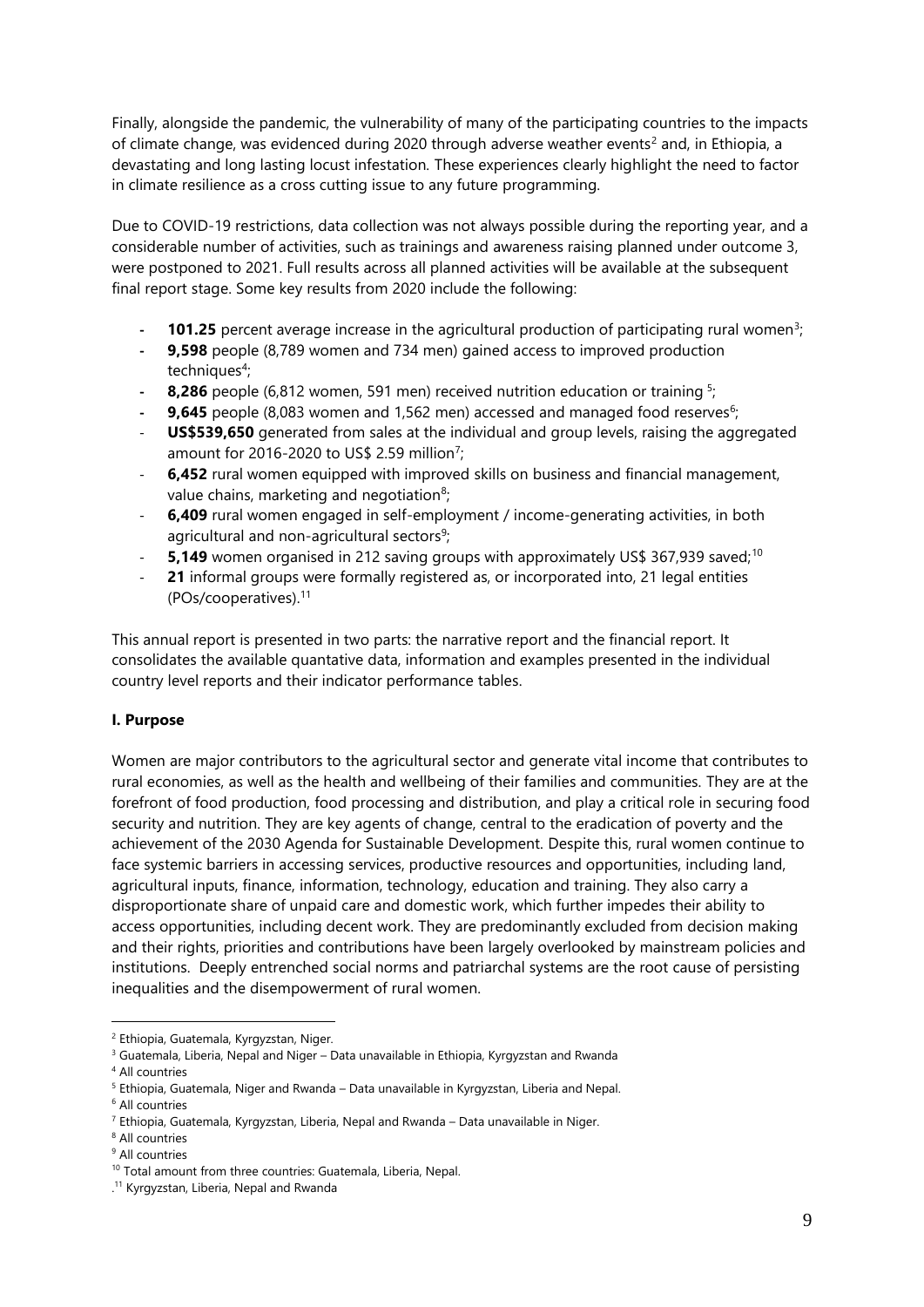It was based on these premises, and to respond to the diversity of issues constraining rural women's economic empowerment, which require an integrated approach and go beyond the mandate of any individual UN entity to tackle alone, that the Joint Programme 'Advancing Progress Towards Women's Economic Empowerment' (JP RWEE) was established in October 2012 by FAO, IFAD, UN Women and WFP. Since October 2014, the JP RWEE has been implemented in seven countries (Ethiopia, Guatemala, Kyrgyzstan, Liberia, Nepal, Niger, and Rwanda), in order to respond to the multiple challenges faced by rural women, and with a view to unlocking their potential as farmers, entrepreneurs and agents of change. The Joint Programme builds on evidence that joint efforts are required to achieve gender equality and women's economic empowerment, building on the comparative advantages of its participating UN organisations, and enabling a holistic approach to tackling gender inequality. The JP RWEE aims to secure rural women's livelihoods and rights in the context of sustainable development and is based on four outcome areas: i) Improved food and nutrition security; ii) Increased income to secure livelihoods; iii) Enhanced leadership and participation in decision-making; and iv) A more gender-responsive policy environment for rural women in agriculture.

Through these action areas and beyond, the JP RWEE adopts a holistic approach to women's empowerment that has a catalytic effect, attaining outcomes that are far-reaching and sustainable. To achieve its objectives, partnerships are key to the success of the JP RWEE implementation. These partnerships include the host governments of participating countries, non-governmental and civil society organizations (NGOs and CSOs), private sector actors, other United Nations entities, and the Governments of Sweden and Norway.

### <span id="page-9-1"></span><span id="page-9-0"></span>**II. Results**

### **I.) Narrative Reporting on Results**

The JP RWEE employs a multi-track strategy with the aim of achieving short, medium, and long term results. In the short term, the focus is on enhancing production and access to income; in the medium term on increasing participation and leadership among rural women through capacity building and skills development; in the long term the programme works to promote gender responsive policy and legal environments for rural women's economic empowerment.

Women's groups form the programme's entry point and women's participation in the programme is selected based on criteria agreed with national governments and following baseline assessments. The groups consist of both the most vulnerable and poorest women who are often excluded from conventional economic empowerment programmes, along with women entrepreneurs already organised in Producer Organisations and cooperatives who have the potential to develop their businesses and contribute to the economic development of their communities. This double targeting enables the JP RWEE to work on 'empowerment accelerators' with women who have a basic level of skills and have organised themselves into groups, while also reaching the most vulnerable rural women who have been socially excluded and marginalised and denied access to basic services, resources and opportunities.

The programme continues to work in close partnership with local and national actors and is implemented, primarily through local implementing partners and local government, so helping to contribute to increased ownership and sustainability.

#### <span id="page-9-2"></span>**a. OUTCOME 1: Rural women have improved food and nutrition security**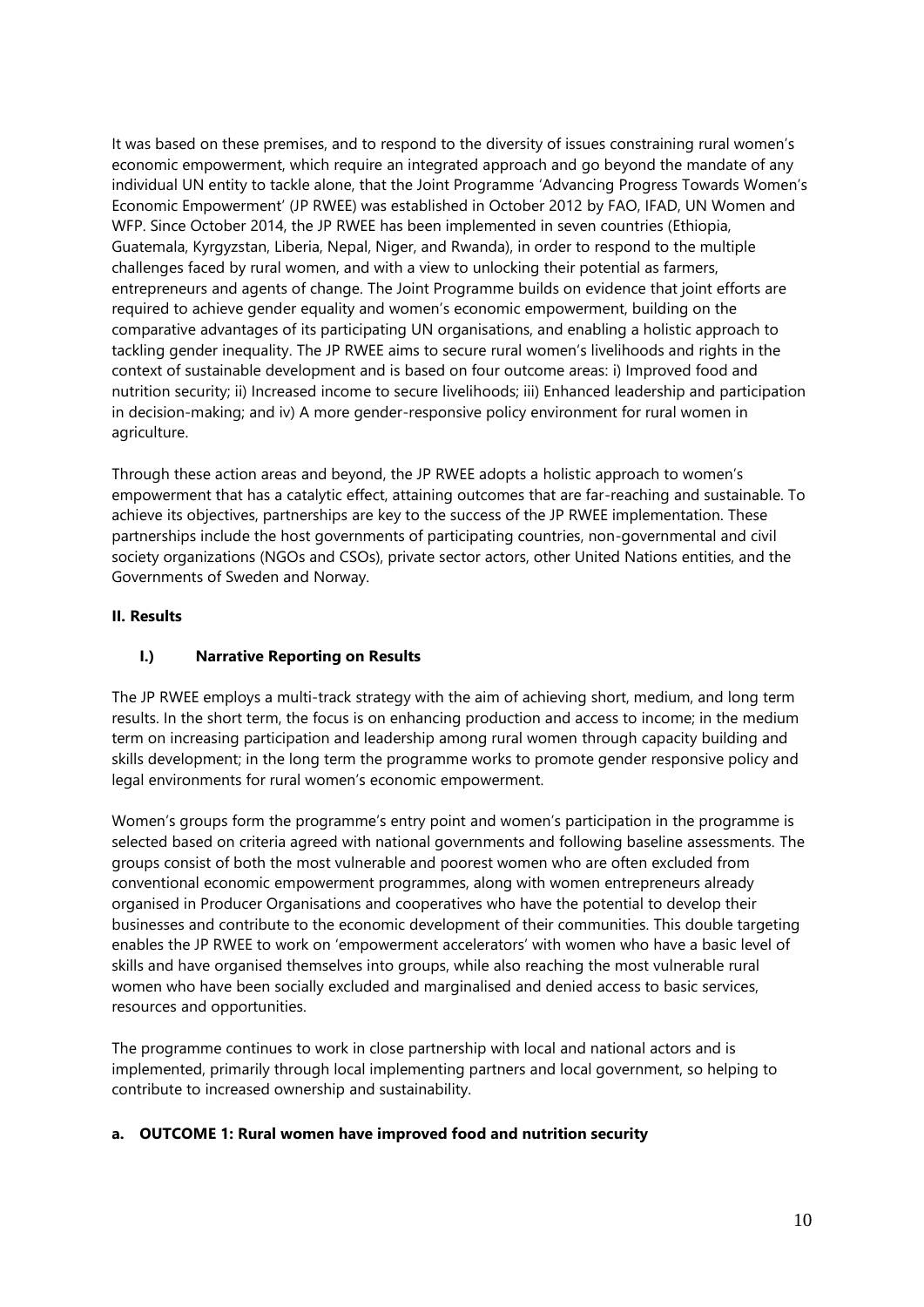Outcome 1 focuses on increasing the productive potential of women smallholder farmers through facilitating their access to, and control over, productive resources and services critical to food security and nutrition, while strengthening capacities in enhanced agricultural production, harvesting and storage.

In 2020, despite the unprecedented circumstances of COVID-19, data collected from four countries<sup>12</sup> demonstrated a further average increase in agricultural production of 101.25 percent in comparison to the country baselines. The highest growth was reported in Nepal, with a 306 percent increase in vegetable production, including an average production of 949 kg per household. Guatemala recorded increases of 66.4 percent in maize production and 39 percent in bean production. In Niger there was a 66.45 percent increase in animal production and an average increase of 31 percent in vegetable production. Liberia reported a lower increase of 10 percent in rice production and five percent in cassava production, with achievement against targets being lower than planned due to inaccessibility and travel restrictions imposed as a response to COVID-19 in the targeted communities. The overall increases in production, despite the difficult context, were attributed to the strong transfer of knowledge in vegetable cultivation and livestock production, including training and ongoing guidance and accompaniment provided to ensure the practical application of acquired knowledge.

Positive results were also achieved in women's nutrition status<sup>13</sup>. In Nepal there was a 100 percent increase in vegetable consumption (both in quantity and frequency) from kitchen gardens, which resulted in 97 percent of women headed-households increasing their Food Consumption Score. In Niger, the individual Dietary Diversity Score<sup>14</sup> of targeted households in one of the four *communes* targeted by the programme increased from 3.5 to 4.9. In Kyrgyzstan, 300 women improved the quality of household nutrition with fresh and organically grown vegetables, through increased access to highquality seeds and the application of good practices in vegetable production, including tomato, cucumber, cabbage, carrot, broccoli and pepper.

Training was able to continue in a number of countries during the period of lockdown<sup>15</sup>, through the use of online training and monitoring platforms in order to ensure the continuation of capacity building and support for beneficiaries. In Kyrgyzstan, training for women in vegetable growing technologies continued through the online Zoom platform, the facilitation of online support and the establishment of a mobile phone 'WhatsApp' group available for 1716 beneficiaries (1666 women and 50 men), which shared practical teaching videos on the establishment of greenhouses and seed planting, resulting in an eventual successful harvest. Remote support was also provided to beneficiaries in Guatemala, Liberia, Nepal and Rwanda through online platforms and the use of mobile phones.

In Ethiopia, an impact assessment conducted by the Bureau of Livestock, Agriculture and Natural Resource Development Bureau (BoLARND), found that significant change was observed in the lives of women with regards to their food culture, nutrition, and food security through JP RWEE activities. Beneficiaries were found to have applied positive coping mechanisms to deal with the COVID-19 crisis by planting backyard crops not traditionally used in the areas, such as potato which enables long term utilization and avoids the use of expensive inputs such as spices and other perishable materials.

#### **Output 1.1 - Rural women have increased access to and control over resources, assets and services critical for their food and nutrition security.**

<sup>12</sup> Guatemala, Liberia, Nepal, Niger

<sup>13</sup> Data was not collected from Ethiopia or Rwanda due to COVID-19

<sup>&</sup>lt;sup>14</sup> The Dietary Diversity Score is a proxy indicator of household food access and food security. It measures the number of individual foods or food groups consumed over a seven-day recall period.

<sup>15</sup> Guatemala, Kyrgyzstan, Liberia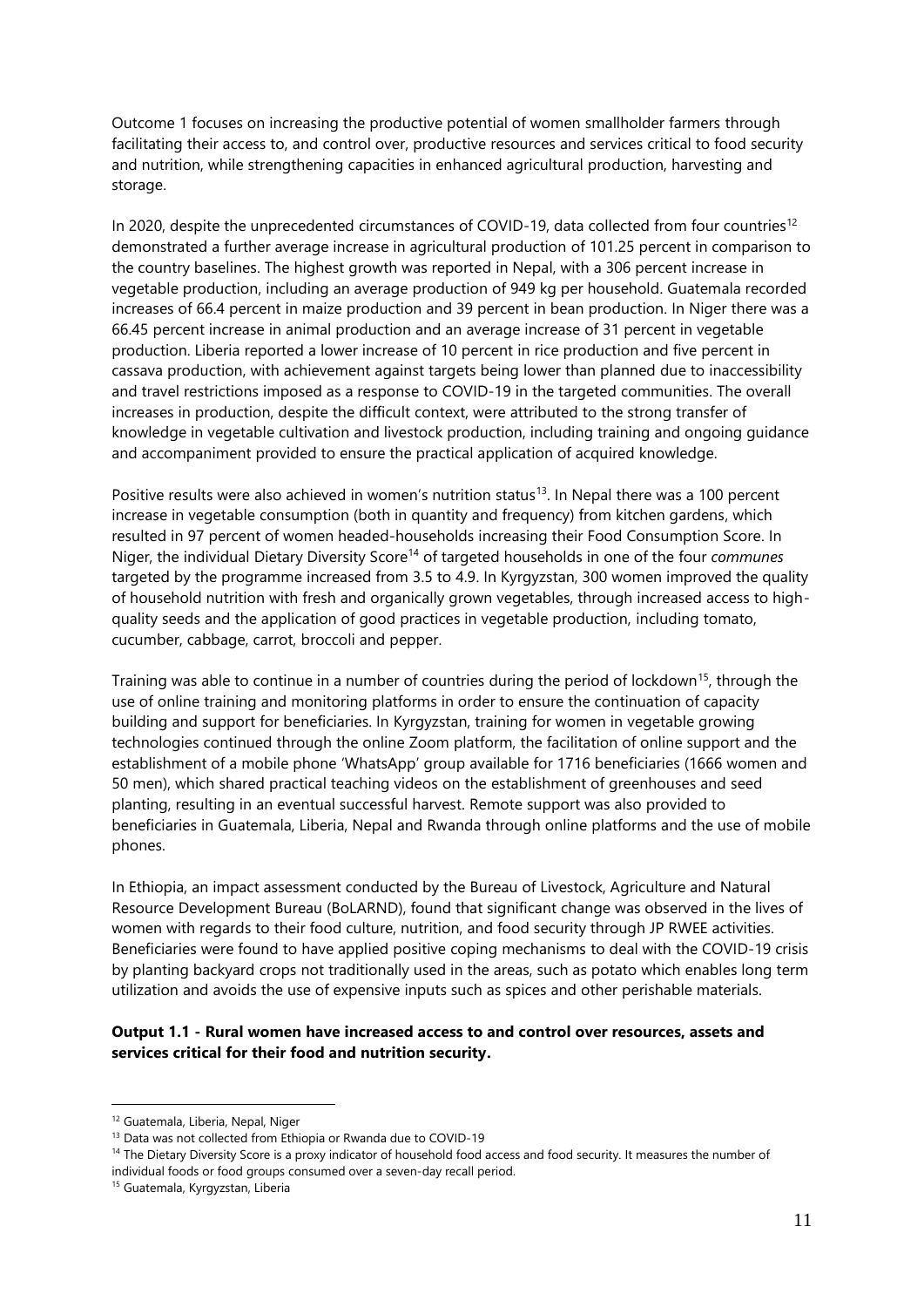This output encompasses strategies and interventions to improve rural women's access to, and ownership of, resources that are critical for food security, including land, access to improved seeds and agricultural tools, capacity strengthening on climate smart agriculture techniques and farming technologies.

In 2020, 9,598 beneficiaries (8,864 women and 734 men) gained access to improved production techniques through the provision of an integrated set of interventions including training and on-site and on-farm technical assistance to 7,239 beneficiaries (6,326 women and 913 men). In Nepal, there was a focus on ensuring equitable access and control over resources through training and empowering women's cooperatives. As a direct result of the cooperatives increased knowledge, the Government of Nepal adopted a policy to accelerate the flow of agricultural inputs and support through registered cooperatives and there was a 44 percent increase in the number of rural women farmers groups in the cooperatives, from 16 groups in 2018/2019 to 23 groups in 2020. Women cooperatives are now able to access resources and support that was previously unavailable to them, and to increase their ability to ensure the food and nutrition security of their households.

A total of 9,330 beneficiaries (7,201 women and 2,129 men) participating in the JP RWEE also benefited from access to agricultural inputs and resources, such as high-quality seeds (333 women in Guatemala, 600 women in Kyrgyzstan, 341 women in Liberia, 120 women in Niger, and 323 women in Rwanda), marketing equipment (800 women in Nepal), plastic tunnel greenhouses (300 women in Kyrgyzstan), agro pastoral kits (3500 women in Niger), solar panels (100 women in Guatemala and 323 women in Rwanda), energy saving stoves (140 women in Guatemala), rainwater tanks (278 women in Rwanda) and shallow wells (accessible to 40 households in Nepal). In Rwanda, in order to improve irrigation for kitchen gardening, a total of 278 households (990 beneficiaries -781 women and 209 men) were trained in installing and maintaining simple roof rainwater harvesting systems. As a result, they now have sustainable access to water for vegetable cultivation within their homes, enabling greater home-grown production and improved access to a nutritious diet.

In Ethiopia, 512 beneficiaries (212 women and 300 men) were trained on climate smart agricultural inputs which contributed to the mainstreaming of climate change responses in the practices of agribusiness cooperatives. The provision of climate smart agricultural training was complemented with the establishment of a climate and gender responsive model communal site in the Oromia region, through which 102 women were supported to plant 3044 fruit trees in the designated sites. Women can now cultivate fruit trees for increased food security, dietary diversity and income opportunities, whilst the pilot site will provide further opportunity for replication led by the community and local government in climate and drought affected areas.

In 2020, the JP RWEE supported the development three communal market garden sites in Niger and 1,666 Kitchen Gardens in Rwanda. In Niger, 323 women accessed agricultural inputs consisting of 1,225 kg of vegetable seeds and equipment to establish their communal sites and received training in market gardening and the use of market garden products. In Rwanda, 1,989 people (1,661 women and 328 men) acquired knowledge on the propagation and grafting of fruit trees to produce productive seedlings for income-generating activities and nutrition. As a result, 23,429 plants (avocado and mango) were grafted and will be ready for plantation in early 2021, and 994 (830 women and 164 men) beneficiaries started their own nurseries to sell tree fruits in the community.

In Guatemala, Kyrgyzstan and Niger, the integration of participatory approaches and knowledge sharing on farming practices was facilitated for 1,333 beneficiaries (1,255 women and 108 men) through the utilization of the Farmer-to-Farmer methodology, <sup>16</sup> Self-Help Groups and the

<sup>&</sup>lt;sup>16</sup> Farmer to Farmer approach is a method of extension and social communication for the rural development. It uses a series of participatory techniques, in which the farmer families are protagonist.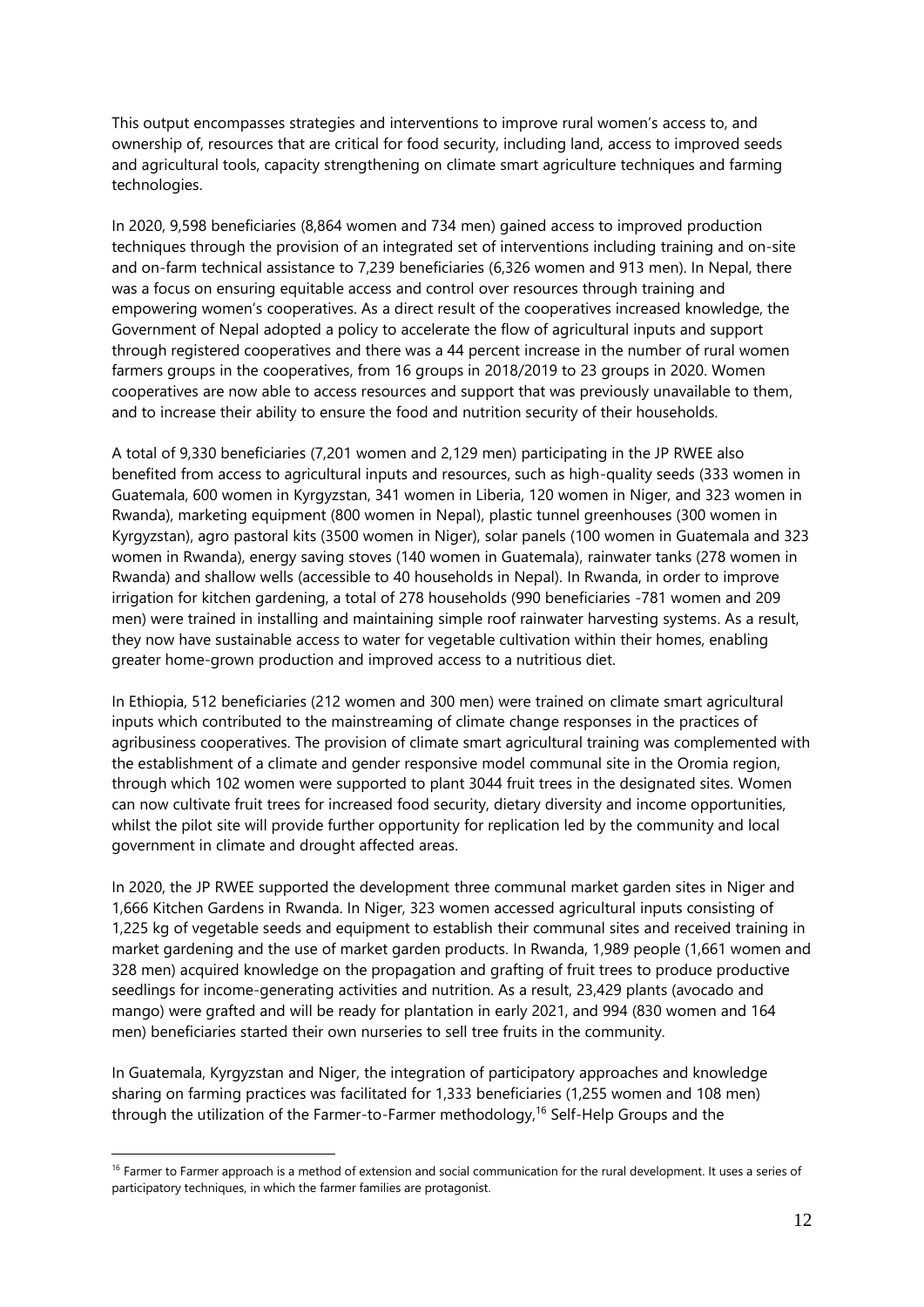establishment of Farmer Field Schools<sup>17</sup> (FFS). In Guatemala, the utilization of the Farmer-to-Farmer methodology engaged 857 women farmers to share and adopt practices using local resources, resulting in an increase in the production of broiler chickens, pigs and home gardens, the consumption and sale of which directly improved dietary diversity and increased incomes. In Niger, 11 FFS were created, engaging 314 people (234 women and 80 men) to benefit from knowledge exchanges in farming techniques including conservation techniques, composting, and the production and use of bio pesticides. In Kyrgyzstan, 300 members of the Self-Help Groups (SHGs) were able to increase their vegetable production through knowledge sharing experiences including exchange visits, resulting in the increase of vegetable production to 98.2 tons of vegetables, which accounted for 17.5% of all vegetables harvested in Naryn province in 2020<sup>18</sup>.

To increase the reach of interventions and enable wider awareness, a number of countries also included a training of trainer's (TOT) approach to enable the cascading of knowledge to other community members. As a result, 8,286 people (6,812 women, 591 men)<sup>19</sup> received nutrition training or education, with COVID-19 awareness and prevention being integrated into all trainings. In Guatemala, the JP RWEE carried out awareness raising on key issues including sexual and reproductive health, gender equality, and the recovery of the local food culture for good nutrition, reaching 3,525 people (2,499 women 1026 men). Similarly, in Niger, a total of 197 leaders, including 169 women, were trained, and in turn trained 1,419 beneficiaries (1,050 women and 369 men) in awareness raising sessions including additional topics on Infant and Young Child Feeding (IYCF) and water, hygiene and sanitation.

In Rwanda, the JP RWEE provided standardized cooking kits to 19 cooperatives and facilitated the training of 316 community representatives and community health workers on using locally available food products, resulting in community demonstrations that illustrated the nutritional benefits of a balanced diet for cooking. Over 1,900 rural women were trained and received instruction in preparing nutritious meals from locally available products to support balanced diets among family members, including infant and young child feeding.

### **Output 1.2 - Rural women have greater capacity to enhance and control local food security reserves and their production**

In 2020, activities held across JP RWEE countries supported 3,568 beneficiaries (3,120 women and 448 men) to access food processing plants<sup>20</sup>; 4,375 beneficiaries (3,470 women and 905 men) were equipped with innovative food processing technologies<sup>21</sup>, such as agro-pastoral processing products; a further 1,702 beneficiaries (1,493 women and 209 men) $^{22}$  accessed labour-saving technologies. In Ethiopia, 319 women gained access to milk processing plants and 353 women received milk processing equipment. Access to the plants and inputs was complemented with the provision of training on the usage and marketing of dairy products. Recipients of the technologies have been able to increase their productivity and incomes through effective time and labour use, as well as achieve improvements in dietary diversity and income opportunities.

In Liberia, 109 women smallholder farmers are accessing two community grain reserves (CGR) for rice and cassava value chain development. Women also highlighted that the rice stored in the CGRs was used to address food insecurity during the period of restrictions imposed as a response to COVID-19.

<sup>&</sup>lt;sup>17</sup> Farmer Field School (FFS) is an approach based on people-centred learning. Participatory methods are used to create an environment conducive to learning: the participants exchange knowledge and experience. Practical field exercises using direct observation, discussion and decision making encourage learning-by-doing.

<sup>18</sup> [http://www.stat.kg/ru/statistics/download/operational/1330/.](http://www.stat.kg/ru/statistics/download/operational/1330/)

<sup>&</sup>lt;sup>19</sup> Ethiopia, Guatemala, Niger and Rwanda.

<sup>20</sup> Ethiopia, Guatemala, Kyrgyzstan, Liberia, Niger and Rwanda.

<sup>&</sup>lt;sup>21</sup> Ethiopia, Guatemala, Kyrgyzstan, Liberia, Niger and Rwanda.

<sup>&</sup>lt;sup>22</sup> Ethiopia, Liberia and Rwanda.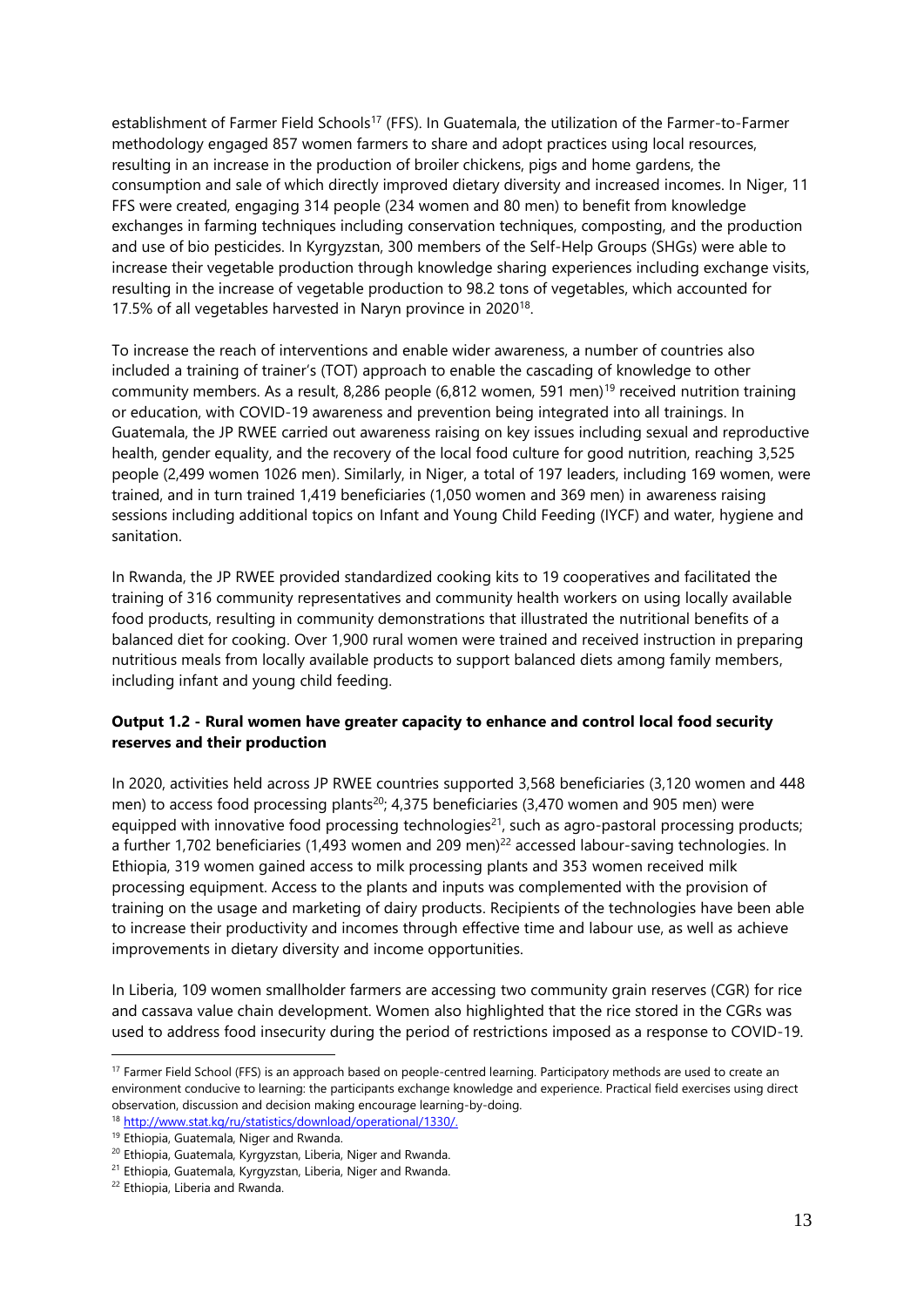The CGRs have enabled women to reduce time spent on labour activities and the additional time saved has been used to undertake income-generating activities.

Training in post-harvest techniques was provided to 857 women in Guatemala, resulting in a subsequent 28.5 percent reduction in post-harvest losses. The women were able to increase their stocks of maize and beans, helping to offset the cost of purchasing grains and thus increasing household cash savings. In Niger, the JP RWEE facilitated the installation of multifunctional platforms and water standpipes benefitting 5,000 beneficiaries (3500 women and 1500 men) and trained 40 beneficiaries (20 women and 20 men) on the maintenance of the equipment to ensure sustainability.

In Ethiopia, 75 women were assisted to obtain land for their cooperative which has been developed to build a shade to be used for a beef fattening business and which has also provided an opportunity for cooperative members to engage in income diversification, including through the cultivation and sale of fruits and vegetables. In Liberia, 22 hectares of community lowland farm was secured which was used for staple food crop production through the provision of 27 Mt. of assorted food commodities (rice, pulses and oil) to four women's cooperatives. Also in Liberia, 491 people (400 women and 91 men) have been supported to access seven innovative food processing units which enable the use of motorized cassava graters for increased control over community reserves and for adding value to cassava production. These commodities also provided a means of income generation for the women accessing the grain reserves who were affected by the impact of COVID-19. Finally, maize drying sheds were provided to three cooperatives in Rwanda to strengthen their post-harvest handling and to preserve the quality of the maize and mitigate post-harvest losses.

### <span id="page-13-0"></span>**b. OUTCOME 2: Rural women have increased income to secure their livelihoods and create wealth**

This outcome area focuses on creating, supporting and developing rural women-led enterprises, supporting women's roles along value chains, enhancing their income opportunities and promoting their linkages to high value markets. Over the course of the past twelve months, data collected from six countries<sup>23</sup> show that a total of US\$539,650 was generated from sales at the individual and group levels, reaching a cumulative aggregate amount over the last three years of US\$ 2.59 million.

Despite the challenges of the pandemic, there were significant increases in income brought about through the sale of produce across six countries<sup>24</sup>. In Nepal, 2,384 women generated a total of US\$ 252,195 linked to increased production of vegetables and the ability to sell surplus produce.<sup>25</sup> In Guatemala, 1,041 people (872 women and 169 men) generated a total of USD\$ 123,544 from farm and kitchen garden sales and a further 333 women increased their sales by 48 percent (earning approximately \$112.00 per month through sales of farm and kitchen garden products) of corn, beans, vegetables, eggs, and flour. In Rwanda, a total of 12 cooperatives with 1,181 members (927 women and 254 men) generated a total income of US\$ 62,191. In Liberia, ten women-owned non-agriculture small businesses with 175 women members generated USD\$ 27,500 (LD\$ 4,400,000) from the sale of non-agriculture products including locally produced masks and liquid soap to be used for COVID-19 prevention, with support from the JP RWEE and in partnership with UNAIDS. In Ethiopia, six cooperatives with 860 members generated USD\$ 24,512 as a result of having increased market access.

Improving women's access and control over financial assets and credit has been a key component of the JP RWEE's support to enhance rural women's entrepreneurial capacities and market competitiveness. In 2020, 212 groups, with 5,149 women members in Village Saving and Loans

<sup>&</sup>lt;sup>23</sup> Data not available from Niger

<sup>&</sup>lt;sup>24</sup> Ethiopia, Guatemala, Kyrgyzstan, Liberia, Nepal and Rwanda - data not yet available for Niger

<sup>&</sup>lt;sup>25</sup> The vegetables consisted of tomato, chili, cauliflower, radish, onion, carrot, broadleaf mustard, cabbage, beans, lady's finger, sponge gourd, bitter gourd, bottle gourd, cucumber, amaranths and the high-yielding wheat variety of *banganga*.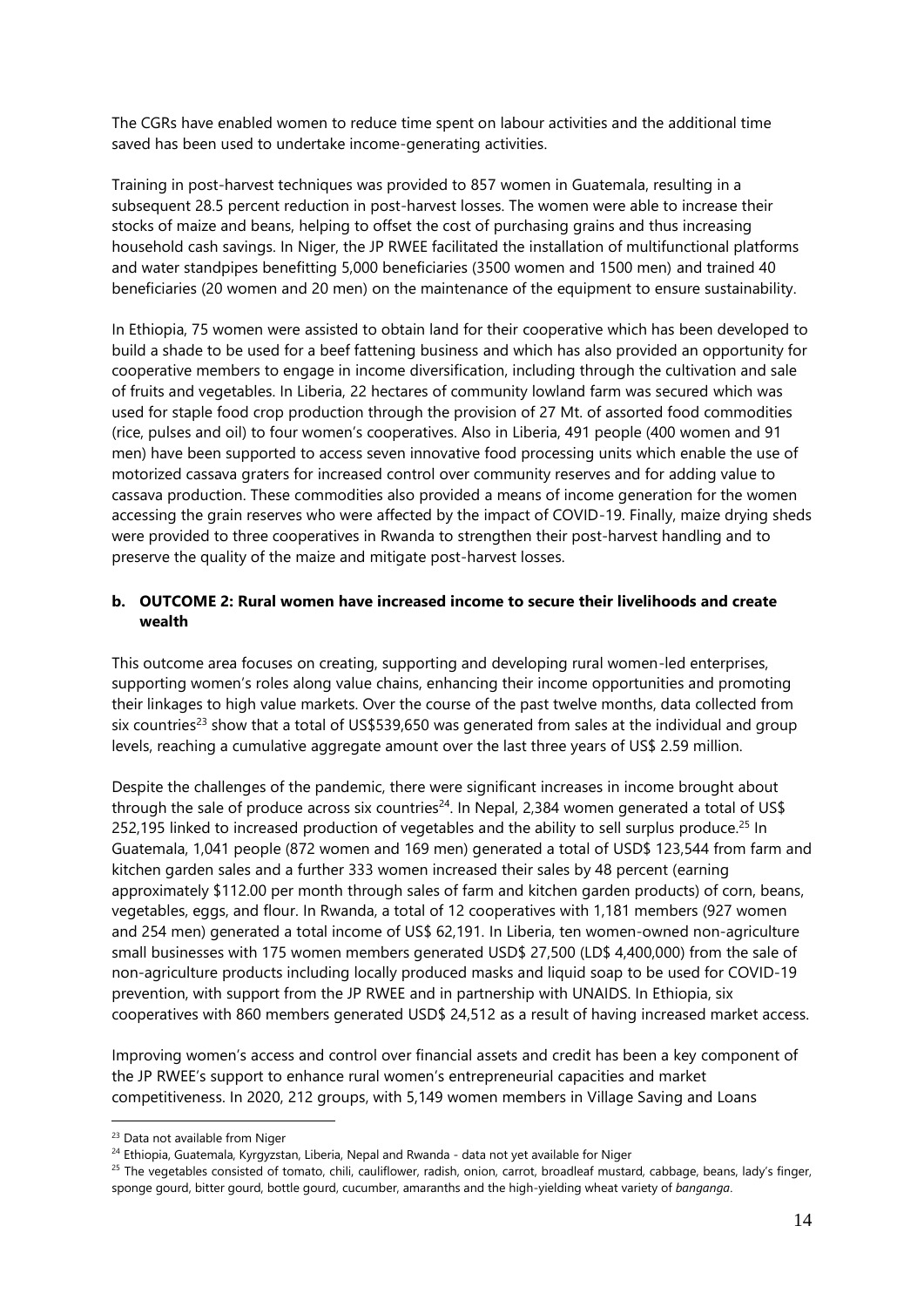Associations and Rural Saving and Credit Cooperatives have saved a combined sum of US\$ 367,939<sup>26</sup>. In Guatemala, 46 groups with 1,114 women members, have saved a total of \$212,437 which has enabled them to increase the working capital of their enterprises and to purchase fertilizers, pigs and broiler chickens. In Liberia, 1,175 women are accessing sustainable rural financial services through the 32 existing and 16 newly established Village Savings and Loan Associations (VSLAs), which has provided US\$ 58,750 in rural credit. In Nepal, 122 rural women's groups accumulated US\$ 96,752, which was accessed by 2,860 direct beneficiaries through a revolving fund scheme.

### **Output 2.1 - Rural women have enhanced entrepreneurship skills and value chains to access markets for their products**

Capacity strengthening is one of the core programme approaches of the JP RWEE and in 2020**,** 6,452 participants<sup>27</sup> expanded their entrepreneurship skills through a comprehensive set of interventions including the provision of trainings in marketing, financial literacy, business management, business proposal development and the value chain approach. For example, in Kyrgyzstan and Liberia, 1,318 people (1309 women and nine men) have increased their knowledge in specialized business development and financial literacy. Women recipients of the training have gained a new sense of confidence through the ability to read, write and use mobile phones and as a direct result, have been able to transform their market ventures into profitable businesses.

*"I really enjoyed the financial literacy training. Since I did not study anywhere after the end of the ninth grade, the concept of investing never crossed my mind. Now, you can think about where we can invest our accumulated funds – in my case, for the education of my son and for my business idea to start a sewing production business of national clothing". – JP RWEE Participant, Kyrgyzstan* 

Strategies to create, develop and promote market linkages were also used in order to increase women's access to high value markets, value chains and potential opportunities. In Ethiopia, cooperative members gained improved market access as a result of their participation in national exhibitions and bazaars, resulting in 48 people (44 women and 4 men) being able to generate income, and develop networks outside of their local area, with much greater market potential. Further efforts were applied to increase women's cooperative access to markets through market training including developing buyer and linkage mechanisms and workshops attended by local venders, retailers, and wholesalers. As a result, six cooperatives generated USD\$ 24,512.

Likewise, in Rwanda, twelve cooperatives with 1,181 members (927 women and 254 men) generated a total income of US\$ 62,191 through newly established linkages to markets. The increased productivity, income and food security contributed to coping with the socio-economic challenges of COVID-19 at the household level and within the cooperatives. In Nepal, 2,003 rural women from 82 rural women's cooperatives have enhanced entrepreneurship skills and are engaged in value chains to access markets for their products. Out of 122 rural women's groups, 82 are engaged in commercial vegetable production and 957 members received equipment to be used to ensure safe transportation of products to the market.

In Guatemala, 333 women were supported in the development of three business models for poultry, tilapia, and vegetable production. The JP RWEE also conducted three market studies for these products to enable women to calculate production costs, identify market segments, approach potential formal markets and identify equipment and technologies to improve the productivity of their products. A further 49 women received technical assistance in the construction of a flour processing plant and attended training in flour marketing and business establishment to set up a flour enterprise.

<sup>&</sup>lt;sup>26</sup> Ethiopia, Guatemala, Kyrgyzstan, Liberia, Nepal and Rwanda – No data available in Niger.

<sup>&</sup>lt;sup>27</sup> All countries.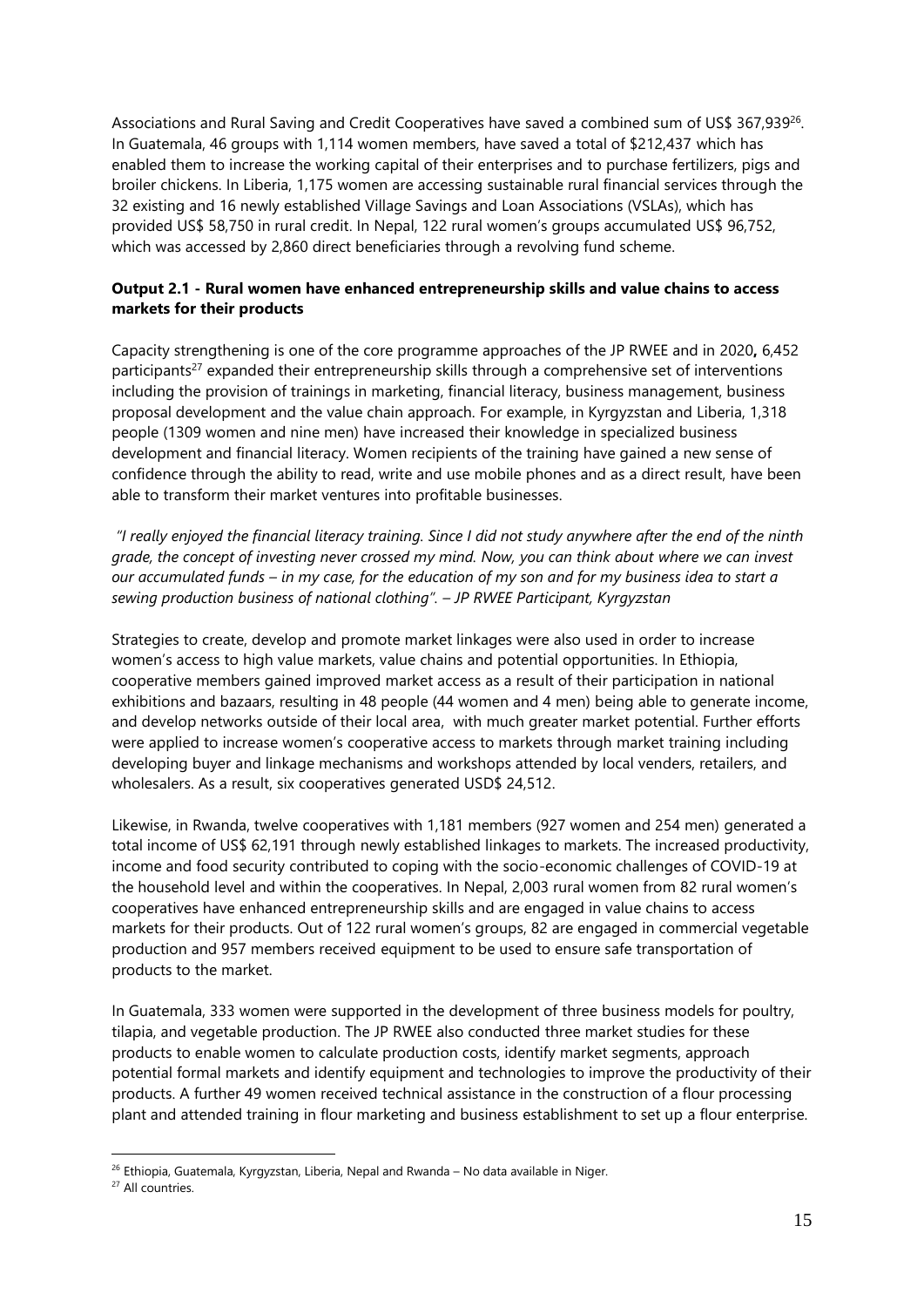In Nepal, the JP RWEE is in the process of facilitating the establishment of a long-term contract between 56 primary schools and women's farmers' cooperatives to supply the required agricultural products for nutritious meals for students through the government's Home-Grown School Feeding Programme (HGSFP) pilot<sup>28</sup>). Training on the production of nutritious school meals was provided to 140 women. A total of 82 school officials were also trained on the modality of HGSFP. To facilitate the process, the JP RWEE has supported production mapping in the respective communities which engaged 140 participants (95 women and 45 men), enabling women to exercise leadership in local value chain management while assessing the supply deficit and supply-chain problems. Upon completion of the activity by March 2021, the implementation of HGSFP will provide a nutritionally balanced midday meal to approximately 10,774 students and link 950 rural women to local markets.

In Liberia, the JP RWEE conducted a value chain assessment for rice and vegetables across targeted communities. Some key findings that informed the programme included: the advantages or working with rice farmers through groups or associations and public-private partnerships; the importance of selecting the correct rice varieties that have the necessary yield, disease resistance, and length of growing season characteristics desired by women smallholder farmers; the taste characteristics sought by rice consumers, and ways in which to create the necessary environment to develop the cassava value chain.

#### **Output 2.2 - Rural women have increased access to decent wage employment opportunities**

Activities related to Output 2.2 focus on removing structural barriers to women's engagement in economic activities through interventions including the provision of technology for increased production and the establishment of revolving funds for access to capital.

Data available from participating countries<sup>29</sup> indicates that during 2020, a total of 6,409 rural women initiated and/or strengthened self-employment / income-generating activities in both the agricultural and non-agricultural sectors. In Liberia, 399 rural community women and 88 young rural women and adolescent girls living with HIV/AIDS were supported in business development and received business start-up capital to initiate small businesses (e.g. tailoring, baking, and hairdressing shops) for income generation, 100 percent of whom are now self-employed and successfully managing their respective shops. Liberia's private sector partnership with Orange Mobile also continued, enabling 50 women to access employment opportunities as mobile money agents, operating 50 mobile money stations in three counties. These women provided mobile money transaction services to over 15,062 customers.

In Niger, 293 women from 43 cooperatives developed business plans and bolstered their micro enterprises through the provision of economic and financial trainings*.* As part of this activity, discussions within the Dimitra Clubs have led to the creation of community-based social enterprises by young women. A mechanism was created to accompany the groups of young women who wanted to re-energise their existing small businesses and start developing business plans. In Ethiopia, 28 beneficiaries (23 women and 5 men) attended exchange visits led by the JP RWEE in an effort to encourage the sharing of best practices between cooperatives on their access to financial services. In Nepal, 135 women have already received short-term wage employment through cash-assistance-forassets activities for the construction of two market outlets. They earned a monthly average income of NPR 8,500 (US\$ 74.7), as per the government's local wage rate in both districts. An additional 87 rural

<sup>&</sup>lt;sup>28</sup> This is being piloted under the government's National School Meals Programme (NSMP), a national programme being implemented in 43 districts of Nepal, although it is not implemented through the HGSF approach in most areas meaning that students are not always provided with balanced nutrition through their food ration. Through the HGSF, schools buy farmers' products to provide cooked, nutritionally balanced food, based on proper dietary menu planning.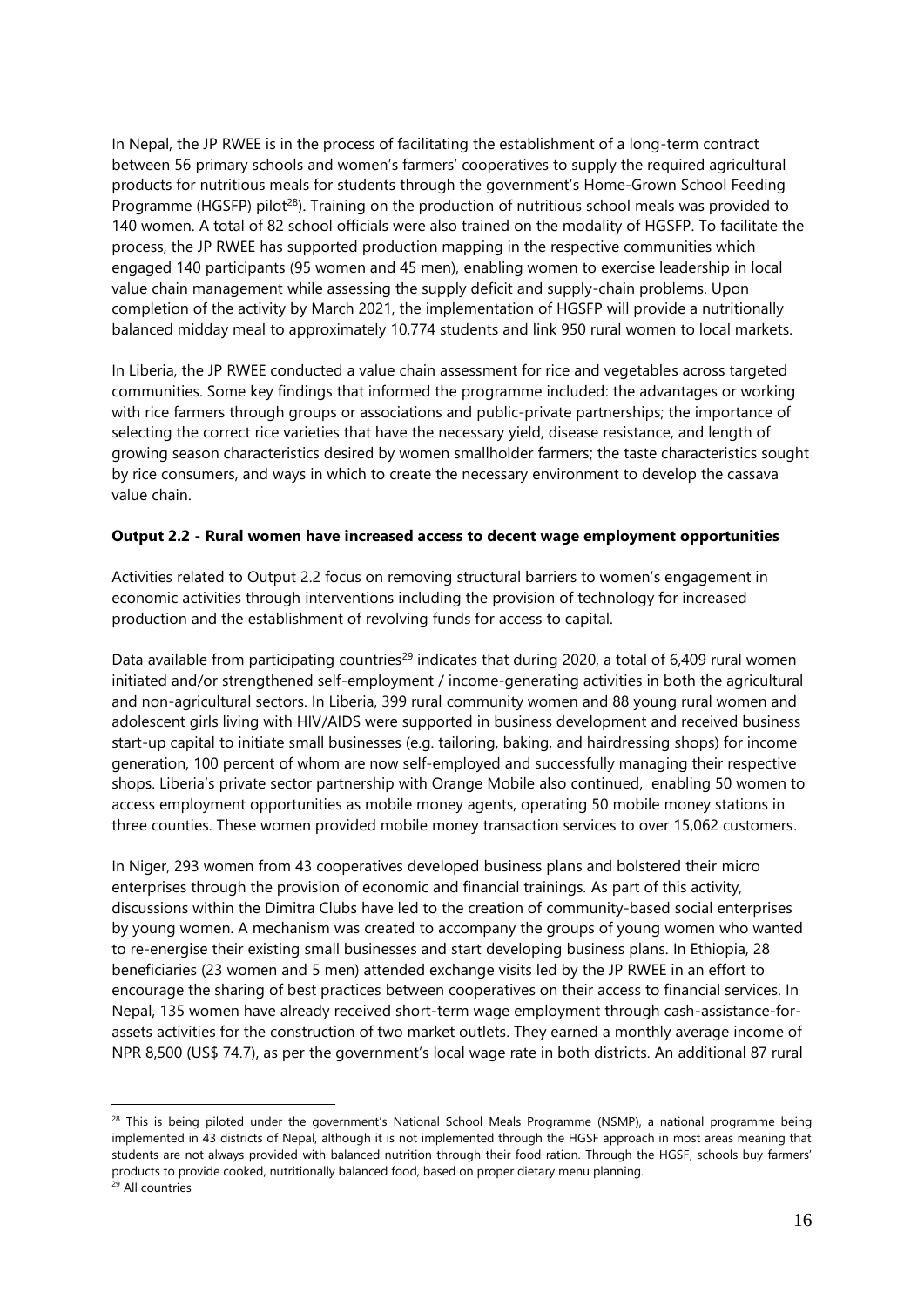women were provided with wage employment opportunities for the construction of a further two agro-product collection centres.

### <span id="page-16-0"></span>**c. OUTCOME 3: Rural women have enhanced leadership and participation in their communities and in rural institutions, and in shaping laws, policies and programmes.**

Activities under this outcome promote women's active participation and leadership in decisionmaking bodies, households, Producer Organizations (POs) and the wider community. This includes women's representation in rural councils, land committees, leadership of POs, and achieving a more equal role in intra-household decision making. Key to this is the engagement of men in order to advance the social and political inclusion and recognition of women in all spheres of rural life. The most significant progress made under this output was observed as a result of the COVID-19 pandemic and changes in traditional social norms reported during the community response to the crisis, whereby women played a central role in the community and household during the response, and were also able to successfully engage with decisions makers. Women's Empowerment in Agriculture Index<sup>30</sup> (WEAI) endline surveys were initiated in three countries<sup>31</sup> towards the end of 2020 and the findings, which will be available in 2021, will capture the full extent of women's empowerment achieved through the programme.

The election of women to local councils is one of the means used to achieve the increased participation of women in decision making and leadership, and to ensure the inclusion of identified needs of women and girls in rural development planning. In Kyrgyzstan, planned local elections were postponed to 2021 due to political instability. The JP RWEE is mentoring 18 women who are standing for election, and promoting awareness in the community on women electoral candidates and their ability to represent communities in local governance. In Guatemala, five women hold elected positions in local municipalities.

The participation of 1,107 women in land committees continued in Liberia, although plans to open up membership to additional women were delayed as a result of the pandemic. Land committees seek to ensure fair and equitable access to, and ownership of, land for both men and women, thereby enabling women to have access to resources and opportunities from which they have previously been excluded, including engaging in agriculture as a commercial activity and accessing formal credit.

Women's leadership of local organisations has been promoted as a strategy throughout the implementation of the JP RWEE and is now well established in all countries. In Kyrgyzstan, all 4 of the Producer Organisations which have been formed under the JP RWEE are led by women. In Niger, 131 out of 167 (78%) of POs are led by rural women. In Nepal, a total of 1,065 women out of 1,638 (65%) are in leadership positions in cooperatives, whilst 552 out of 3,002 rural women are in leadership positions within POs. In Ethiopia, 80% of women in the JP RWEE are leading their agro business cooperatives, including a number of women who have positions in the *kebele* (sub district) administration.

### **Output 3.1 Rural women, including young women, have enhanced confidence and leadership skills to participate in local governance**

The enhancement of women's confidence and leadership is a strategy underlying multiple interventions within the actions of the programme. With regards to participation in local governance, in Kyrgyzstan, in collaboration with UN Women's wider 'Election Project' programme, the JP RWEE is

<sup>&</sup>lt;sup>30</sup> The WEAI is an innovative tool to measure women's empowerment and inclusion in the agricultural sector. It is composed of two sub-indices: one measures women's empowerment across five domains in agriculture, and the other measures gender parity in empowerment within the household.

<sup>&</sup>lt;sup>31</sup> Kyrgyzstan, Nepal and Niger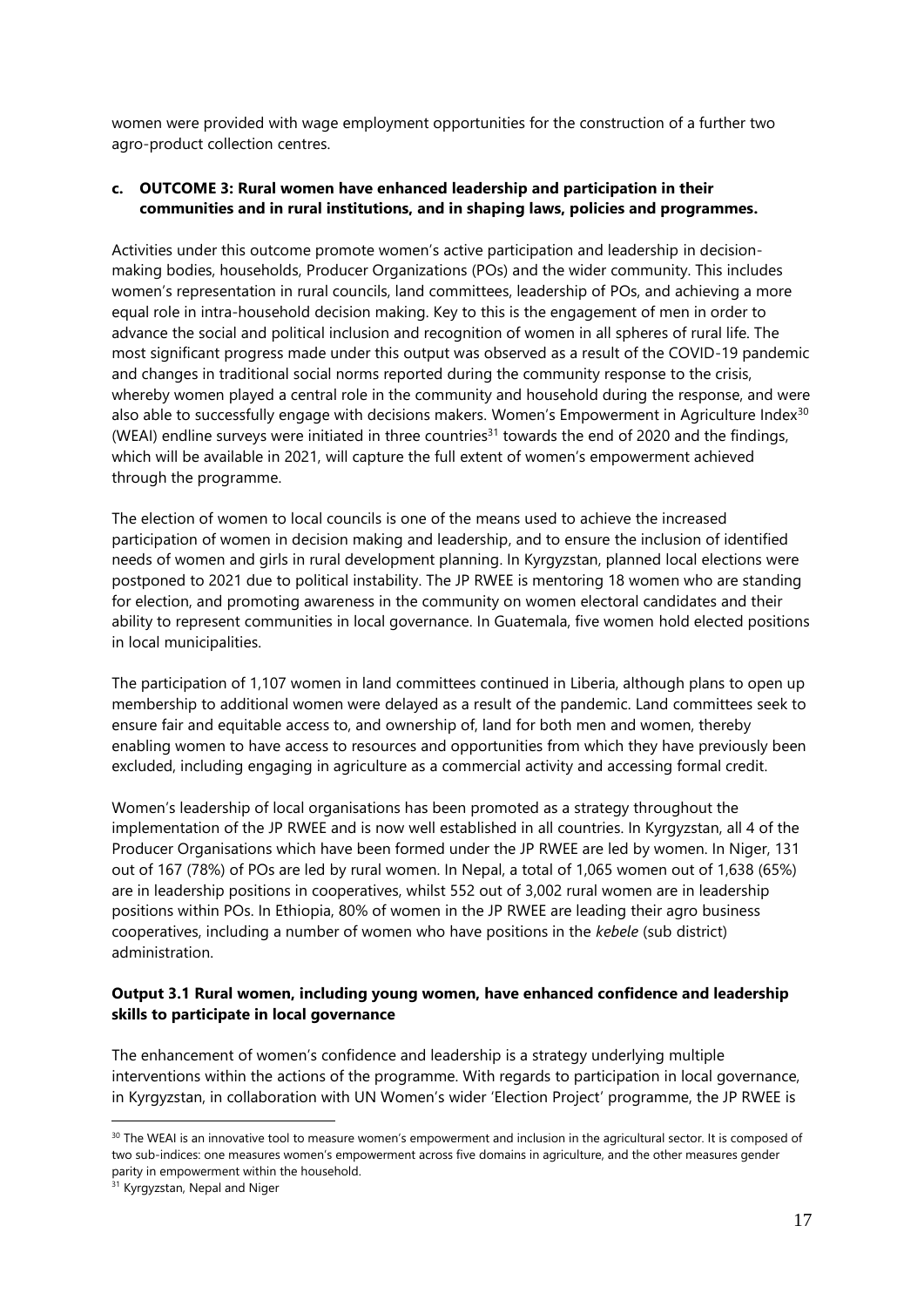supporting the increased participation of women in local governance by working directly with a number of women to support them to stand for local council elections. A total of 36 rural women candidates put themselves forward to stand for election in local council elections. Eighteen of these women chose to participate in training, coaching and mentoring on topics including political representation, local governance and ICT in order that they have the necessary skills, knowledge and confidence to run for election and represent their communities on local councils. A video on the 30% gender quota in local elections was produced by a JP RWEE media expert at the request of, and in close collaboration with, the national Central Election Committee and was broadcast on television during the national October elections. The video will be widely used during the campaign for the local elections in April 2021.

In Guatemala, support was provided to the directors of municipal women's offices in three municipalities in the analysis of results and achievements and the preparation of annual operating plans. Training was also provided to 87 women leaders on the topics of women's participation at the community level, the importance of their participation in Community Development Councils (COCODES), economic autonomy and women's human rights. In addition, a total of 185 women took part in local development decision making processes with 120 members of community development councils, ensuring adequate representation of women and providing space to articulate the needs and priorities of women and girls, as well as sensitising local councils in the importance of women's participation in these structures.

In Nepal, 1,180 women engaged directly in dialogue with government officials in local development planning processes, ensuring that their needs were taken into account, including on issues such as irrigation schemes, provision of agricultural inputs and COVID-19 response.

Under this output, activities are also carried out for enhancing the self-confidence and leadership of women through education and training. A total of 1694 (1674 women and 20 men) in Ethiopia, Kyrgyzstan and Rwanda, received training through their cooperative/group participation which strengthened their leadership, assertiveness and management skills. In Niger, a total of 1,204 girls received secondary school scholarships and, despite a few months of school closure due to the lockdown, were able to complete the majority of the school year and remain in formal education.

### **Output 3.2: Rural women have greater organizational capacities to form, sustain and participate in POs, cooperatives and unions.**

As outlined above, women's groups represent the entry point for activities in the JP RWEE, providing women with access to collective resources and opportunities, which were previously inaccessible for the majority of women involved in the programme. The opportunities provided by group membership are further strengthened in the programme through the formalization of women's groups. This enables access to a greater range and level of services and opportunities, such as formal credit and government extension services, as well as access to markets and income generation opportunities.

In 2020 in Kyrgyzstan, Liberia, Nepal, and Rwanda, a total of 1,588 people (1,348 women and 340 men) were formalized into 21 formally registered cooperatives or POs, in addition to those groups that had been formalized in previous years.

In Kyrgyzstan and Niger, 9 POs have enhanced their organizational capacities to form, sustain and participate in POs. In Kyrgyzstan, organisational capacity building including reviewing the organizational structures of the 4 POs, including management control systems and streamlining regulations on the use of funds through officially approved protocols agreed by all members. Furthermore, 50 members of 65 Self-Help Groups (SHGs) in the country have gained knowledge on the functioning of cooperatives and NGOs, and 25 leaders and activists of SHGs have enhanced their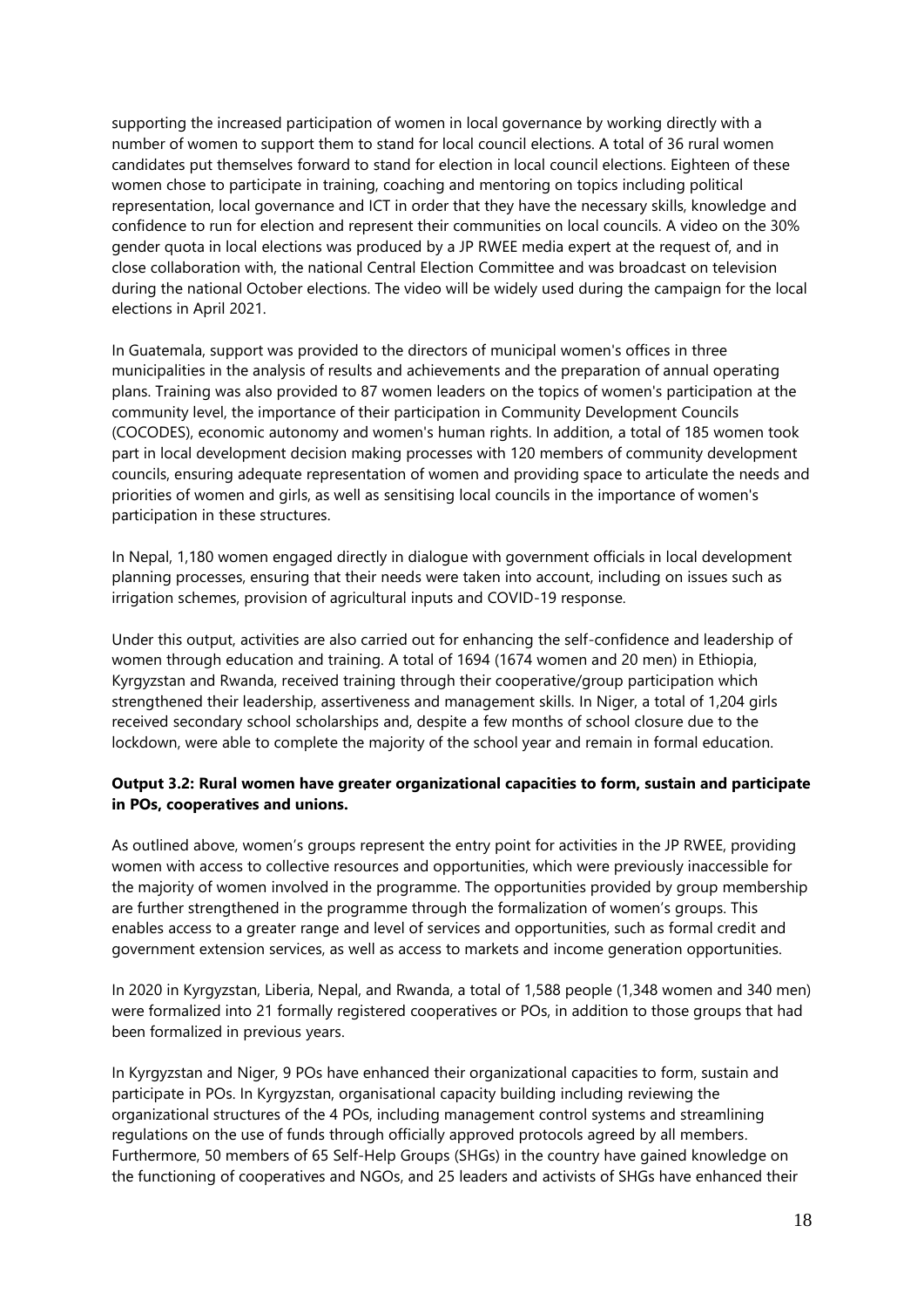capacities on cooperative management, including through the development and implementation of six business plans.

A number of activities in other countries were delayed by COVID-19 and will be reported on at the final report stage.

### **Output 3.3 Rural women including young women have increased capacity to engage in and influence relevant policy forums at national and regional levels.**

Due to the change in government priorities caused by the pandemic in 2020, a number of planned dialogues and inputs into relevant policy forums were postponed until 2021. For example, in Liberia, three national dialogues planned on agriculture, rural development and land were rescheduled, although three strategic dialogues were held on land rights networking between informal women's groups and formal organisations.

In Kyrgyzstan, which has strong telecommunication networks countrywide, online dialogues and policy lobbying activities were organized in place of the in-person forums originally planned. Two online dialogues were held and involved the participation of 85 rural women representing local women groups, local *keneshes* (councils), communities, civil society, and business organizations. Discussions were held on the role of rural women in local economies and socio-political development, including the response to the COVID-19 pandemic. The dialogues also considered ways to increase the number of women running for elections.

At the district level in Ethiopia, women engaged with local administrative leaders with regards to the promotion of a green economy, in line with national policy, through a climate smart village initiative taking place under the JP RWEE. Shared learning was carried out between cooperatives and included the participation of local authorities, with participants visiting various CSA activities and other initiatives, including a biogas plant. The visit enhanced the capacity of business cooperative leaders and members in managing a joint business, whilst also promoting knowledge on the green economy. District officials and administrators reported that they regard the climate smart village as an excellent replicable model for climate smart agriculture activities in similar drought prone areas and will incorporate it into future local development plans.

#### **Output 3.4: Rural women, including young women have enhanced awareness on their rights in a more supportive community/local environment.**

A total of 3,830 women and family members, including men, participated in a number of activities as part of the programme's approach to increase awareness around gender equality and women's rights in Guatemala, Kyrgyzstan, Liberia, Nepal, Niger and Rwanda. Innovative methodologies aimed at transforming social norms and breaking down entrenched barriers to gender equality include Dimitra community listening clubs, the Gender Action Learning System (GALS) and community conversations.

In Niger, the commemoration of International Rural Women's Day (IRWD), which is an activity under the government's five-year action plan for the implementation of the National Strategy for Women's Empowerment, was held with a focus on political participation and decision-making of rural women, ahead of the general elections planned in Niger for late 2020.

In Liberia, 615 women leaders at the county level are leading women's rights advocacy efforts in the management of land for agriculture. Two forums were held at county level on women's land rights referencing the gender-responsive implementation of the Land Rights Act. Women, including individual women and women's civil society, are accessing information on their land rights from local level County Service Centres. There is increased knowledge on land rights, as witnessed by women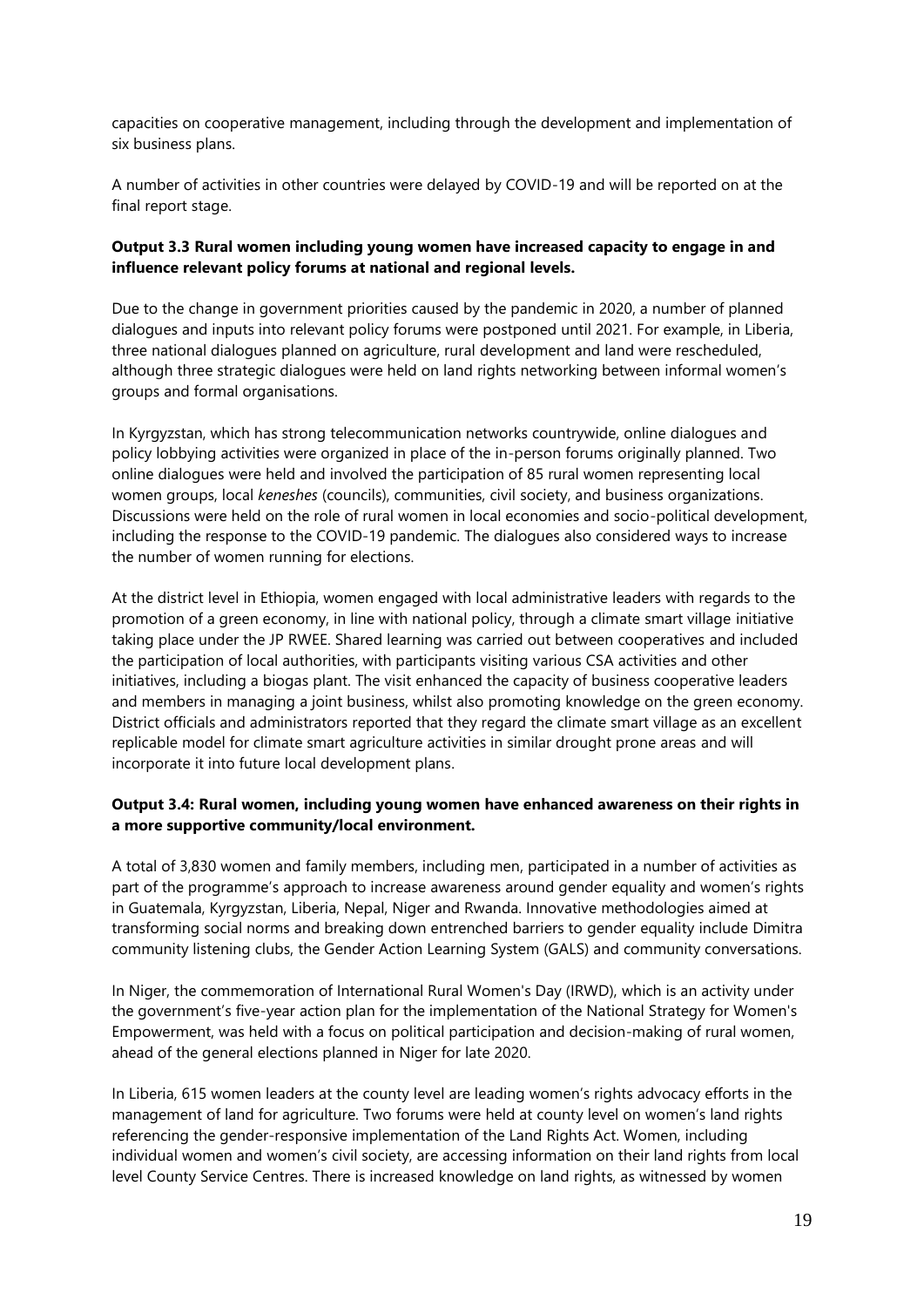successfully advocating to local government for the respect of women's rights in the community management of land.

A total of 1720 women in Guatemala, Kyrgyzstan, Nepal and Rwanda were trained on the GALS<sup>32</sup> methodology in 2020, in addition to those already involved in GALS from the previous year. These women are now sharing the GALS tools and their learnings with their families and group members, mapping out visions together and planning for the future. In addition, previously trained GALS champions have been able to disseminate the GALS methodology in their wider communities.

GALS assessments, aimed at assessing impact and effectiveness of the GALS component of the programme, were started in Guatemala, Kyrgyzstan and Nepal, the findings of which will be available in 2021. In Kyrgyzstan, emerging findings reveal that households (encompassing 2059 JP RWEE women) have started practicing better family relations, with women getting more support and respect from other family members, unfair workload distribution being redistributed and women having more access to decision making and resource distribution. Women's increased income has resulted in them being able to contribute to the household budget, and their role as women in general has been given greater value and recognition within the household, which in turn has enhanced their confidence.

In Nepal, through the GALS component of the programme, transformative change was observed amongst women at the household level, including reducing family expenses through household budgeting, and greater involvement of women in economic activities and household planning. GALS champions worked as volunteers to disseminate the GALS methodology in the community, as well as to raise public awareness about COVID-19, and help vulnerable women during the lockdown period.

Community radio was also used as an important tool in Nepal and Niger to raise awareness and promote women's rights. In Nepal, a 15 episode radio series on women's rights was started, with 8 episodes being aired, reaching an audience of approximately 229,548 population in two districts.<sup>33</sup> The live radio programmes were held between rural women and locally elected leaders, in which the women were able to raise issues and receive direct responses from officials, including commitments and agreements on issues such as the provision of irrigation and reducing corruption in local judicial committees. In Niger, Dimitra clubs also strengthened collaboration with community radio stations, using them to enable community members to share good practices and experiences with community members beyond Dimitra club members. This proved to be particularly important in raising awareness around COVID-19.

#### <span id="page-19-0"></span>**d. Outcome 4: A more gender responsive policy environment is secured for the economic empowerment of rural women**

Under outcome 4, programme strategies are targeted at the level of policy development and reform, in order to ensure that the necessary legislative and policy environment is in place to support gender equality and the economic empowerment of rural women. This involves working with governments, parliamentarians and other key stakeholders to ensure gender responsive policies and strategies are developed including in relation to land rights, social protection, services and infrastructure.

### **Output 4.1: Policy makers and parliamentarians have enhanced capacities to effectively mainstream gender into land, food, agriculture, nutrition and rural employment policies, laws, and budgets.**

<sup>&</sup>lt;sup>32</sup>GALS is a community-led empowerment methodology that encourages gender-transformative changes and equitable gender relations at the household level by challenging discriminatory social norms, attitudes and behaviours.

<sup>&</sup>lt;sup>33</sup> The radio reach has been calculated based on radio listenership findings from the National Media Survey 2019, which shows that 22 per cent of the population 16 years and above in Province 2 have daily access to radio.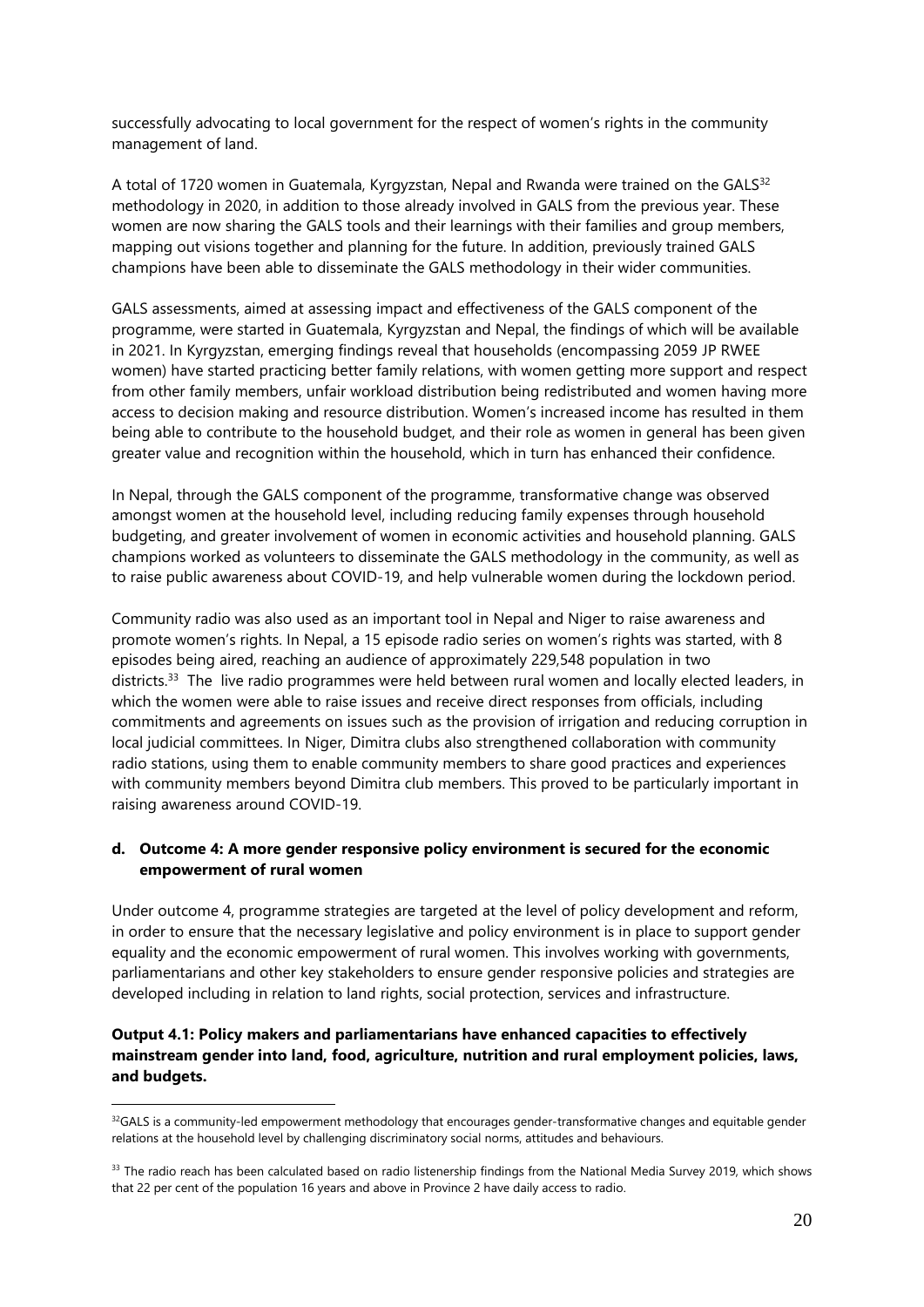In Ethiopia, the Women, Children and Youth Directorate of the Ministry of Agriculture was supported to develop a draft standardized gender inclusive CSA training manual, including a Training of Trainers (TOT). Once approved, the gender training manual will serve as a training tool for experts within the different directorates of the Ministry, in order to help them mainstream gender at the national level, and also to cascade trainings to both the district levels and to extension workers at the grass roots community level.

In Guatemala, the National Coalition for the Economic Empowerment of Women was signed by the Ministry of Agriculture, Livestock and Food (MAGA), the Ministry of the Economy (MINECO), the Presidential Secretariat for Women (SEPREM), the National Secretariat for Science and Technology (SENACYT), and the Vice-Presidency of the Republic. This is a multisectoral alliance that constitutes part of the JP RWEE framework in the country and seeks to support women to increase their livelihoods through business, entrepreneurship and employment, and to achieve financial inclusion and access to credit for women's entrepreneurship as a mechanism to reduce poverty. One positive result of the alliance is the creation of the Enlaces program<sup>34</sup> which seeks to create opportunities to work together to promote shared prosperity that is profitable, socially responsible and beneficial to communities and the business sector. Support was also provided to the Office of the Vice President of the Republic to incorporate a gender perspective into the loans programme created in response to COVID-19 and implemented by the National Council for Micro, Small and Medium-Sized Enterprises.

In Liberia, two forums were held at county level on women's land rights. However, capacity building activities with policy makers and parliamentarians were postponed due to COVID-19 restrictions on meetings. In Nepal, 63 government officials and elected leaders (27 women and 36 men) attended a workshop on gender responsive planning and budgeting aimed at ensuring the meaningful participation of women in the local level planning process. Post training evaluation showed a significant increase in practical understanding of applying gender responsive planning and budgeting. A thorough analysis of the Gender Equality and Social Inclusion (GESI) strategy within the Agriculture Development Strategy (ADS) was also conducted in 2020, in view of the country's change to a federal system. The findings related to rural women farmers and agriculture will be used to inform the design of JP RWEE policy dialogues with local government aimed at creating a gender-responsive policy environment for rural women farmers.

### **Output 4.2: Greater availability of tools and data to track progress in the economic empowerment of rural women**

Under this output, the Women's Empowerment in Agriculture Index (WEAI) is piloted by participating JP RWEE countries. During 2020, the WEAI endline process was started in three countries – Kyrgyzstan, Nepal and Niger. As a result of devastating hurricanes in November, the survey was postponed in Guatemala until 2021. The WEAI was a key part of the JP RWEE programme design and is used to measure women's empowerment across five domains in agriculture and gender parity in empowerment within the household, including women's empowerment relative to men's. The use of the index also supports the work of agriculture ministries by providing evidence-based studies to inform policy development. Full results of the endline will be available in 2021 and will be used to inform future programming. In Kyrgyzstan, Nepal and Niger, in-depth assessments of the impact of the GALS and, in Kyrgyzstan, the BALI methodologies, were also started. The qualitative findings will complement the WEAI findings, and will be available in 2021.

In Liberia, the joint programme contributed to a rapid assessment of the impact of COVID-19 on women, girls, children, and their communities with UNICEF, UNFPA, and UN OHCHR. A gender

<sup>34</sup> [\(https://programaenlaces.org/\)](https://programaenlaces.org/)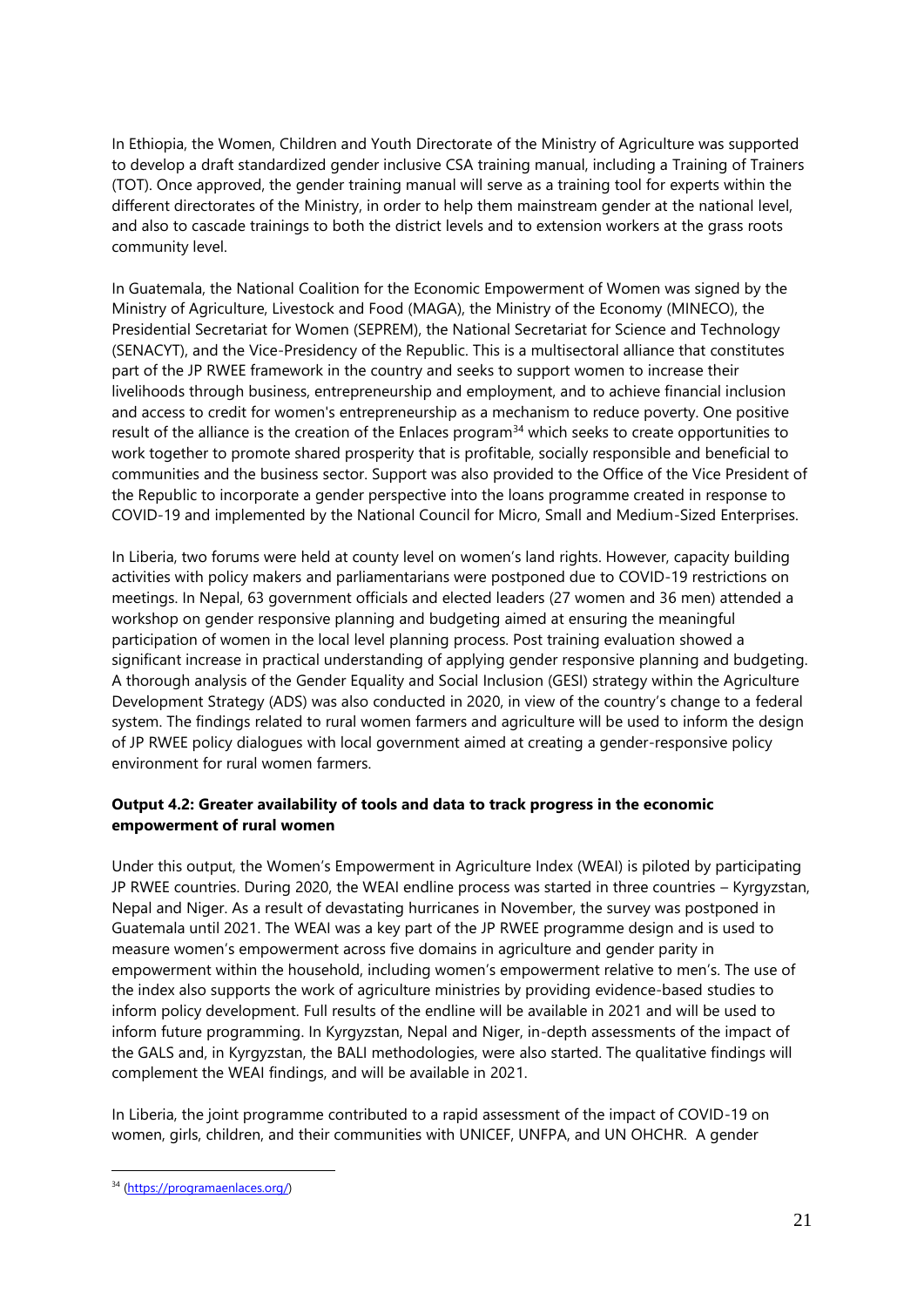analysis of Liberia's COVID-19 Response Plan, COVID-19 Emergency Relief Fund and budget allocations and expenditure was also conducted in collaboration with the Ministry of Finance and Development Planning with support from the JP RWEE. As the pandemic continues, the analysis is assisting in informing policy actors and budget drafters to give more consideration to addressing gender issues during the response.

In 2020, the Ethiopian Ministry of Agriculture started the revision of its agricultural policy 'Agriculture and Rural Development'. The analysis showed that, whilst gender did get some consideration in the policy's thematic areas it was not considered as a standalone technical area, and that, as a result, it was found that the mainstreaming of gender in all the technical areas was less effective than expected. A JP RWEE gender expert is part of the team including gender experts from MoA, UN Women, Addis Ababa University, and the Agriculture Transformation Agency (ATA) to develop a stand-alone gender component in the policy document. Also in Ethiopia, in collaboration with the Women, Children and Youth Directorate (WCYD) of the MoA, the JP RWEE published a rapid assessment and policy brief on Gender and Agricultural Mechanization which detailed the need for enhanced gender responsiveness in agriculture mechanization policies, as well as to inform stakeholder programming in this sector. A bibliography of '*Gender and Land Issues in Ethiopia'<sup>35</sup>* was also compiled by the JP RWEE and is available on the website of the Ministry of Agriculture. The purpose of the published bibliography is to make readily available and accessible the various studies, polices and legislations dealing with gender issues in rural land administration in Ethiopia. The bibliography was developed in response to an identified information gap and will provide scholars and land experts access to valuable studies and research, and enable them to contribute to improved land administration practices in Ethiopia through evidenced based lobbying with policy makers.

In Rwanda, a study led by the JP RWEE in collaboration with the local partner the ICCO Cooperation in Rwanda, analysed existing labour-saving technologies in agriculture for small scale women farmers, identified gaps and factors influencing women's time constraints and heavy work in the agriculture sector, and proposed possible interventions and recommendations for gender sensitive programming. The study found that most rural women are still using rudimentary tools for ploughing and planting. Other equipment is available but not accessible to women and is used by men, such as large irrigation equipment, greenhouses, and tractors. Milling machines and drip irrigation kits are also available in some places but are not easily accessed by women. Cultural issues linked with decision making at household level, equipment design, low income and limited purchasing power, and limited access to information and education, are some of the reasons which prevent women from accessing labour saving technologies. One of the study's recommendations states that investment is needed across all actors to ensure that women have access to labour-saving technologies which also include resilience to climate change. Modification of existing equipment to enable use by women (e.g. smaller sprayers, simple irrigation machines etc.) is also recommended. Dissemination of the findings will be carried out in 2021.

### **Output 4.3 An enabling environment is promoted to reflect rural women's priorities in regional policy processes**

In collaboration with the Agricultural Transformation Agency (ATA), the JP RWEE in Ethiopia established the '*Gender Equality and Women's Empowerment Research Dissemination Forum'*. The forum is planned as a continuous platform for the presentation of research findings in which academics, researchers, practitioners and institutions can share and discuss findings, and then use these evidence-based findings to advocate and influence policies, legislations and decision making in relation to GE and WEE. The first forum was held in late 2020 on the topic of utilization of the media

<sup>35</sup> (Home - [Ministry of Agriculture \(moa.gov.et\)\)](http://www.moa.gov.et/web/guest/home).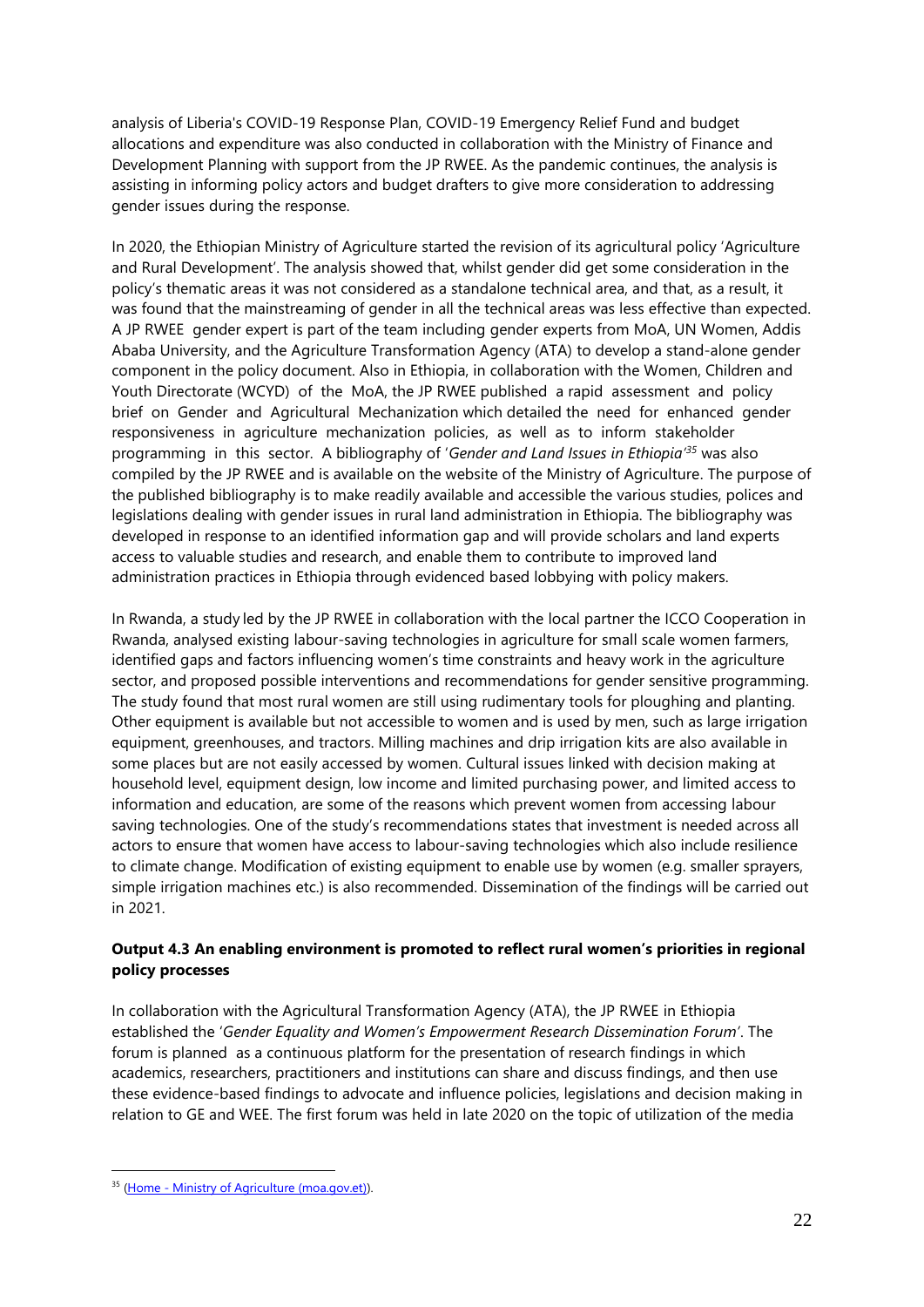by women in rural areas. Also in Ethiopia, four meetings were held under the Ethiopian Women's Land Rights Task Force on laws and policies in the agriculture sector that affect the rights of women.

Through the Ethiopian Gender Equality Network in Agriculture (EGENA), a monthly research dissemination virtual platform was established by the JP RWEE with the Agricultural Transformation Agency (ATA) and the MOA. The forum is a platform to enhance coordination and information/knowledge sharing for gender mainstreaming within agriculture by participating organizations, as well enabling the joint identification of advocacy and policy issues. In commemoration of International Rural Women's Day, the JP RWEE organized a virtual meeting with the theme, '*The Impact of COVID-19 on Ethiopian Rural Women, experiences, coping strategies and the way forward'*. The main aim of the forum was to discuss and share information about the impact of COVID-19 on rural women between institutions, researchers and practitioners, and to learn about how they were coping with the challenges.

In Kyrgyzstan, the JP RWEE, through synergies with other UN Women projects and in partnership with the UN Gender Theme Group (UNGTG), has supported the Ministry of Labour and Social Development in launching the national process on the development of a new Gender Equality Strategy (GES) for the period 2021 - 2030. A key state policy document, GES frames State commitments towards gender equality in all spheres of life, including on WEE. The process commenced in late November 2020 and will continue in 2021, ensuring genuine participation of rural women leaders and activists in the GES development process. More than 80 JP RWEE women participated in a dialogue on the role of rural women in local economies and socio-political development, in particular during the response to the COVID-19 pandemic, by using a discussion platform provided by JP RWEE partners. Recommendations identified to be included in the National Gender Equality Strategy (GES) 2021-2030 included: expanding access of rural women to information, financial resources, ICT and professional opportunities; improving financial literacy for increased market access; developing a strategy to support women entrepreneurs at the level of the Ministry of Agriculture; raising awareness about the importance of women's participation in politics, organizing activities to involve rural women in public life, developing programs at the State level to increase women's political participation, and involving women in COVID-19 response strategies. The recommendations were presented to the Inter-Ministerial Working Group on GES development.

#### <span id="page-22-0"></span>**e. Delays in implementation, challenges, lessons learned & best practices**

#### **Challenges**

The reporting year was characterised by multiple challenges of an external nature, caused largely by the outbreak of the global pandemic, which had a significant impact on the implementation of the JP RWEE. Whilst the extent of the spread of the coronavirus (COVID-19) varied from country to country, all seven participating countries experienced lockdowns and restrictions to movements which impacted on national and local economies, and on the lives and livelihoods of those in the targeted communities, as well as affecting programme operations. Beneficiary communities were impacted on several fronts, including adverse effects on food and nutrition security, as well as income generation and livelihoods. There was reduced access to local markets, with minimal operating hours in place and, in some instances, markets were completely closed. Limitations on the number of people gathering together also severely affected the ability of the programme to operate as planned, given the centrality of capacity building, training, meetings and group activities to the programme.

The increasingly harsh effects of climate change were an added challenge in a number of countries, serving to compound the difficulties caused by COVID-19. In Niger, severe flooding impacted the programme area in July, resulting in destruction of agricultural land, and the loss of homes and livestock. In Ethiopia, the JP RWEE regions of implementation, Afar and Oromia, suffered the most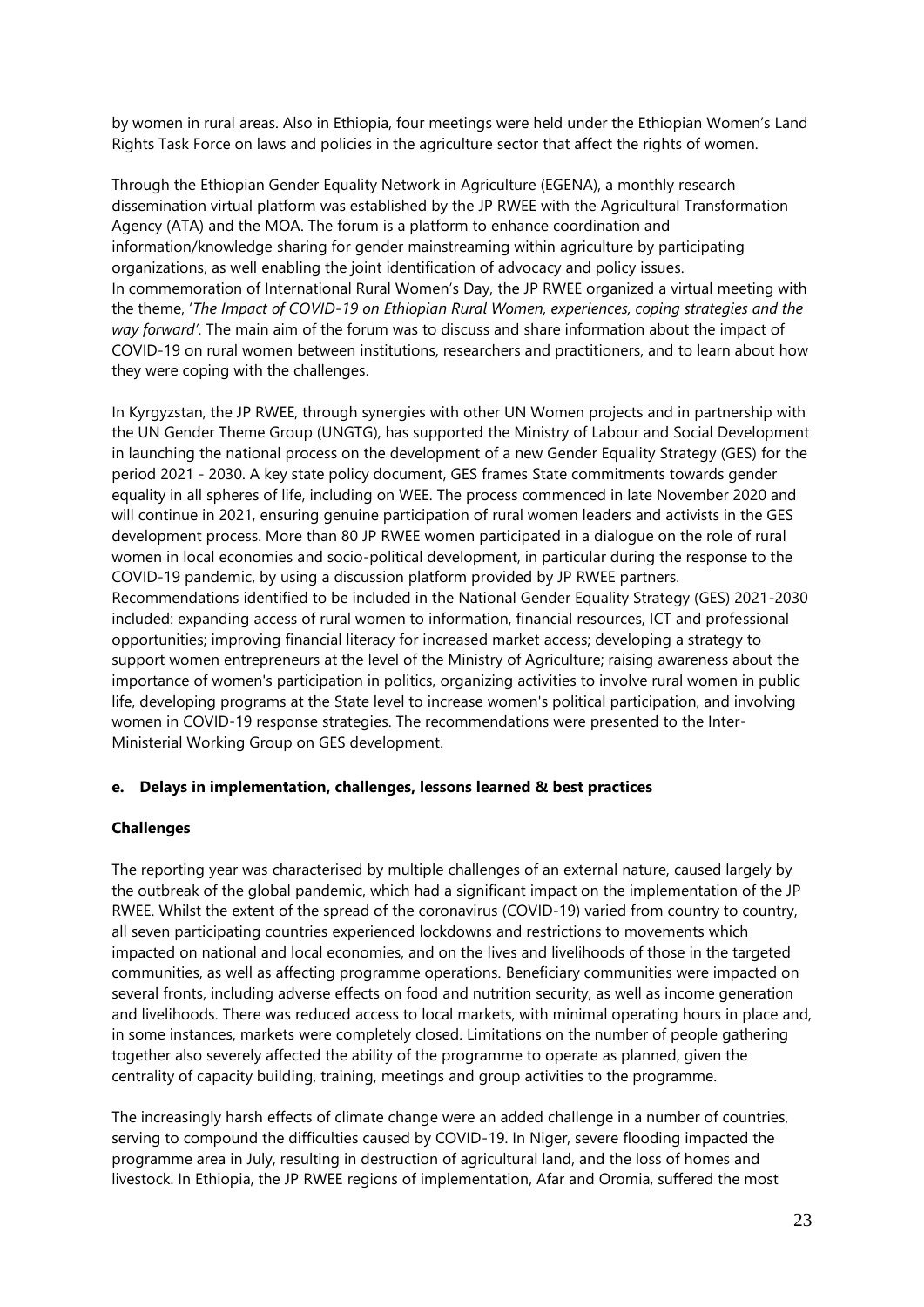destructive infestation of locusts for 25 years. The infestation lasted for many months and destroyed thousands of tons of crops. It impacted significant numbers of JP RWEE beneficiaries as it destroyed grazing land and harvests, leading to crop and livestock losses, particularly in the Afar region. Both regions also experienced flooding as a result of a prolonged rainy season, with the main river overflowing and causing displacement, loss of crops and livestock. In Guatemala, a devastating hurricane in November caused catastrophic damage to land, completely submerging crops and creating landslides which blocked off access to the programme area for a period of time. In Kyrgyzstan, a prolonged winter led to loss of crops for JP RWEE beneficiaries, although subsequent replanting resulted in a successful harvest. Liberia also experienced unusually heavy rainfall during the rainy season.

From an operational perspective, the COVID-19 restrictions to movement and gatherings meant that activities were unable to take place as planned, leading to a significant number of activities being postponed. Revisions to priorities on the part of national and local government, in order to enable the required focus on the COVID-19 response, also had an impact on the programme, resulting in those activities closely involving government, such as training and policy work, being further delayed. With the easing of restrictions, activities gradually restarted, although limitations on the number of people allowed to meet together continued to affect the programme in all countries, with workshops, meetings, trainings, field visits, and consultations with beneficiaries and stakeholders having to be adapted accordingly. All activities, once resumed, were implememented in full compliance with national guidelines on COVID-19 prevention.

Coordination was also more challenging giving that physical meetings between the participating agencies, implementing partners and government representatives were unable to take place. This was replaced with online meetings which, whilst enabling coordination to continue, did present challenges at times, particularly where internet connectivity was unreliable (e.g. Niger, Liberia, Ethiopia).

### **Lessons Learned**

Given the challenges outlined above, the principal learning across all JP RWEE participating countries was the need to ensure a resilience lens is applied to programming in the future, in order to enable beneficiaries to withstand external shocks to the fullest extent possible. The need to build disaster risk reduction and emergency preparedness into future programme design is a further consideration. However, despite the unprecedented shocks suffered by beneficiary communities across the JP RWEE, a number of positive and valuable learnings were generated during this period, and, most significantly, there is evidence of resilience having been built amongst beneficiaries, despite it not having been an intended outcome of the programme.

Resilience through Savings and Lending Groups – savings and lendings groups proved to be a critical mechanism in enabling women to withstand the shocks to their livelihoods caused by the pandemic. This was evidenced across all participating countries. The importance of promoting a savings culture was clear as most beneficiaries were able to withstand the challenges of COVID-19 through the use of their savings, which helped them withstand the reduction to income caused by the lack of access to markets and income generation opportunities. Prior to participating in the programme, women group members in Ethiopia and Rwanda had not practiced a savings culture, but their membership of the cooperatives led to real change in this regard. Group members were able to buy food and other essential items, sustaining their families and withstanding the crisis until the situation eased and opportunities to earn income were revitalised.

Resilience through Income Diversifcation - programme interventions aimed at income diversification also enabled beneficiaries to draw on a wider number of sources of potential income opportunities at a time when levels of income from a single income source were reduced. In Niger and Ethiopia, it was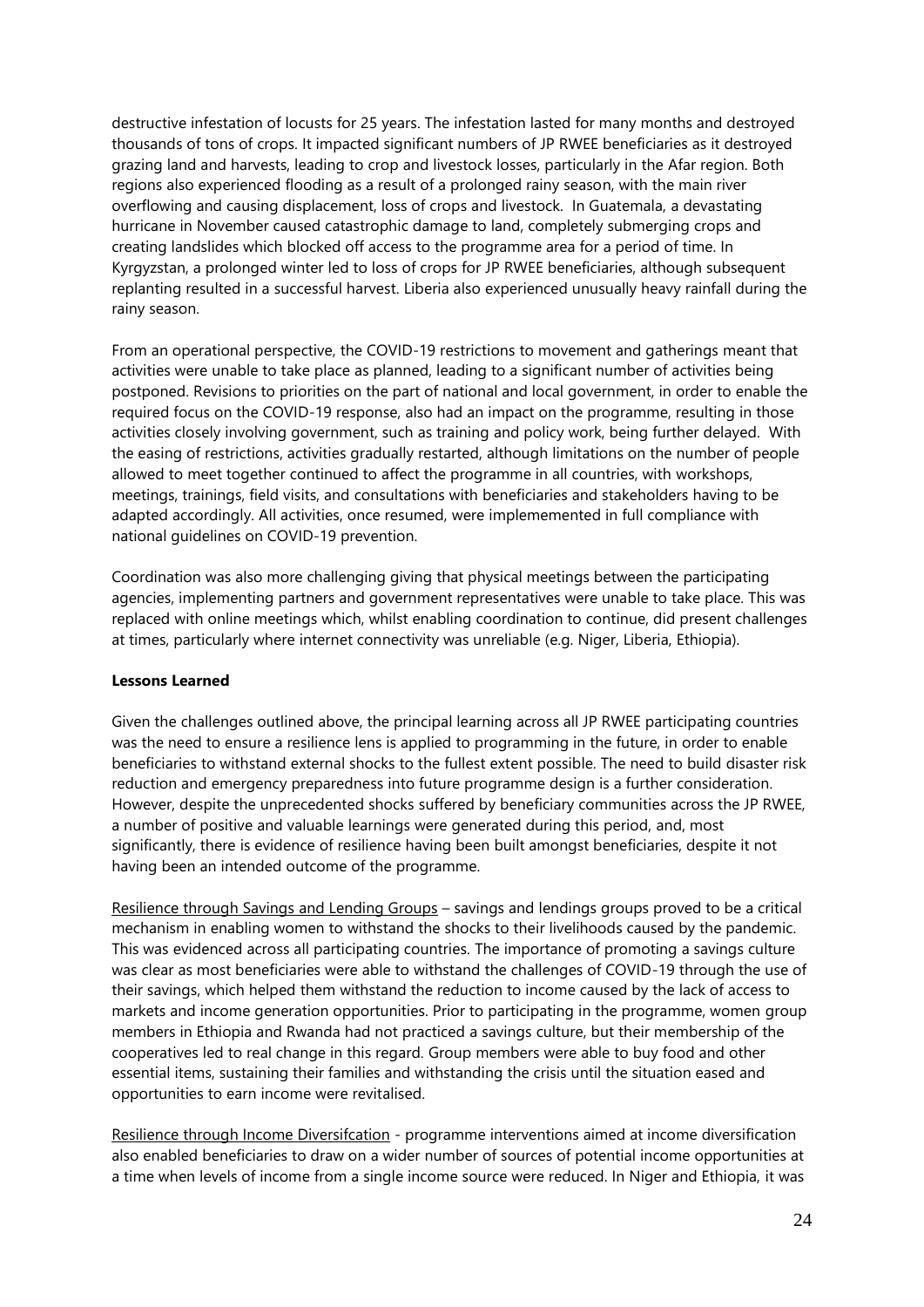evident that the diversification of income sources, including horticulture, farming, fattening, small ruminants breeding, by women traditionally only economically active through a single source of production, helped to build their resilience and enable them to continue to generate income and sustain their livelihoods. Programme teams also reported that women group members had reported developing confidence in managing difficult situations within their business and family.

Use of ICT in programming - the need to adapt to online mechanisms for programme implementation also served to highlight the gap in digital skills and access for rural women. For example, the limited ICT network in Ethiopia meant that it was not possible to transfer to a digital modality of programme delivery for beneficiaries. In Nepal, the programme team identified that the digital skills gap highlighted the need for the establishment of a digital learning community centre in the targeted communities, incorporating activities on enhancing basic digital literacy for rural women where the required infrastructures exist. This would help promote the further empowerment of rural women for their engagement with local government and would also provide stronger linkages of their products to markets, as well as foster their overall growth as individuals, leaders and entrepreneurs. However, there were also positive learnings in adapting to the use of ICT in programming. In Rwanda, for example, women started using mobile money services within their savings and lendings groups as a response to the restrictions in movement, and this is now continuing as an established practice, giving greater flexibility and ease of services to women in their daily life and business activities. Acquiring new skills in digital literacy and mobile banking, has increased the competences and organizational capacities of women's groups to lead and actively participate in more social and economic activities.

Using Kitchen Gardens to Sustain Household Nutrition During Crisis Periods - kitchen gardens established at the household level in a number of countries<sup>36</sup> proved to be an invaluable source of food when access to markets was restricted and household incomes declined. Fruit and vegetables produced by women in their kitchen gardens replaced the need to purchase food at markets, ensured that the women and their families continued to benefit from a nutritious diet, and, in places where COVID-19 transmission was taking place in the community, also reduced exposure to the virus.

Women's Leadership and Participation - in all participating countries, including in communities with deeply entrenched discriminatory social norms, such as JP RWEE programme areas in Nepal and Niger, there was evidence of increased participation and leadership by women in the COVID-19 response. Women played a central role in disseminating information and awareness around the spread of the virus, they acted as role models for positive behaviour in the prevention of COVID-19, led community response efforts, including aid distribution, and perhaps most significantly, they proactively advocated with local authorities and decision makers for the inclusion of women in planning and response measures. This represents significant progress in changing social norms.

Household Social Norms Change - a further learning related to the impact of social norm change was observed at the household level, which can be attributed to gender transformative approaches used in the programme, such as the household GALS methodology. As a result of the skills learned through GALS, couples were able to enact mitigation strategies for household budgeting, to take decisions together as a result of improved communication, and to share household roles and responsibilities more equally during the pandemic. In Rwanda, for example, male spouses reported taking on a much more involved role in parenting and sensitizing other households on household harmony during the lockdown, particularly with regards to the prevention of domestic violence.

#### **Selected Good Practices**

<sup>&</sup>lt;sup>36</sup> Guatemala, Liberia, Niger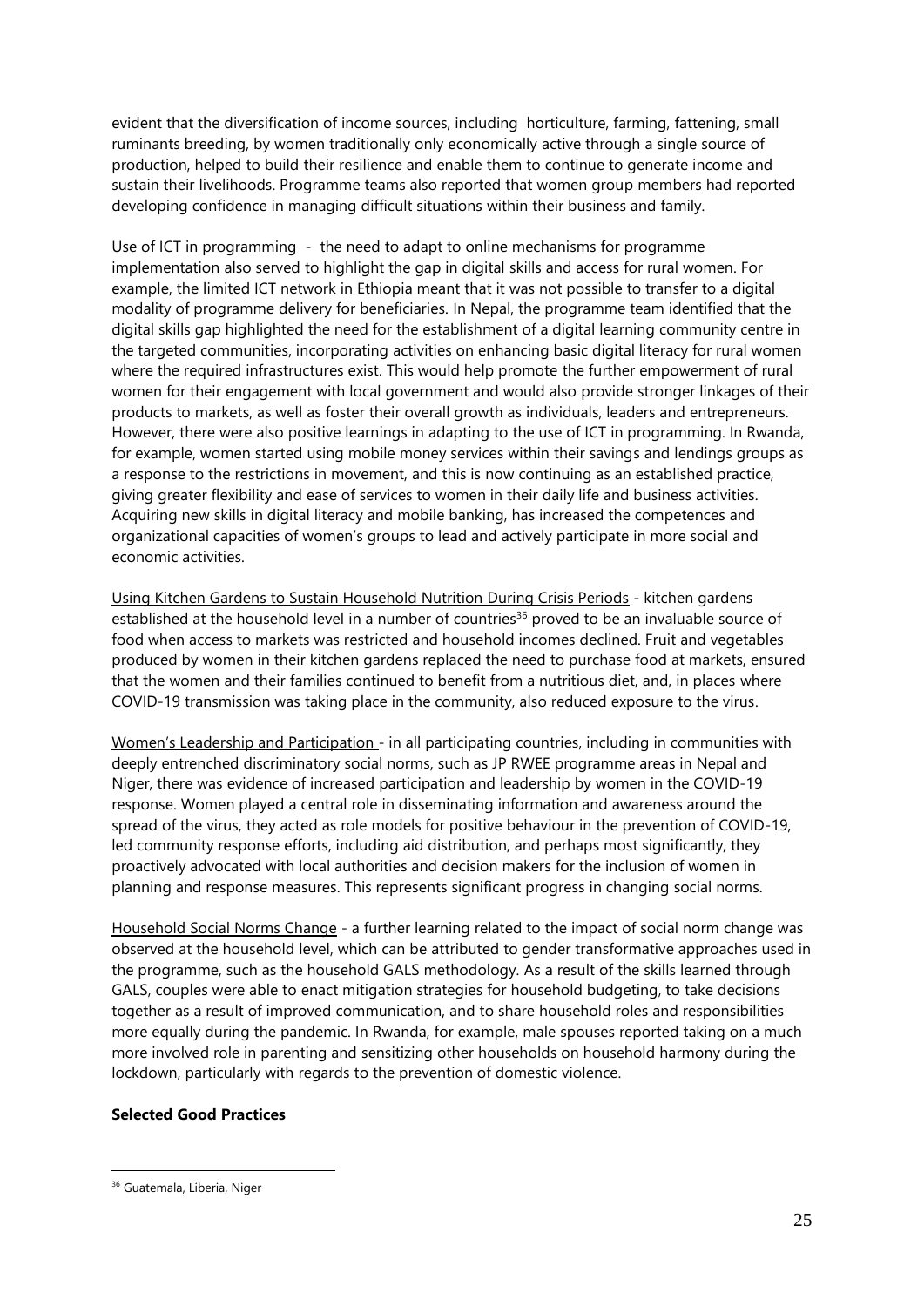A number of selected good practices are highlighted as follows:

Integration of Basic Hygiene Practices in Ethiopia - in Ethiopia, the JP RWEE works in communities with high rates of communicable disease linked to poor hygiene and sanitation. During the pandemic, basic protective measures, principally around hand washing, have been put in place to prevent the spread of the virus, consisting mainly of setting up portable hand washing stations with water and soap at meetings and gatherings, and carrying out simple key messaging. Beneficiaries have given feedback that basic hygiene practices were not previously observed, and that it would be beneficial if the practice could be continued and integrated into all activities going forward, given the prevalence of communicable disease in the target communities, and their link to poor nutrition.

Product Diversification within Microenterprises - the ability to adapt businesses through product diversification in response to sudden changes in context and circumstances is an important strategy for resilience and surviving economic shocks. In Guatemala and Kyrgyzstan, women's groups, using the knowledge and skills acquired through the programme, were able to adapt their core business to produce products that were in increasing demand due to the pandemic. A group of women weavers in Guatemala used scraps of left over fabric to produce masks, selling them within the local community. Another women's group were able to adapt their business from shampoo to antibacterial hand soap production, using natural plants, to generate income, which responded to a huge increase in demand on the local market.

Increasing Digital Access for Rural Women - at the onset of the pandemic, the JP RWEE team in Kyrgyzstan reacted quickly to the change in modality of programme implementation and used the opportunity to increase the digital skills of beneficiaries and implementing local government staff. Taking advantage of the widespread internet availability and access to smart phones in the country, a month long training was organised for 80 participants, which subsequently enabled a successful switch to online implementation for trainings, consultations and meetings. Planned trainings went ahead through established internet platforms and WhatsApp groups were used for discussions between women, including on the evolving situation and ways to address the emerging challenges. For newly established Self-Help Groups, weekly meetings were carried out online. Furthermore, women were able to apply their newly acquired IT skills and use them in helping to make efficient and effective business decisions and plans. For example, one women's Producer Organisation initiated an online survey of members to identify how many hours a day they spent baking bread. As a result of the findings they started an internal bakery service to make bread for the women and reduce the time they were spending on this task at home. This proved to be very successful and has led to the women making plans to extend the business into the wider community.

Using Community Radio as an Effective Tool for Community Level Communication in Nepal - in Nepal, taking into account the limited internet access amongst beneficiaries, the programme used community radio to adapt its implementation modality. Simple radio devices were distributed to 1,059 women, and training and awareness raising that had been planned to be held through workshops was transferred to community radio. Radio programming on topics related to women's empowerment, gender equality and social inclusion were broadcast, and interactive sessions were held through the radio programmes between women and local officials in which they were able to ask questions, raise concerns and request responses from local government. This was shown to help women develop assertiveness and confidence in interacting with local officials, articulate their concerns and needs and expect responses and action from those in authority. Improved attitudes and understanding of issues affecting the women on the part of decision makers was also reported. The radio tool also enabled wider household participation and engagement in discussions on women's rights, with husbands joining awareness sessions, showing support to women and voicing the need for increased recognition of their role and value.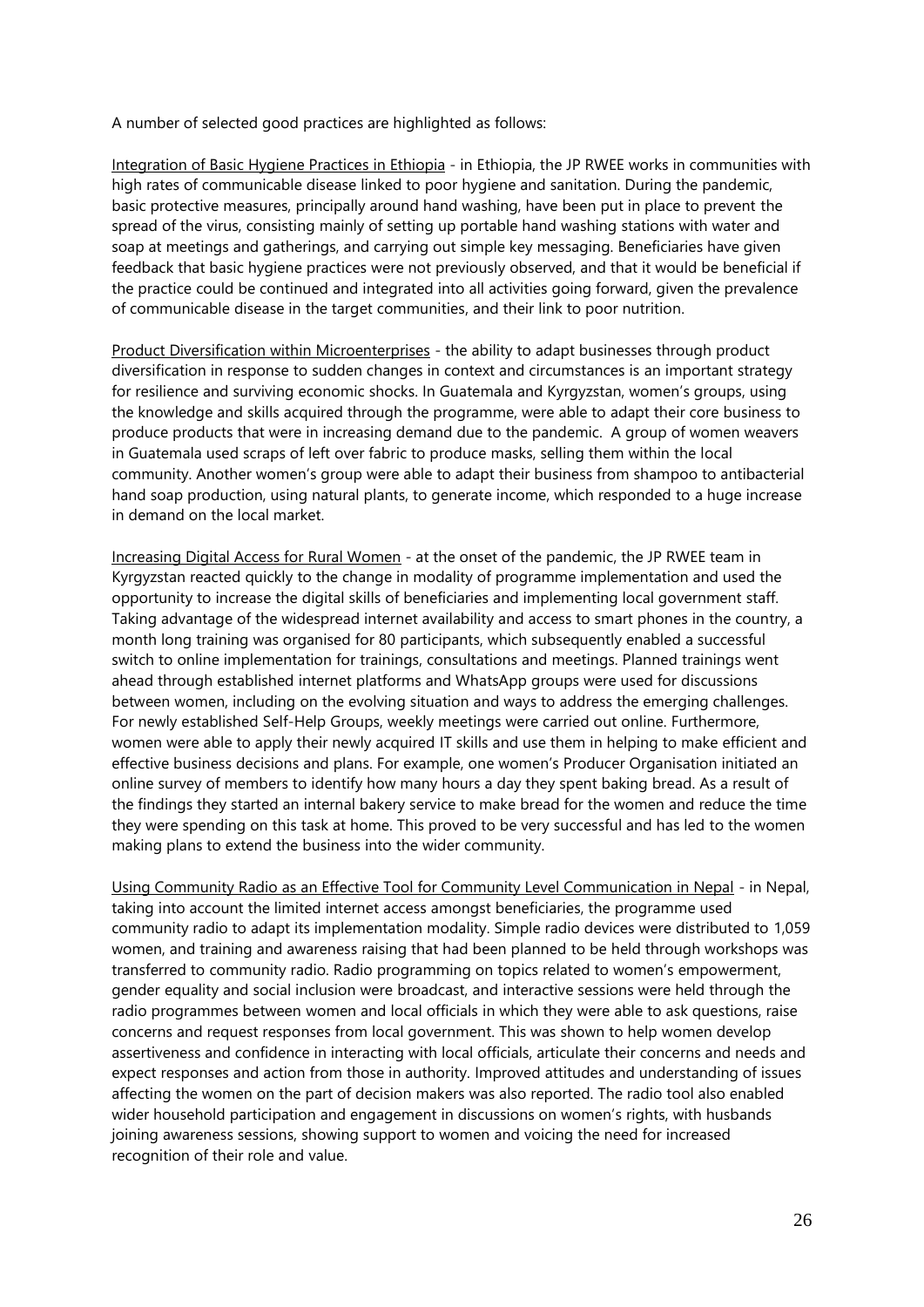Breaking Perceptions on Women's Roles in Nepal - in the communities targeted by the JP RWEE in Nepal, women rarely go out of their house due to traditional beliefs and attitudes which deem it unacceptable for women to be seen in public spaces. Within the context of the programme's work engaging women, men and the wider community in tackling barriers to gender equality and challenging social norms, women have successfully broken through these barriers and formed a women-led construction management committee to lead the construction of agro-product collection/storage structures being built under the JP RWEE. Women have both successfully managed the project, and also worked as labourers and masons in the construction, with extra support and training for women provided to enable them to carry out quality construction in a newly acquired trade. This proved to be ground-breaking in challenging stereotypes and shows that, with the necessary supportive environment in place, women can take on traditionally 'male only' occupations even in strongly conservative communities.

Importance of Working through Local Stakeholders - the programme's approach of working through local government, including extension services, was a key factor in the ability of the programme to carry on implementation despite the challenges of the pandemic. The involvement of local government meant that support and supervision was still able to be carried out, despite the restrictions to movement which limited travel for JP RWEE participating agency staff. In Ethiopia, Liberia, Niger and Rwanda, local authorities, including extension workers and, in Liberia, gender county coordinators, played an important role in overseeing the implementation of planned activities, carrying out monitoring visits and providing progress reports.

### <span id="page-26-0"></span>**f. Qualitative Assessment**

Opportunities for qualitative assessment during the year were limited, with agency staff unable to carry out field monitoring visits as planned. Towards the end of the year, with most restrictions eased, and activities being fully implemented, a number of assessments led by the global level JP RWEE team and involving all participating countries, were started, as part of the ISC approved Global Learning Plan<sup>37</sup>. The findings of these assessments, including a final evaluation, will be available in 2021, along with further monitoring findings and qualitative assessment of the programme.

It was observed through programme monitoring and feedback from women and local stakeholders, that women were active in articulating needs and demanding appropriate responses from decision makers during this challenging year. This included in communities where women are traditionally excluded from participating in public life or given recognition of in terms of voice, participation and leadership. They were central to the local level response and were at the forefront of sensitization efforts through the Dimitra Club networks in Niger and through women's groups including cooperatives and Self-Help Groups, in all countries. This represents significant progress towards addressing underlying causes of gender inequality, and bringing about sustainable transformative change over the long term. It is further important as the actions of women, and the positive responses of the community and local authorities in respecting the role of women and listening to their needs, increases the likelihood of women being included in long term responses to COVID-19 as recovery plans are put in place to revitalize local economies and communities.

During 2020, the partnerships established by the JP RWEE as part of the programme's approach to women's economic empowerment proved to be extremely robust and were fundamental to how the programme adapted to the requirements of the rapidly evolving circumstances. It was in large part due to these partnerships that implementation continued during the onset of the pandemic without further disruption than was necessary. In Ethiopia, where the programme is fully implemented with local government, movement of participating agency staff was severely restricted for the majority of

<sup>&</sup>lt;sup>37</sup> See para Knowledge Management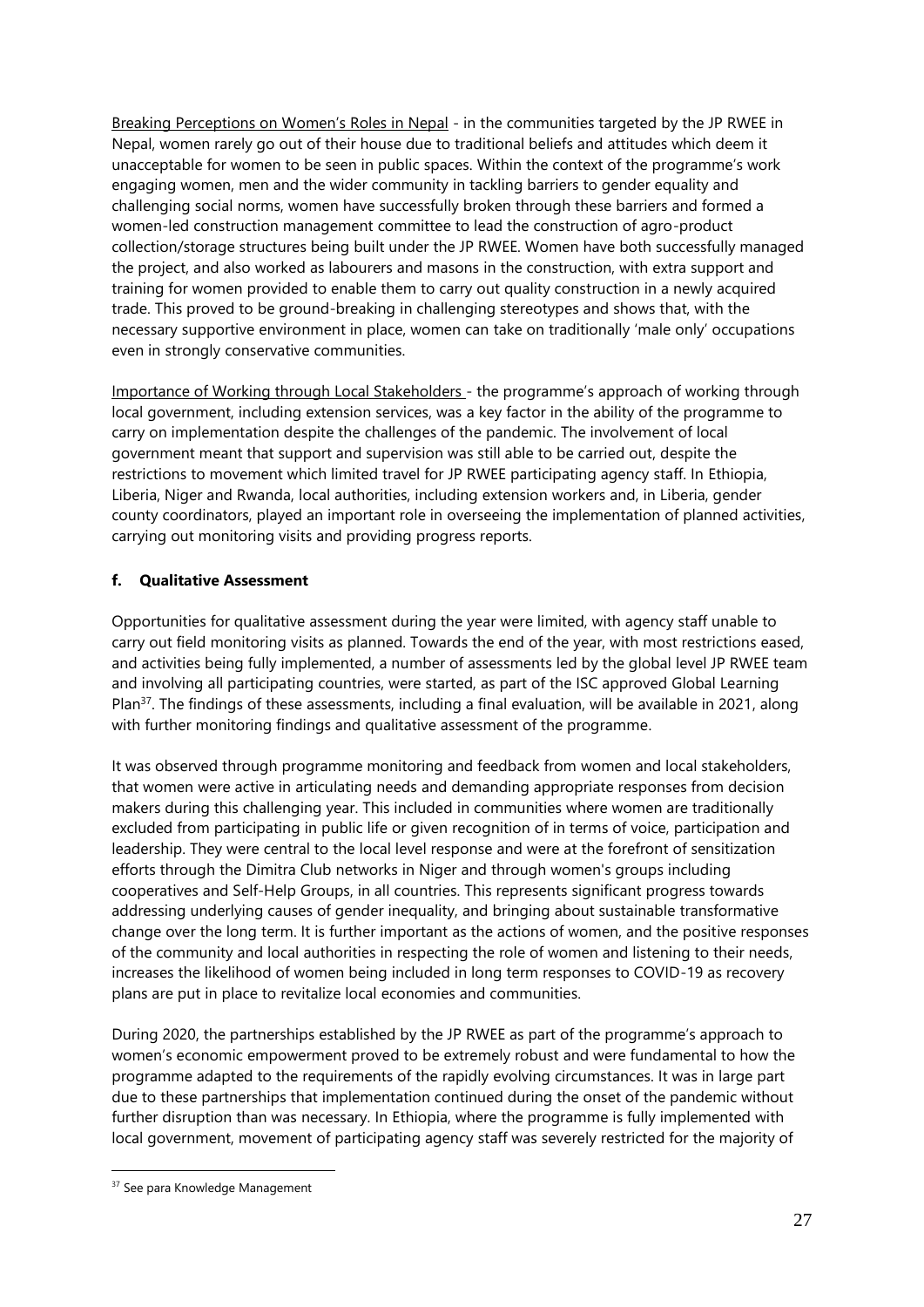the year. However, implementation and monitoring were successfully carried out by local government staff on the ground. In Liberia and Niger, where UN staff were also unable to travel to the field for a number of months, as result of the strong partnership with local authorities at field level, local extension workers and, in Liberia, government social workers, carried out monitoring, and submitted reports to the participating agencies, raising any issues which needed resolution in a timely manner. Local level implementing partners in Rwanda, along with agricultural extension workers, were also able to ensure continuous monitoring and real time information, with activities resuming at the earliest possible occasion once restrictions were eased. As the programme draws to a completion in 2021, these partnerships will continue to be central to sustainability and exit strategies put in place to ensure that the long term gains achieved by the programme are embedded through local community structures, networks and institutions.

During 2020, the JP RWEE continued to build on the synergies developed through the programme and extended partnerships outside of the programme through links established with other institutions, both within and outside of the UN. In Liberia, for example, other UN agencies have adopted the joint programme's women's training curricula (e.g. literacy, business development, VSLAs, etc.) and are using the JP RWEE as a best practice on ensuring a gender responsive policy environment for the economic empowerment of rural women (e.g. in the UN's Liberia Spotlight Initiative)<sup>38</sup>. The JP RWEE also established a strategic partnership with the National Public Health Institute in Liberia by aligning its implementation plan with the COVID-19 National Response Plan, and with the National AIDS Commission (NAC) on HIV/AIDS prevention in targeted communities. The private sector partnership with Orange in Liberia also continued, with 50 women employed as mobile money agents. In Kyrgyzstan, JP RWEE beneficiaries were incorporated into UN Women's Election Project, which supports women to run for local elections. They were also included in a government led multi agency survey on the impact of COVID-19 and identification of resulting needs. Furthermore, the partnership with the private sector IT Academy was critical to supporting the transition to online mechanisms during the pandemic. In Nepal, GALS beneficiaries were linked into IFAD's RERP<sup>39</sup> programme with the government of Nepal, strengthening further opportunities for women's economic empowerment. In Rwanda, the JP RWEE is complementing other projects implemented in the programme areas, primarily by the Rwanda Agricultural Board, in the domain of family farming and food systems whereby they have been building the capacity of farmers to increase production of both crops and livestock.

At the coordination level, National Steering Committees and Technical Working Groups were able to meet through online mechanisms and coordinate remotely in real time as the extensive and hard hitting government restrictions, severely impacting on local community life, were rapidly imposed across all country programmes. Meeting regularity was increased, and informed and timely decisionmaking enabled an efficient and effective response to the situation at field level. Remote monitoring strategies were agreed, and implementing partners and local government authorities were engaged in in implementation as outlined above.

#### <span id="page-27-0"></span>**g. Governance Mechanisms**

The JP RWEE's well proven governance mechanisms ensured effective leadership and decision making at both the country and global levels throughout this unprecedented year of crisis and uncertainty.

At the global level, an International Steering Committee (ISC), with consists of representatives of the donors, the seven participating governments and the four participating UN agencies, continued to

<sup>&</sup>lt;sup>38</sup> The Spotlight Initiative is a global, multi-year partnership between the European Union and the United Nations to eliminate all forms of violence against women and girls.

<sup>39</sup> Rural Enterprises and Remittances Project Nepal https://rerp.moics.gov.np/en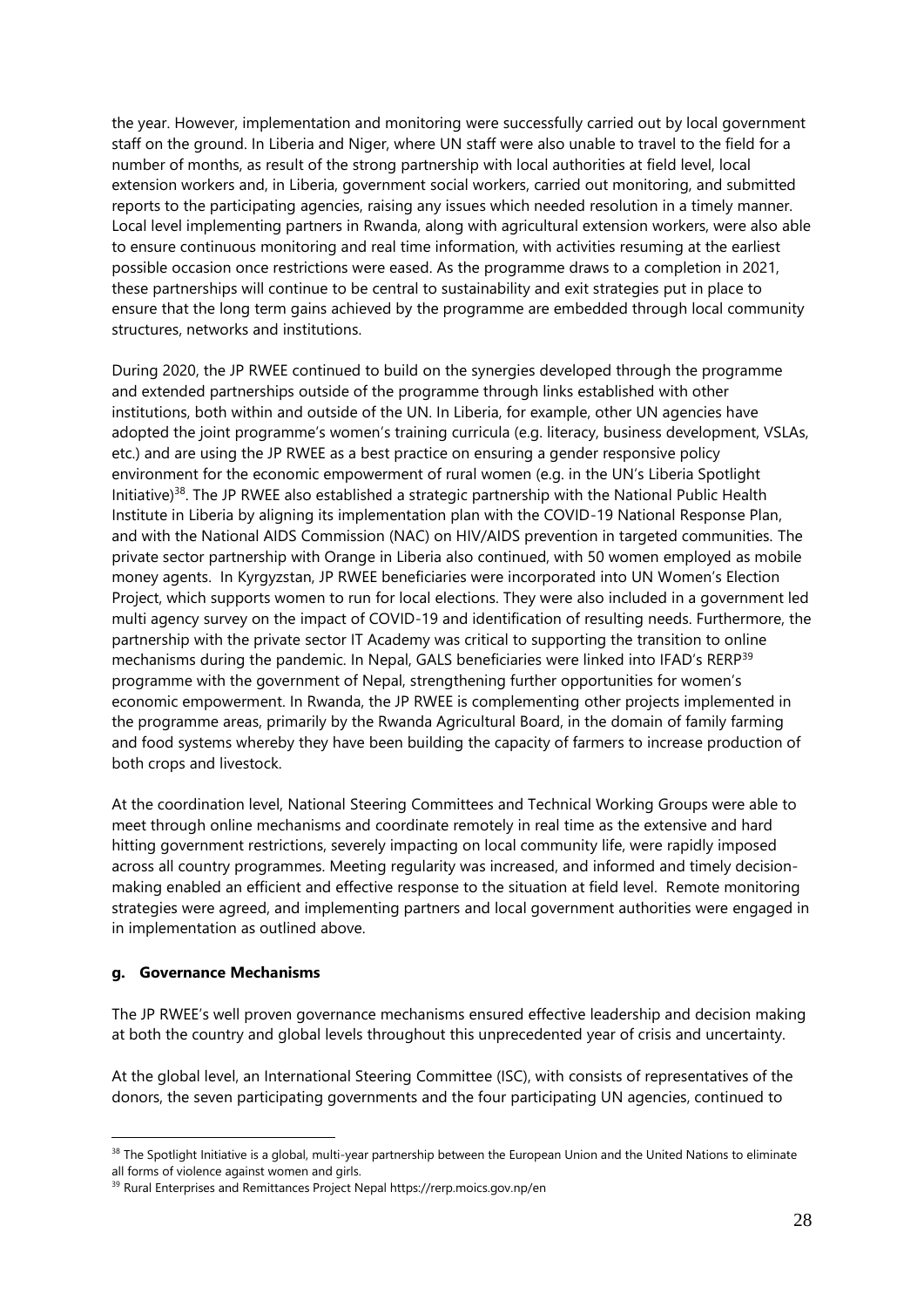provide overall guidance and strategic vision to the JP RWEE. During 2020, the ISC were kept up to date of the evolving situation at country level, and, in view of the postponement of activities, the donors efficiently facilitated a six month no cost extension from January to June 2021, in order for programme activities to be successfully completed as per the workplans. The annual meeting of the ISC was postponed until January 2021 in order to facilitate the main agenda item and in view of the fact that, as the programme is in its final year, there were no new funds to be allocated or workplans to approve. The main agenda item was the presentation of an internal stocktaking exercise, which involved extensive and comprehensive reflection and analysis by internal JP RWEE stakeholders on the first phase of the programme.<sup>40</sup>

The ISC is supported by the Technical Advisory Committee (TAC), which consists of focal points from the four participating UN Agencies and provides overall technical guidance to the JP RWEE. The TAC met frequently during 2020, particularly during the onset of the pandemic, in order to ensure timely information flow and responses between the country and global level, and to ensure that the ISC were informed of any issues as needed. They were supported by the JP RWEE Global Coordinator who is responsible for the overall management of the programme and is hosted by WFP. The Global Coordination Unit (GCU) maintained ongoing contact with National Coordinators throughout the months of disruption caused by the pandemic, in order to get real time updates of the evolving situation at country level, and to ensure information and updates were communicated to the TAC and the ISC in a timely manner. From March to August, the GCU held weekly then bi-weekly meetings with National Coordinators, subsequently transitioning to monthly meetings as full operations were resumed.

At country level, the JP RWEE is overseen by the National Steering Committees (NSC), which is usually chaired by a high-level official of the Ministry of Agriculture with the participation of other relevant ministries (Ministry of Women's Affairs/Gender, Labour, Youth, Finance, etc.), the UN Resident Coordinator, civil society organizations, and representatives of rural women. Mirroring the global structure, the NSC is supported by a Technical Working Group, consisting of focal points from the four participating agencies, and a National Coordinator. The Technical Working Group (TWG) works together to ensure joint implementation and address any technical programme implementation issues together. The National Programme Coordinators lead in-country activities, ensure the harmonized and timely delivery of activities and reporting, as well as advance visibility and advocacy actions. During 2020, the in-country governance mechanisms were key to ensuring timely decisions and approvals in the adaptation of workplans and modalities of implementation required as a response to COVID-19.

#### <span id="page-28-0"></span>**h. Knowledge management**

In 2020, knowledge management efforts were centred on the implementation of the Global Learning Plan. The Global Learning Plan aims to facilitate and strengthen the management, development, documentation, dissemination and use of knowledge emerging from the JP RWEE, in order to inform project performance, improve delivery, and scale up best practices and innovations, both at country and global level. The plan is composed of five components:

- i. A global final evaluation
- ii. The development of four policy briefs<sup>41</sup> linked to the outcome areas of the JP RWEE in order to formulate evidence-based policies that effectively promote rural women's economic empowerment

<sup>40</sup> See para Knowledge Management

<sup>41</sup> i. Making Livelihoods Sustainable for Rural Women ii. Why Climate Resilient Agriculture matters for rural Women's Economic Empowerment iii. Women and Technology in Rural Areas iv. Making Markets Work for Rural Women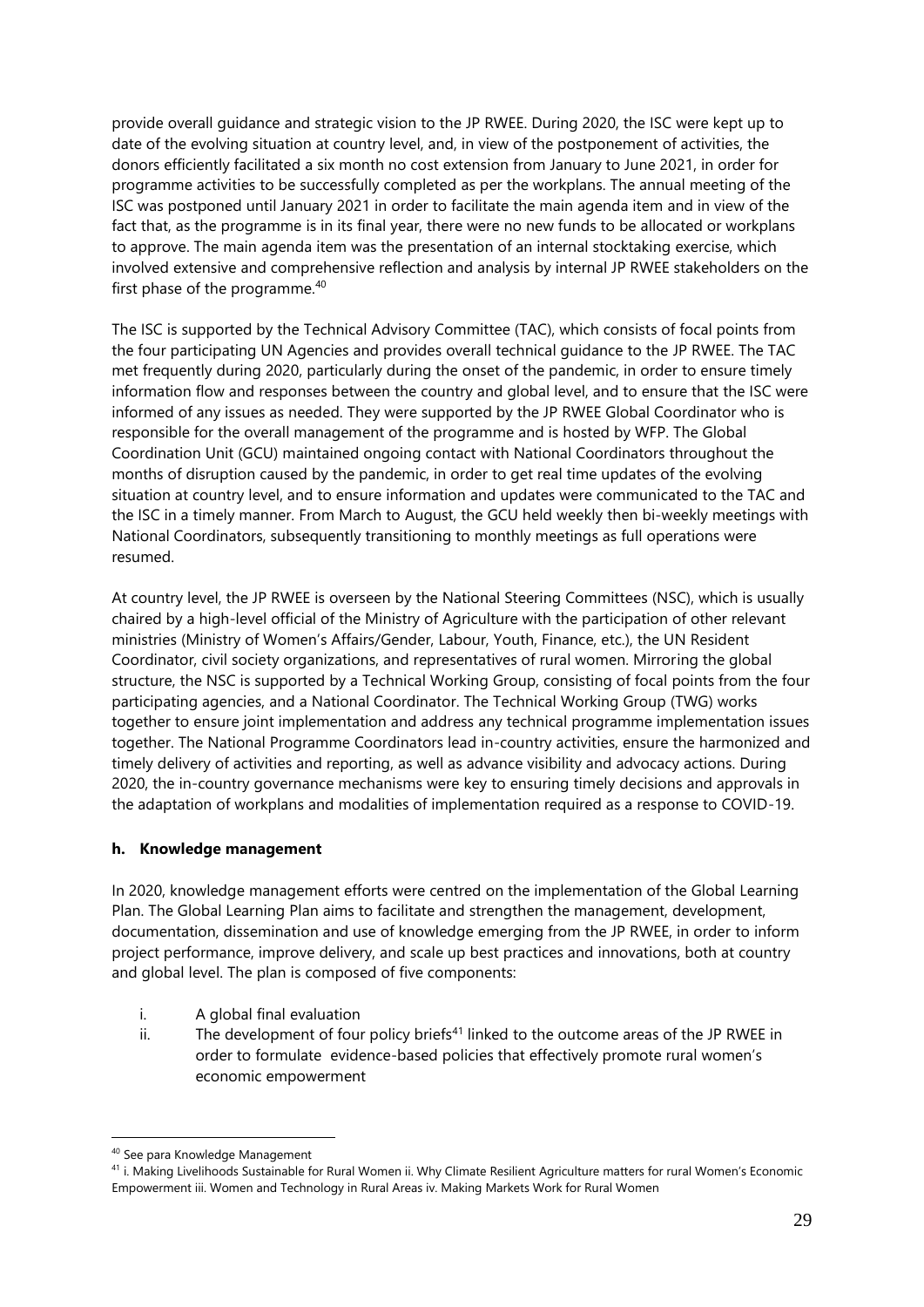- $iii.$  WEAI Synthesis Report<sup>42</sup> composed of synthesized findings from WEAI endline assessments in four countries
- iv. A consolidation workshop to draw on major learnings from the JP RWEE and inform future programming, and to enable experience sharing and cross fertilization among the seven participating countries
- v. Good Practices Documentation<sup>43</sup>

As a result of the pandemic, the start of the evaluation was delayed until October 2020. The evaluation is being conducted by an external consultancy firm, Mokoro Ltd, who were engaged through a competitive process. It adheres to the UN Evaluation Group Norms and Standards and is conducted under WFP's quality assurance system for decentralized evaluations (DEQAS). The first country level field study took place in early December in Niger, with further in-depth field level studies planned for Guatemala and Nepal in early 2021. Desk studies are being carried out in the remaining four countries. The full evaluation findings will be published at the end of April 2021 and will be used to inform future programming, to raise awareness on holistic approaches to women's economic empowerment, and to enhance visibility of the JP RWEE.

The WEAI endline process was started in Kyrgyzstan, Nepal and Niger in late 2020, although it was delayed by damaging hurricanes in Guatemala. The report findings, which are mainly quantative in nature, will serve to complement the more qualitative findings of the evaluation, and will analyse how the programme has contributed to women's empowerment, as well as enable comparison across country contexts.

The `four-day consolidation workshop had been planned to be held in Kyrgyzstan in September 2020, attended by global and country level JP RWEE representatives. However, this was cancelled due to the ban on international travel imposed by many countries under COVID-19 regulations. The exercise has since been divided into two components: an internal stocktaking reflection, and a peer to peer learning exercise which will cover key thematic learning areas of the programme and will be held over a series of five virtual learning workshops in 2021. The purpose of the stocktaking was to identify and reflect on the challenges, successes, and lessons learned and to make recommendations relating to a second phase of the programme. The exercise, facilitated by a consultant, took place between October – December 2020 and consisted of extensive reflection at the country and global level through questionnaires and workshops involving the global level TAC, country level National Steering Committees, country teams, implementing partners, and the programme's donors. Full findings will be presented to the ISC in January 2021 and will be used, along with the findings of the other components of the learning plan, to inform future programming.

Plans to hold a CSW side event did not go ahead due to the complete cancellation of all side events for CSW 64, which was due to be held in March 2020, just as COVID-19 was declared a global pandemic by the World Health Organisation (WHO). There was no possibility to host any-in person events throughout 2020, although the JP RWEE did feature in an online event for the International Day of Rural Women hosted by the Rome Based Agencies in October 2020.

Similarly, there were no possibilities for travel or field exchanges during the year. However, experience sharing between the Global Coordination Unit and the National Coordinators was increased during 2020, initially in response to the pandemic, but developing into an established regular monthly meeting to exchange information and share experiences. This included presentations on the impact of COVID-19 on the programme in each country, and on programme adaptation and learning. Other topics discussed included the use of ICT and changing household relations.

<sup>42</sup> Guatemala, Kyrgyzstan, Nepal and Niger

<sup>43</sup> Selected good practices will be identified across the participating countries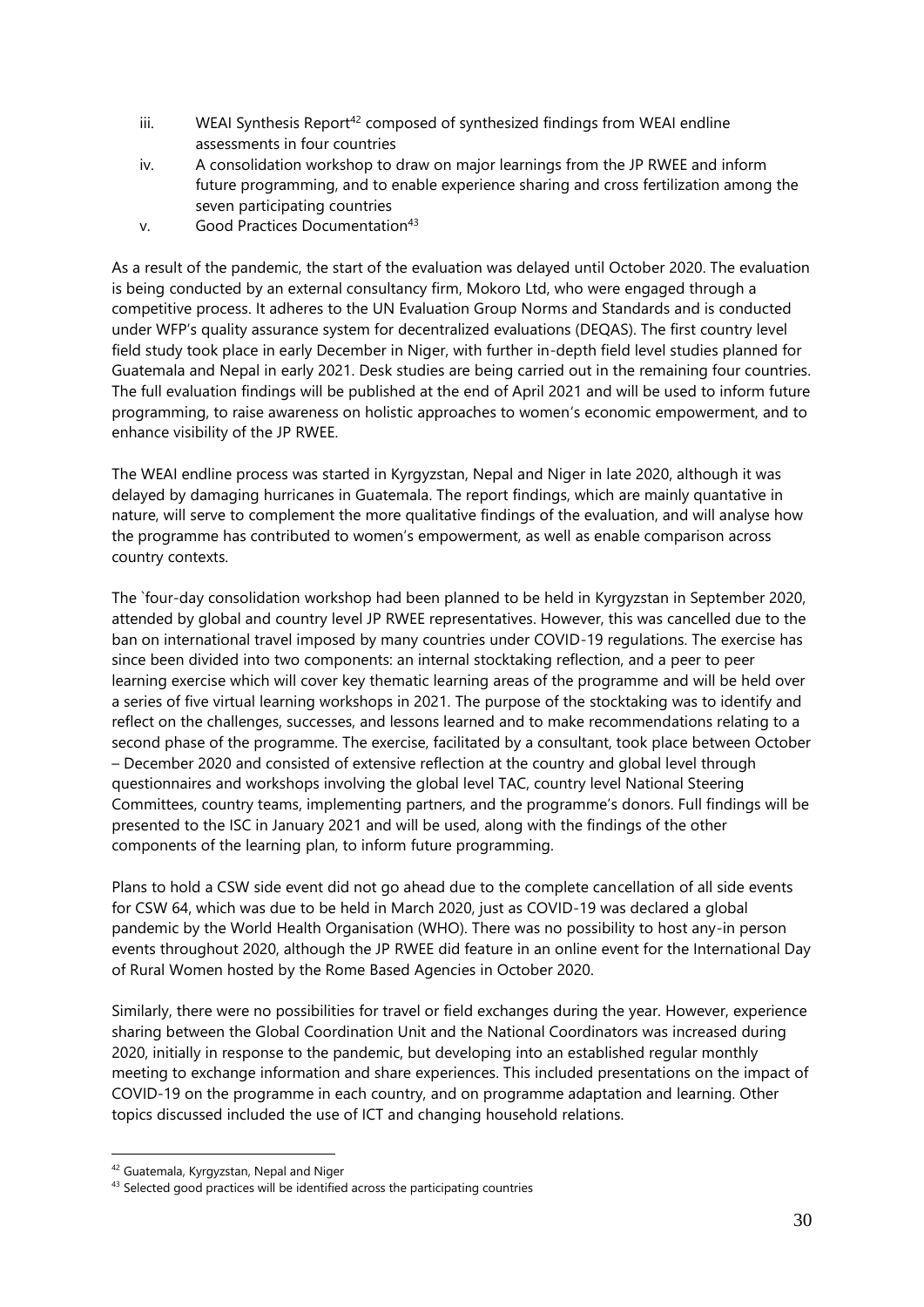A JP RWEE COVID-19 Guidance document was also developed by the Global Coordination Unit and shared with country teams. The document contained comprehensive guidance on adapting programme operations, ensuring effective coordination mechanisms, adaption of activities and programme implementation methodologies, engagement with beneficiaries and communities, supporting beneficiaries' resilience through the programme's interventions, and mitigating risks associated with COVID-19. The guidelines proved to be a useful tool in supporting country teams with their response strategies.

All countries completed M & E and Knowledge Management plans for the year which were then compiled at the global level to enable identification of key themes and learning being developed across the programme, and the development of associated products for sharing and dissemination. A number of knowledge products, including good practice documents on topics including land rights, savings groups, and social norm change will be disseminated in 2021.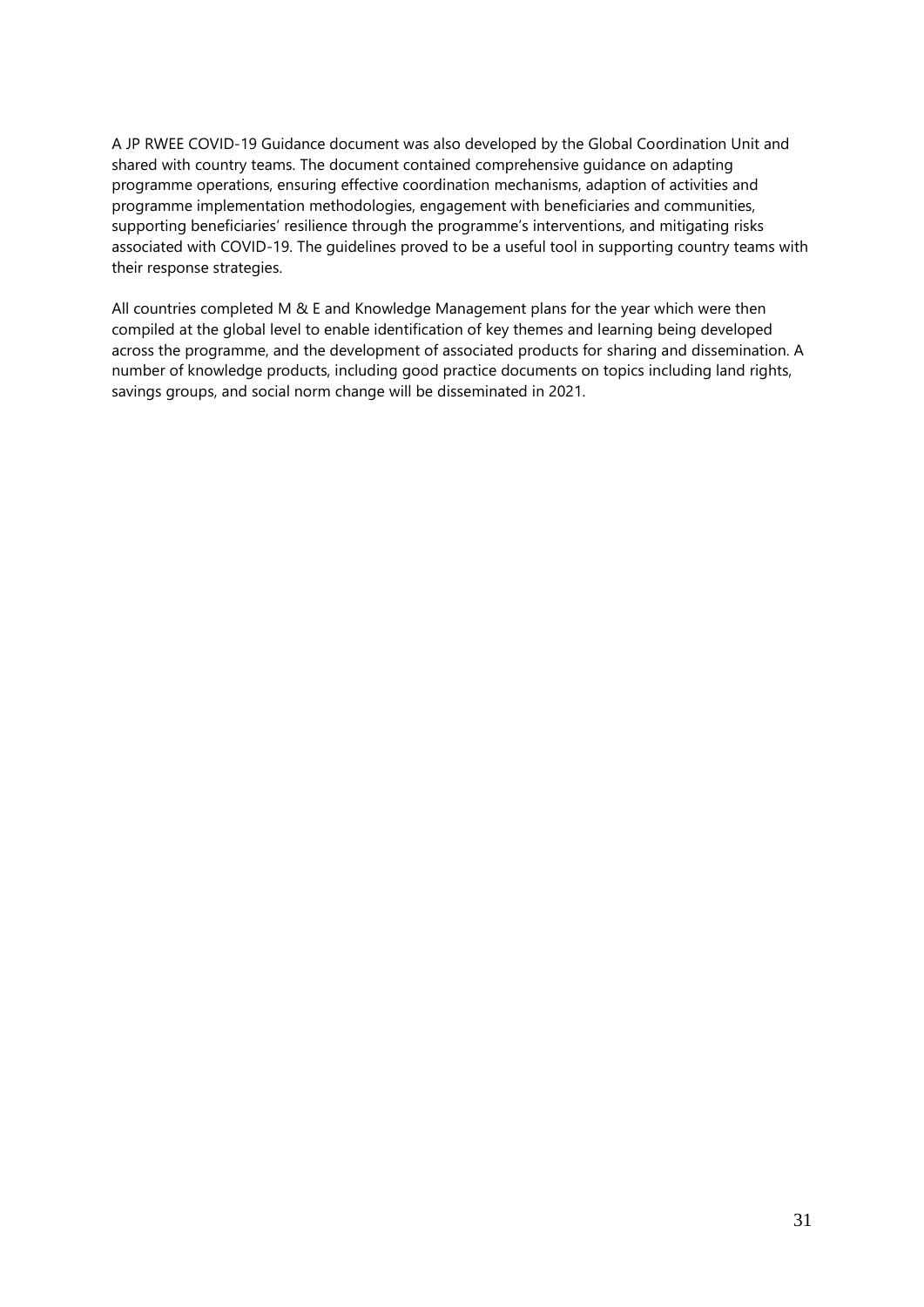The table below shows an update on the main results achieved for 2019, using the logical framework from the JP RWEE Programme Document. Since each country has translated the four main JP RWEE outcomes into activities aligned with their own national priorities and baseline assessments, the results are listed with a reference to the country that reported it.

|                                                                               | <b>Achieved Indicator Targets</b>                                                                                                                                                                                |                                                                                                                                                                                                                                                                                       |
|-------------------------------------------------------------------------------|------------------------------------------------------------------------------------------------------------------------------------------------------------------------------------------------------------------|---------------------------------------------------------------------------------------------------------------------------------------------------------------------------------------------------------------------------------------------------------------------------------------|
| <b>Outcome 1: Rural women</b><br>have improved food and<br>nutrition security | <b>Quantitative: Increase of agricultural</b><br>production of women farmers <sup>44</sup>                                                                                                                       | Qualitative: Evidence of improvement of rural women dietary<br>diversity and consumption patterns                                                                                                                                                                                     |
|                                                                               | Guatemala<br>66.4% increase in rural women's maize<br>production.<br>39% increase in rural women's bean<br>production.<br>Overall average: 53%                                                                   | Kyrgyzstan<br>300 beneficiaries improved the quality of household nutrition<br>with fresh and organically grown vegetables.<br>Liberia<br>1,027 beneficiaries (809 women and 218 men) had adequate<br>$\qquad \qquad -$<br>dietary intake at the household level for their nutrition. |
|                                                                               | Liberia<br>10% increase in agricultural production<br>$\overline{\phantom{a}}$<br>for rice with 501 smallholder farmers<br>5% increase in agricultural production<br>for cassava with 501 smallholder<br>farmers | <b>Nepal</b><br>100% increase in quantity and frequency in vegetable<br>$\overline{\phantom{0}}$<br>consumption. 97 per cent of HHs (143 HHs) supported improved<br>Food Consumption Score.<br><b>Niger</b><br>Dietary Diversity Score remained at 5 in Falwel, 3.73 in Djirataoua    |
|                                                                               | Overall average: 8%<br>Nepal<br>306% average increase in agricultural<br>production                                                                                                                              | and 4.9 Guidan Amoumoune.                                                                                                                                                                                                                                                             |
|                                                                               | <b>Niger</b><br>66.45% increase in livestock growth<br>14% increase in groundnut production.                                                                                                                     |                                                                                                                                                                                                                                                                                       |

<sup>44</sup> No Data provided by Ethiopia, Kyrgyzstan and Rwanda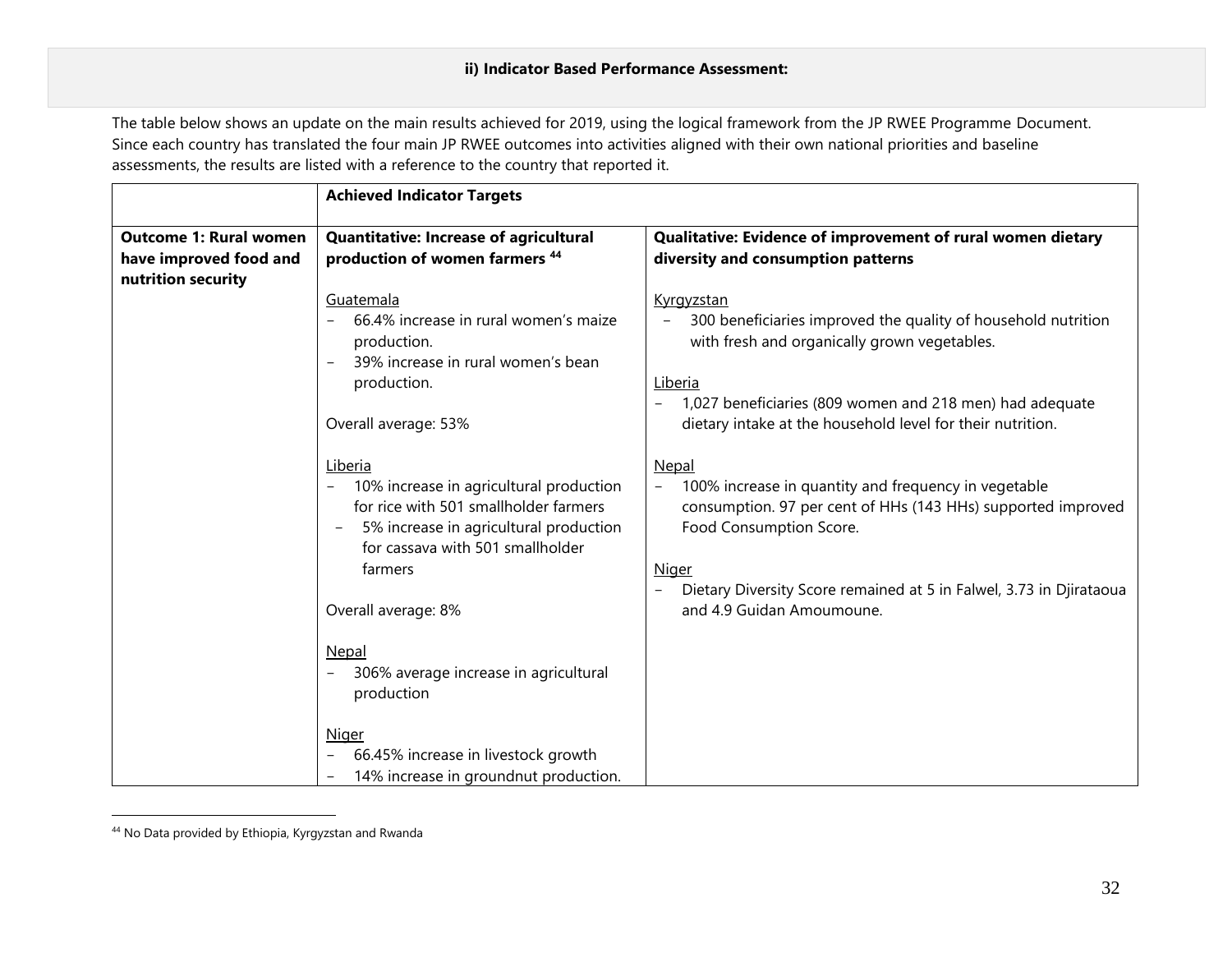|                                | 33.8% increase in cowpeas production.                                                                                   |
|--------------------------------|-------------------------------------------------------------------------------------------------------------------------|
|                                | 2.06% increase in sesame production.                                                                                    |
|                                | 15.7% increase in millet production.                                                                                    |
|                                |                                                                                                                         |
|                                | Overall average: 38%                                                                                                    |
|                                |                                                                                                                         |
| <b>Output 1.1: Rural women</b> | Ethiopia                                                                                                                |
| have increased access to       | 950 rural women increased their knowledge on improved nutrition practices                                               |
| resources, assets and          | 1,268 beneficiaries (968 women and 300 men) accessed agricultural inputs                                                |
|                                |                                                                                                                         |
| services critical for their    | 823 beneficiaries (782 women and 41 men) accessed improved production techniques                                        |
| food and nutrition security    | 512 beneficiaries (212 women and 300 men) were trained on climate smart agricultural inputs<br>$\overline{\phantom{a}}$ |
|                                |                                                                                                                         |
|                                | Guatemala                                                                                                               |
|                                | 2,024 beneficiaries (1,748 women and 276 men) improved and increased knowledge on agricultural                          |
|                                | production techniques.                                                                                                  |
|                                | 1,227 beneficiaries (951 women and 276 men) accessed innovative technologies.                                           |
|                                | 3,525 beneficiaries (2499 women and 1026 men) strengthened their capacities in gender-sensitive food and                |
|                                | nutrition security and health promotion.                                                                                |
|                                | 482 women received and accessed agricultural inputs.                                                                    |
|                                | 1,470 (1,131 women and 276 men) received technical assistance                                                           |
|                                |                                                                                                                         |
|                                | 857 women farmers engaged in the Farmer-to-Farmer methodology                                                           |
|                                |                                                                                                                         |
|                                | Kyrgyzstan                                                                                                              |
|                                | 900 beneficiaries (871 women and 29 men) improved and increased knowledge on agricultural production                    |
|                                | techniques                                                                                                              |
|                                | 300 beneficiaries (271 women and 21 men) strengthened their training and capacities on agricultural inputs              |
|                                | and technologies.                                                                                                       |
|                                | 600 rural farmers accessed seeds for agricultural production.                                                           |
|                                | 300 beneficiaries (271 women and 21 men) received and accessed agricultural inputs                                      |
|                                |                                                                                                                         |
|                                | Liberia:                                                                                                                |
|                                | 401 beneficiaries (341 women and 60 men) improved and increased knowledge on agricultural production                    |
|                                |                                                                                                                         |
|                                | techniques.                                                                                                             |
|                                | <b>Nepal</b>                                                                                                            |
|                                | 3,002 rural women strengthened and improved agricultural production techniques.                                         |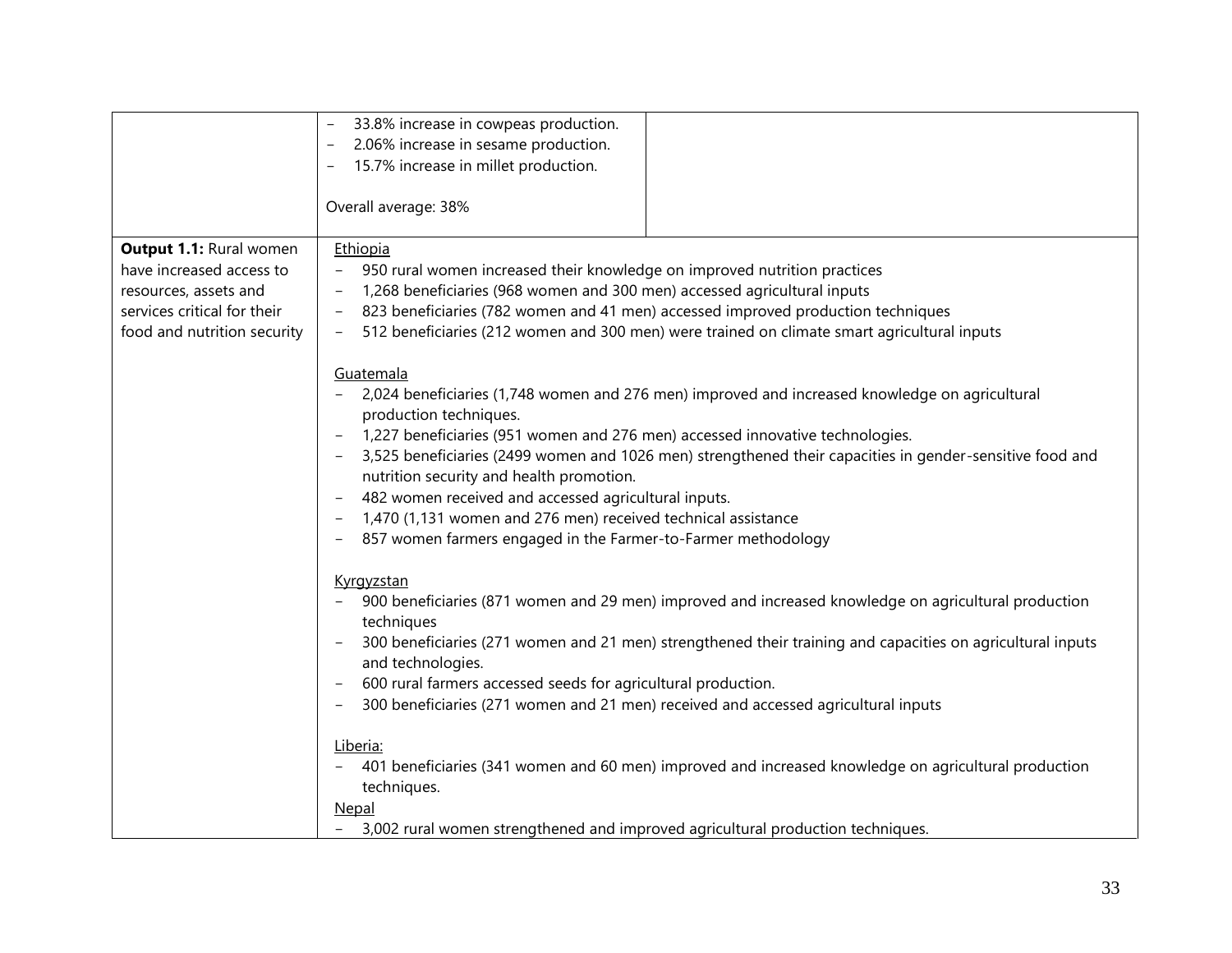|                                                                                                            | 800 rural women received agricultural inputs.                                                                                                                                                                                                                                                                                                                                                                                                                                                                                                                                                                    |
|------------------------------------------------------------------------------------------------------------|------------------------------------------------------------------------------------------------------------------------------------------------------------------------------------------------------------------------------------------------------------------------------------------------------------------------------------------------------------------------------------------------------------------------------------------------------------------------------------------------------------------------------------------------------------------------------------------------------------------|
|                                                                                                            | <u>Niger</u><br>1,419 beneficiaries (1,219 women and 404 men) strengthened their knowledge on nutrition.<br>$\overline{\phantom{a}}$<br>384 rural women strengthened their knowledge in agricultural production techniques.<br>323 women accessed agricultural inputs<br>$\overline{\phantom{a}}$<br>Establishment of three communal market garden sites<br>$\overline{\phantom{a}}$<br>11 Farmer Field Schools established - engaging 314 people (234 women and 80 men)                                                                                                                                         |
|                                                                                                            | Rwanda<br>1,989 beneficiaries (1,661 women and 328 men) accessed improved production techniques.<br>1,986 beneficiaries (1,653 women and 333 men) accessed nutrition training and home-base Early Childhood<br>Development feeding activities.<br>1,989 beneficiaries (1661 women and 328 men) strengthened their knowledge in fruit propagation.<br>$\overline{\phantom{m}}$<br>989 beneficiaries (780 women and 209 men) received or accessed agricultural inputs.<br>$\overline{\phantom{a}}$<br>994 beneficiaries (830 women and 164 men) established their own fruit nurseries.<br>$\overline{\phantom{m}}$ |
| Output 1.2: Rural women<br>have greater capacity to<br>enhance and control local<br>food security reserves | Ethiopia<br>319 women accessed innovative food processing plants.<br>453 women accessed agricultural inputs and milk processing equipment.<br>512 beneficiaries (212 women and 300 men) accessed technologies and CSA inputs<br>772 beneficiaries (731 women and 41 men) accessed agricultural training<br>603 women accessed labour saving technologies<br>75 women were assisted to obtain land<br>Guatemala:<br>857 women received training in post-harvest techniques.<br>Kyrgyzstan<br>300 rural farmers (271 women and 29 men) strengthened knowledge and capacity on food processing<br>technologies.     |
|                                                                                                            | Liberia<br>491 beneficiaries (400 women and 91 men) accessed tools and machineries for enhancing agricultural<br>$-$<br>production.<br>109 women smallholder farmers are accessed labour-saving technologies.                                                                                                                                                                                                                                                                                                                                                                                                    |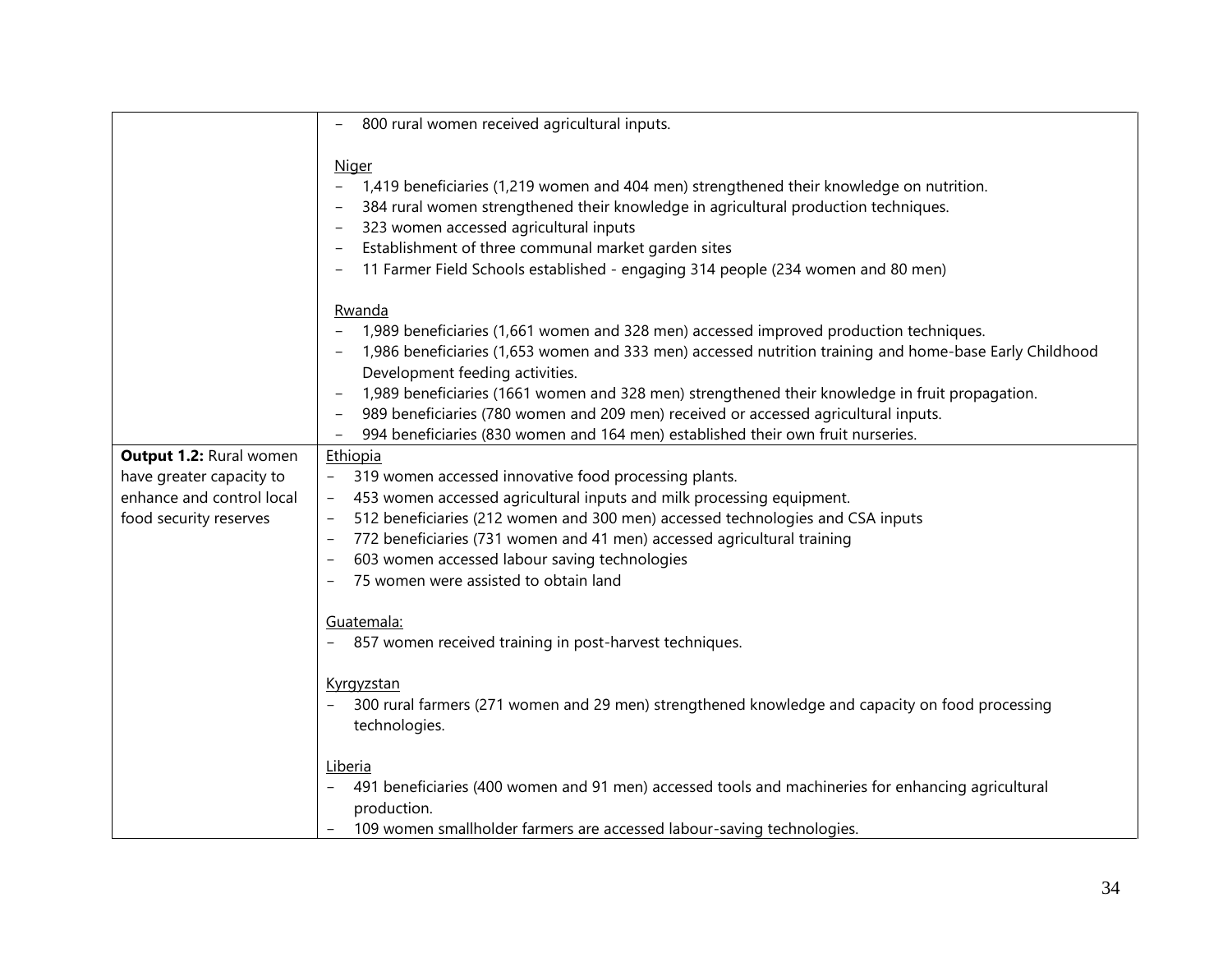|                                | 600 smallholder farmers (509 women and 91 men) accessed food processing facilities.                             |
|--------------------------------|-----------------------------------------------------------------------------------------------------------------|
|                                |                                                                                                                 |
|                                | <b>Niger</b>                                                                                                    |
|                                | $-$<br>5000 former beneficiaries (3500 women and 1500 men) received agro-pastoral processing kits.              |
|                                | 402 beneficiaries accessed agro-silvo-pastoral products and processing kits.                                    |
|                                | 311 accessed innovative food processing plants.                                                                 |
|                                |                                                                                                                 |
|                                | Rwanda                                                                                                          |
|                                | Three community maise drying halls constructed.                                                                 |
|                                | 990 beneficiaries (781 women and 209 men) accessed labour-saving technologies                                   |
| <b>Outcome 2: Rural women</b>  | Ethiopia                                                                                                        |
| have increased income to       | USD\$ 24,512 income generated from six women agri-business cooperatives with 860 members.                       |
| secure their livelihoods       |                                                                                                                 |
|                                | Guatemala                                                                                                       |
|                                | 1,041 people (872 women and 169 men) generated a total of USD\$ 123,544                                         |
|                                | 46 groups with 1,114 women members, have saved a total of \$212,437                                             |
|                                |                                                                                                                 |
|                                | Kyrgyzstan                                                                                                      |
|                                | - US\$ 23, 640 income generated from vegetable sales by rural women.                                            |
|                                |                                                                                                                 |
|                                | Liberia                                                                                                         |
|                                | US\$ 27,500 generated from 10 women-owned and non-agriculture small businesses with 175 women members.          |
|                                | 1,175 women are accessing sustainable rural financial services through the 32 existing and 16 newly established |
|                                | Village Savings and Loan Associations (VSLAs), which has provided US\$ 58,750 in rural credit                   |
|                                |                                                                                                                 |
|                                | Nepal                                                                                                           |
|                                | 2,384 women generated a total of US\$ 252,195 linked to increased production of vegetables                      |
|                                | 122 rural women's groups accumulated US\$ 96,752, which was made available to 2,860 direct beneficiaries        |
|                                | through a revolving fund scheme.                                                                                |
|                                |                                                                                                                 |
|                                | Rwanda                                                                                                          |
|                                | 12 cooperatives with 1,181 members (927 are women and 254 men) generated a total income of US\$ 62,191          |
| <b>Output 2.1: Rural women</b> | Ethiopia                                                                                                        |
| have enhanced                  | 860 members linked to buyers using different mechanisms and have managed to generate an income of               |
|                                | USD\$18, 627 USD.                                                                                               |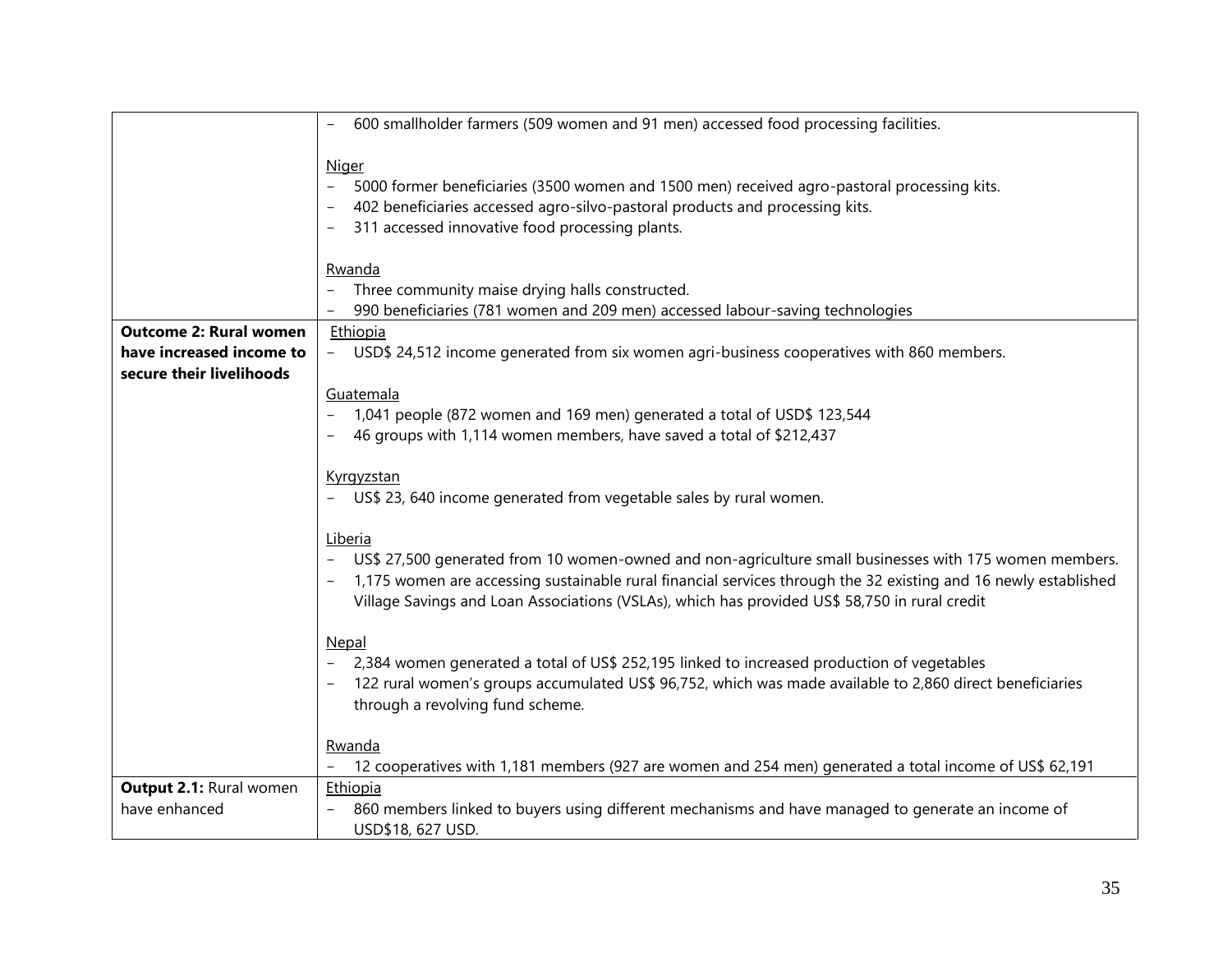| entrepreneurship skills and | Six women agro-business cooperatives (2 Milk processing and 2 cattle fattening business, grain producing and 1<br>$\equiv$                                                    |
|-----------------------------|-------------------------------------------------------------------------------------------------------------------------------------------------------------------------------|
| value chains to access      | grinding service business cooperative) were linked to buyers.                                                                                                                 |
| markets for their products  | 150 rural women strengthened their knowledge on marketing skills.                                                                                                             |
|                             | 48 rural women and men strengthened their knowledge on a training of trainers in basic business skill and<br>entrepreneurship                                                 |
|                             | Six women agri-business cooperatives were linked to accessed market opportunities/buyers                                                                                      |
|                             | 100 rural women and men strengthened their knowledge on business management and climate smart<br>agriculture                                                                  |
|                             | Guatemala                                                                                                                                                                     |
|                             | 1,809 rural farmers (1,533 women and 276 men) accessed technical assistance.                                                                                                  |
|                             | 616 rural women strengthened their knowledge on effective marketing.                                                                                                          |
|                             | 949 women equipped with improved skills.                                                                                                                                      |
|                             | 329 women engaged in self-employment/income generating activities                                                                                                             |
|                             | 333 women increased their sales by 48%                                                                                                                                        |
|                             | 923 people received training in relevant areas to enhance women's entrepreneurship skills and market access.                                                                  |
|                             |                                                                                                                                                                               |
|                             | Kyrgyzstan<br>840 beneficiaries (831 women and 9 men) strengthened their entrepreneurial, financial literacy and business<br>skills.                                          |
|                             | Liberia                                                                                                                                                                       |
|                             | One value chain assessment conducted for rice and other vegetables.                                                                                                           |
|                             | 400 rural women increased their economic security through strengthened knowledge on business development.<br>487 rural women strengthened their literacy and numeracy skills. |
|                             | 341 rural women strengthened their knowledge in labour-saving technologies.                                                                                                   |
|                             |                                                                                                                                                                               |
|                             | Nepal                                                                                                                                                                         |
|                             | 2,003 rural women from 82 rural women's cooperatives have enhanced entrepreneurship skills and are engaged                                                                    |
|                             | in value chains to access markets                                                                                                                                             |
|                             | HGSFP) pilot - 56 schools                                                                                                                                                     |
|                             | 2,384 rural women farmers generated income from their sales market                                                                                                            |
|                             | 122 rural women farmers' groups, 56 rural women from 55 rural women farmers' groups were supported to                                                                         |
|                             | enhance their market linkages                                                                                                                                                 |
|                             | Rwanda                                                                                                                                                                        |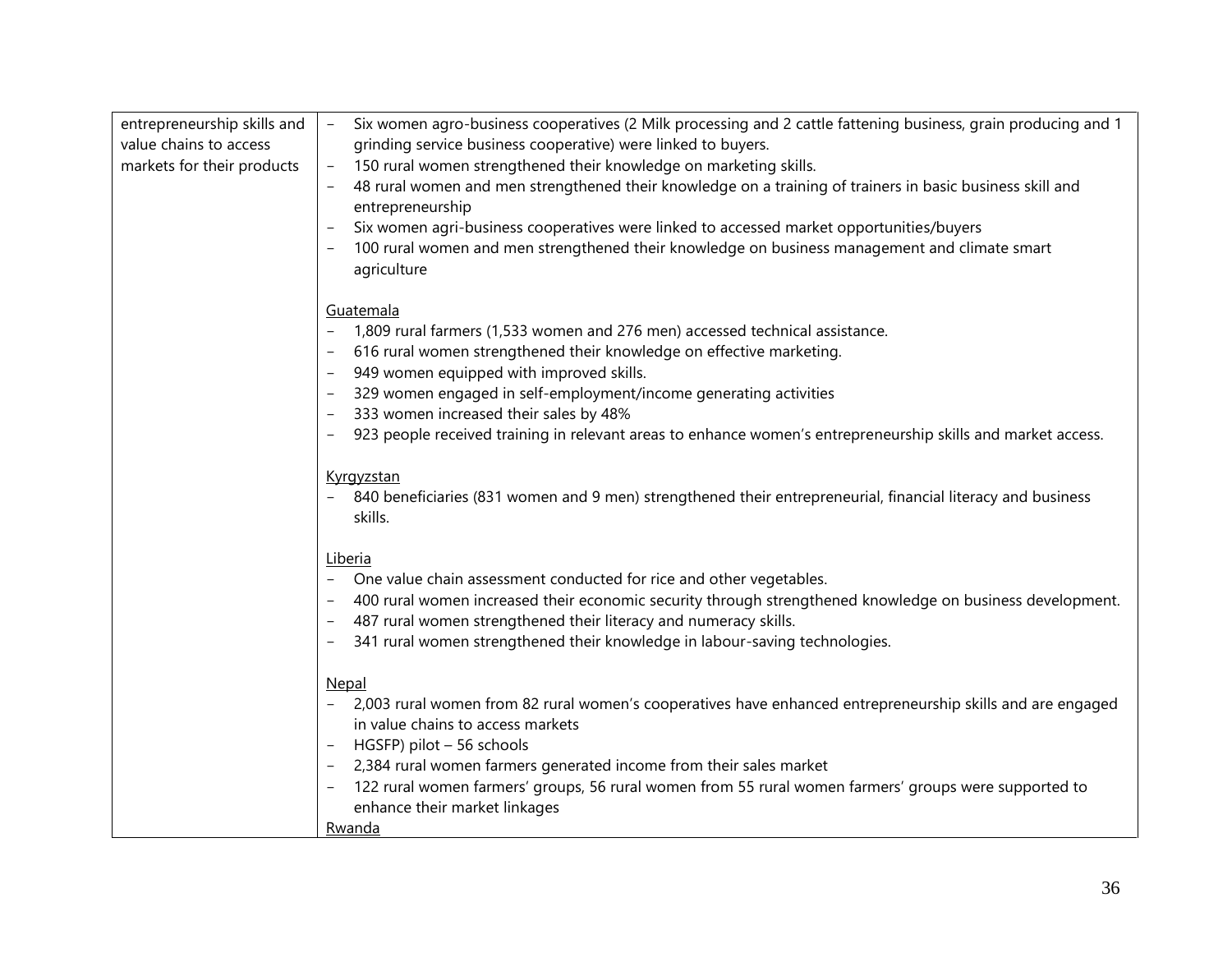|                               | 2,183 beneficiaries (1,760 women and 423 men) received entrepreneurship trainings for building on the                                                                                                                                                                                                                                                |                          |                                                                                                                    |  |
|-------------------------------|------------------------------------------------------------------------------------------------------------------------------------------------------------------------------------------------------------------------------------------------------------------------------------------------------------------------------------------------------|--------------------------|--------------------------------------------------------------------------------------------------------------------|--|
|                               | capacities of cooperatives.                                                                                                                                                                                                                                                                                                                          |                          |                                                                                                                    |  |
|                               |                                                                                                                                                                                                                                                                                                                                                      |                          |                                                                                                                    |  |
| Output 2.2: Rural women       | Ethiopia                                                                                                                                                                                                                                                                                                                                             |                          |                                                                                                                    |  |
| have increased access to      |                                                                                                                                                                                                                                                                                                                                                      |                          | 3,800 rural women accessed start-up capital for their individual IGAs including cattle fattening, milk processing, |  |
| decent wage employment        | grain production and grinding mills services.<br>28 women and men shared best practices from existing and other successful RUSACCOs on their access to                                                                                                                                                                                               |                          |                                                                                                                    |  |
| opportunities                 | financial services through an experience sharing field visit.                                                                                                                                                                                                                                                                                        |                          |                                                                                                                    |  |
|                               | Kyrgyzstan:<br>739 beneficiaries received food assistance.                                                                                                                                                                                                                                                                                           |                          |                                                                                                                    |  |
|                               | Liberia<br>50 rural women gained employment within the private sector (Orange Liberia Mobile Money).<br>399 rural women and 88 young rural women and adolescent girls living with HIV/AIDS strengthened their<br>knowledge in business development and financial literacy skills.                                                                    |                          |                                                                                                                    |  |
|                               | Nepal<br>135 rural women received short-term wage employment through cash assistance for assets activities<br>$\overline{\phantom{0}}$<br>87 rural women engaged in wage employment opportunities for agro-product collection centres.<br><b>Niger</b><br>293 rural women developed business plans<br>200 women and girls received literacy training |                          |                                                                                                                    |  |
| <b>Outcome 3: Rural women</b> | Proportion of rural women                                                                                                                                                                                                                                                                                                                            | Proportion of POs led by | <b>Evidence of rural women's</b>                                                                                   |  |
| have enhanced                 | elected representatives in rural                                                                                                                                                                                                                                                                                                                     | women                    | empowerment in intra-household                                                                                     |  |
| leadership and                | councils                                                                                                                                                                                                                                                                                                                                             |                          | decision making                                                                                                    |  |
| participation in their        |                                                                                                                                                                                                                                                                                                                                                      | Kyrgyzstan               |                                                                                                                    |  |
| communities and in rural      | Kyrgyzstan                                                                                                                                                                                                                                                                                                                                           | 100% of POs led by rural | N/A (awaiting WEAI endline results in 2021)                                                                        |  |
| institutions, and in          |                                                                                                                                                                                                                                                                                                                                                      | women.                   |                                                                                                                    |  |
| shaping laws, policies        |                                                                                                                                                                                                                                                                                                                                                      |                          |                                                                                                                    |  |
| and programmes                |                                                                                                                                                                                                                                                                                                                                                      | <b>Niger</b>             |                                                                                                                    |  |
|                               |                                                                                                                                                                                                                                                                                                                                                      | 78% of POs led by rural  |                                                                                                                    |  |
|                               |                                                                                                                                                                                                                                                                                                                                                      | women.                   |                                                                                                                    |  |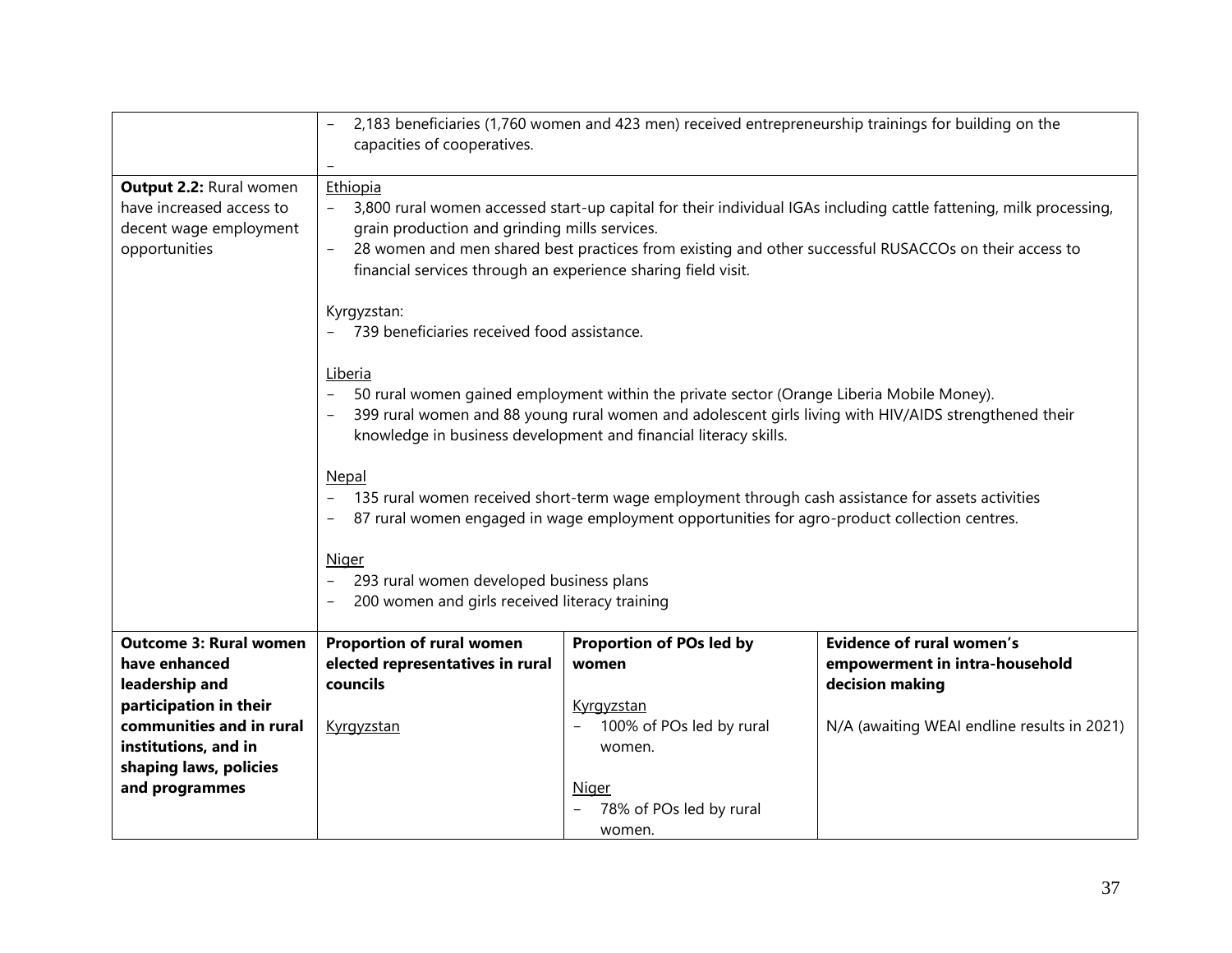|                                                                                                                                                  | 18 candidates participated<br>in program mentoring<br>activities and are prepared<br>to participate in upcoming<br>local elections                                                                                                          | Nepal<br>1,065 women in leadership<br>positions in cooperatives.<br>552 rural women in rural<br>women's leaderships in<br>producers' organizations                                                                                                                                                                                                                                                            |                                                                                                                                                                                                                                                                                                                                                                                                                                                                                                                                                                                                                                                                         |
|--------------------------------------------------------------------------------------------------------------------------------------------------|---------------------------------------------------------------------------------------------------------------------------------------------------------------------------------------------------------------------------------------------|---------------------------------------------------------------------------------------------------------------------------------------------------------------------------------------------------------------------------------------------------------------------------------------------------------------------------------------------------------------------------------------------------------------|-------------------------------------------------------------------------------------------------------------------------------------------------------------------------------------------------------------------------------------------------------------------------------------------------------------------------------------------------------------------------------------------------------------------------------------------------------------------------------------------------------------------------------------------------------------------------------------------------------------------------------------------------------------------------|
| Output 3.1: Rural women,<br>including young women,<br>have enhanced confidence<br>and leadership skills to<br>participate in local<br>governance | Rural women have been<br>supported to gain access to<br>literacy skills and basic<br>education<br><b>Niger</b><br>1,204 girls received<br>$\overline{\phantom{0}}$<br>scholarships and enrolled<br>in the three terms of the<br>school year | <b>Rural women have</b><br>strengthened their self-<br>confidence and leaderships<br>skills<br>Ethiopia<br>1294 rural women<br>$-$<br>strengthened their leadership,<br>assertiveness and<br>management skills.<br>Kyrgyzstan<br>294 women and 6 men<br>mobilized into 54 self-help<br>groups<br>Rwanda<br>100 (86 women and 14 men)<br>rural farmers strengthened<br>their cooperative<br>management skills. | <b>Rural women have increased their</b><br>participation in Local Governance<br>Guatemala<br>87 women municipal leaders<br>strengthened knowledge on women's<br>participation at community levels.<br>305 people (120 members of<br>$\overline{\phantom{a}}$<br>Community Development Councils and<br>185 women) took part in decision-<br>making spaces at the organizational<br>level<br>Kyrgyzstan<br>36 women candidates from the<br>target municipalities registered their<br>candidature for the local elections.<br>Nepal<br>1,180 rural women engage in<br>dialogue with government officials<br>and enhance knowledge on planning<br>processes<br><b>Niger</b> |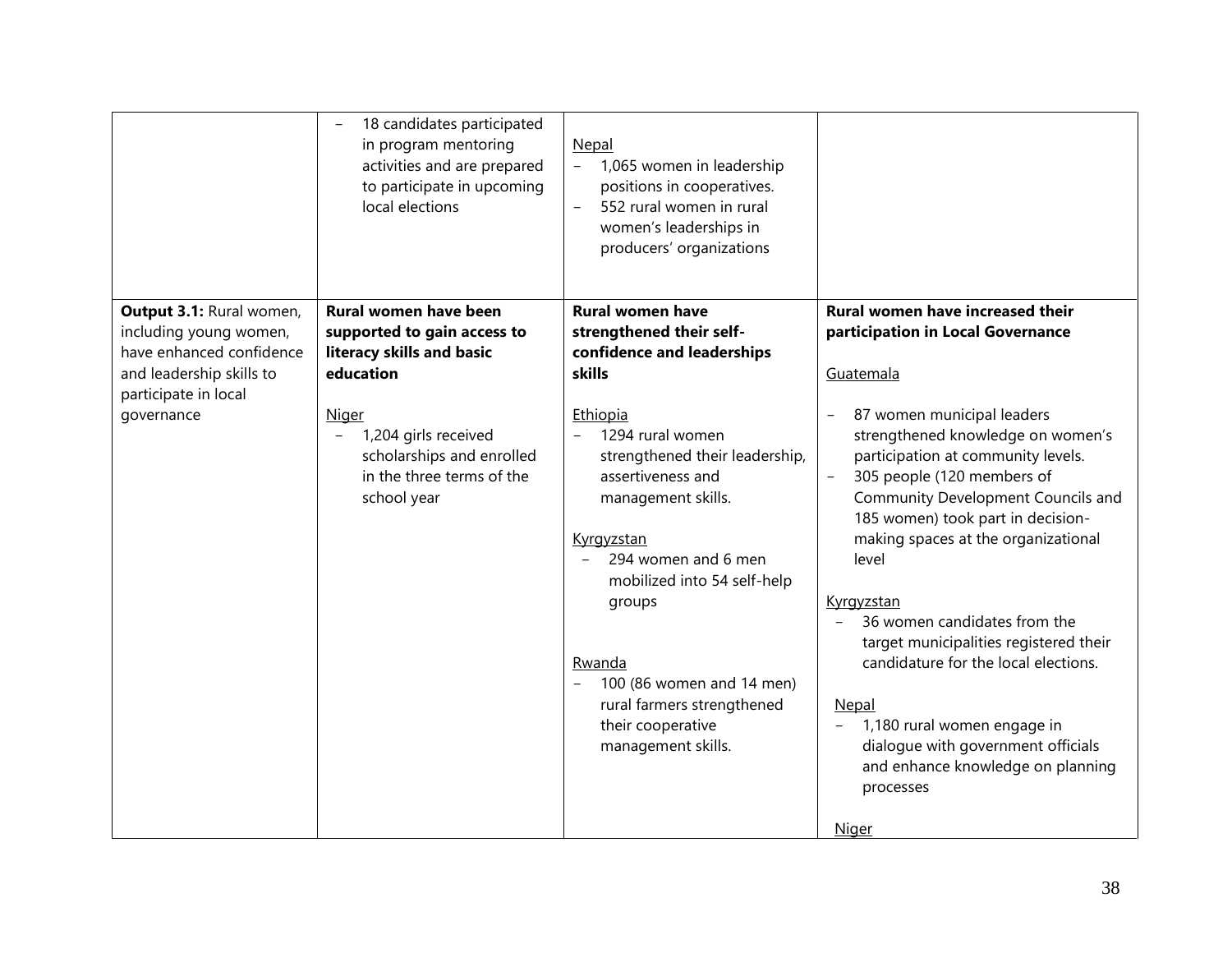|                                                                                                                                                                          |                                                                                                                                                                                                                                                                                                                                                                                                                                                                                                                                                                                                                                                                                                                              | 250 rural women engaged in<br>sensitization for participation in the<br>elections.<br>Four Unions of POs strengthened<br>their organizational capacities. |
|--------------------------------------------------------------------------------------------------------------------------------------------------------------------------|------------------------------------------------------------------------------------------------------------------------------------------------------------------------------------------------------------------------------------------------------------------------------------------------------------------------------------------------------------------------------------------------------------------------------------------------------------------------------------------------------------------------------------------------------------------------------------------------------------------------------------------------------------------------------------------------------------------------------|-----------------------------------------------------------------------------------------------------------------------------------------------------------|
| Output 3.2: Rural women<br>have<br>greater organizational<br>capacities to form,<br>sustain and participate in<br>POs, cooperatives and<br>unions                        | Kyrgyzstan<br>294 women and 6 men mobilized into 54 self-help groups<br>768 members of 112 SHGs joined into 4 Pos<br>Liberia<br>Seven farming groups organized into farming cooperatives investing in rice and cassava value chains.<br>Seven farming groups strengthened affiliations with four formal organizations.<br>Three strategic dialogues held on land rights networking.<br>Nepal<br>Three women's groups registered as formal cooperatives, encompassing 1014 rural women.<br><b>Niger</b><br>Five Unions of POs strengthened their organizational capacities.<br>11,725 women members engage under the 469 farmers organizations.<br>Rwanda<br>Eight informal groups legally registered as formal cooperatives. |                                                                                                                                                           |
| Output 3.3: Rural women,<br>including young women,<br>have increased capacity to<br>engage in and influence<br>relevant policy forums at<br>national and regional levels | Ethiopia<br>28 beneficiaries (23 women and 5 men) took part in learning visit and strengthened their knowledge in policy at<br>national and regional levels.<br>Kyrgyzstan<br>85 rural women participated in policy lobbying activities at local and central levels.<br>Two regional dialogues held during the reporting period including Informal platform that allowed for more than<br>$\overline{\phantom{a}}$<br>80 rural women to interact and hold on a dialogue on the role of rural women in local economies and socio -<br>political development, especially during the response to COVID-19 pandemic.                                                                                                             |                                                                                                                                                           |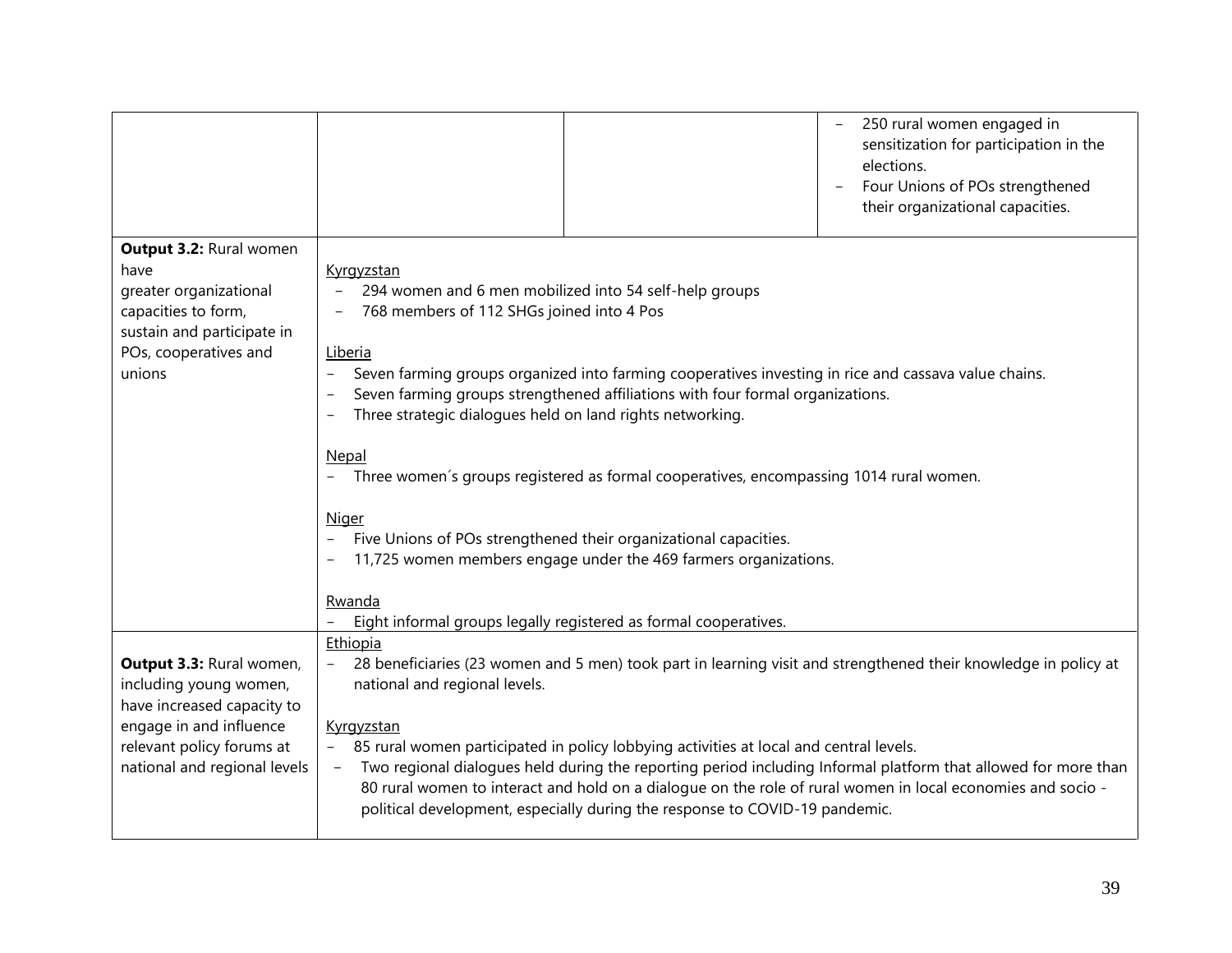| Output 3.4: Rural women, | Ethiopia                                                                                                                            |                                                                                                           |  |  |  |
|--------------------------|-------------------------------------------------------------------------------------------------------------------------------------|-----------------------------------------------------------------------------------------------------------|--|--|--|
| including                | 18,000 Community members sensitized on gender and COVID 19 taking in to account the precaution of COVID                             |                                                                                                           |  |  |  |
| young women, have        | 19.                                                                                                                                 |                                                                                                           |  |  |  |
| enhanced awareness on    |                                                                                                                                     |                                                                                                           |  |  |  |
| their rights in a more   | Guatemala                                                                                                                           |                                                                                                           |  |  |  |
| supportive               | 205 rural women enhanced their awareness and knowledge on participation and decision-making mechanisms.<br>$\overline{\phantom{a}}$ |                                                                                                           |  |  |  |
| community/local          | 92 rural women participated in the application of the GALS methodology; 121 replications took place afterwards.                     |                                                                                                           |  |  |  |
| environment              |                                                                                                                                     |                                                                                                           |  |  |  |
|                          | Kyrgyzstan                                                                                                                          |                                                                                                           |  |  |  |
|                          | 14 initiatives relating to COVID-19 response were organized and implemented                                                         |                                                                                                           |  |  |  |
|                          |                                                                                                                                     |                                                                                                           |  |  |  |
|                          |                                                                                                                                     |                                                                                                           |  |  |  |
|                          | Liberia                                                                                                                             |                                                                                                           |  |  |  |
|                          | 615 rural women enhanced their awareness on women's rights and land rights.<br>$ \,$                                                |                                                                                                           |  |  |  |
|                          |                                                                                                                                     |                                                                                                           |  |  |  |
|                          | Nepal                                                                                                                               |                                                                                                           |  |  |  |
|                          |                                                                                                                                     | 650 rural women strengthened knowledge in issues related to women's economic empowerment, barriers and    |  |  |  |
|                          |                                                                                                                                     | discriminatory social norms, gender responsive program of local government, and challenges faced by women |  |  |  |
|                          | farmers.                                                                                                                            |                                                                                                           |  |  |  |
|                          | 730 community members (645 women and 85 men) participated in the GALS methodology.                                                  |                                                                                                           |  |  |  |
|                          |                                                                                                                                     | 140 family members enhanced their awareness on gender equality and women's rights.                        |  |  |  |
|                          | 483 rural women engaged in a radio campaign 'Query for my leader.'                                                                  |                                                                                                           |  |  |  |
|                          | 43 champions engaged in GALS training and dissemination.                                                                            |                                                                                                           |  |  |  |
|                          |                                                                                                                                     |                                                                                                           |  |  |  |
|                          | <b>Niger</b>                                                                                                                        |                                                                                                           |  |  |  |
|                          |                                                                                                                                     | 2,400 women and girls and the 1,200 men and boys of the 120 Dimitra Clubs grouped within the 4 communal   |  |  |  |
|                          | networks                                                                                                                            |                                                                                                           |  |  |  |
|                          |                                                                                                                                     |                                                                                                           |  |  |  |
|                          | Rwanda                                                                                                                              |                                                                                                           |  |  |  |
|                          | 360 champions engaged in GALS training and dissemination.                                                                           |                                                                                                           |  |  |  |
|                          | 200 beneficiaries (170 Women and 30 men) reached through GALS                                                                       |                                                                                                           |  |  |  |
| <b>Outcome 4: A more</b> | <b>Government Institutions developing work</b>                                                                                      | Proportion of government budgets and donor funding allocated                                              |  |  |  |
| gender responsive policy | plans and budgets ensuring rural women                                                                                              | to programmes benefitting rural women                                                                     |  |  |  |
| environment is secured   | inclusion on resource distribution                                                                                                  |                                                                                                           |  |  |  |
| for the economic         |                                                                                                                                     | <b>Nepal</b>                                                                                              |  |  |  |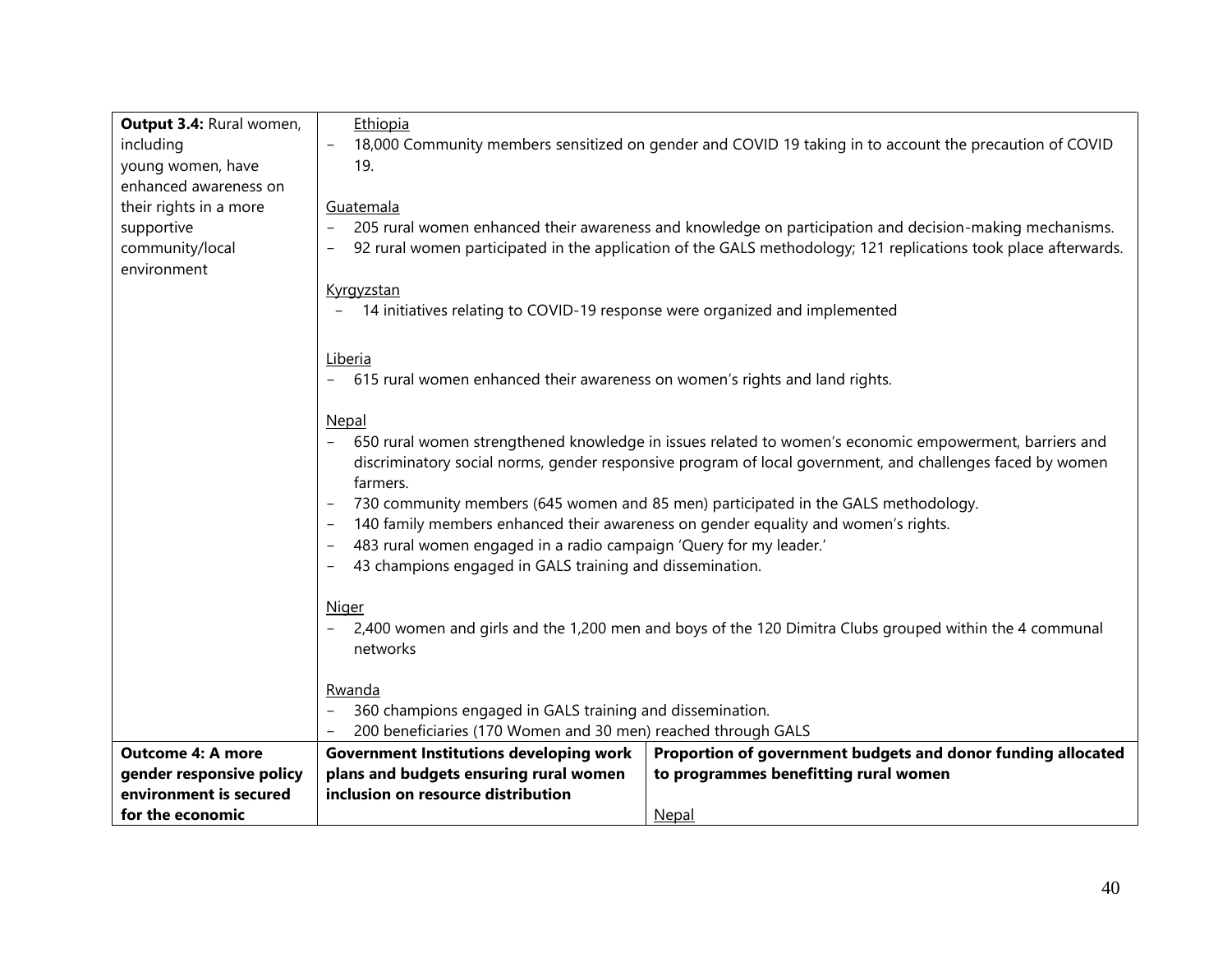| empowerment of rural<br>women<br><b>Output 4.1: Policy makers</b><br>and parliamentarians have<br>enhanced capacities to<br>effectively mainstream<br>gender into land, food,<br>agriculture, nutrition and<br>rural employment policies,<br>laws and budgets | Ethiopia<br>28 expert's women and men<br>$\ddot{\phantom{a}}$<br>strengthened their knowledge on<br>gender and land issues.<br>28 representatives from Woreda<br>administration were trained on Climate<br>Smart Agriculture.<br>Ethiopia<br>28 public officials strengthened their knowledge on gender and land issues.<br>$\overline{\phantom{a}}$<br>on women and their contributions to mitigate the impact.<br>$\overline{\phantom{a}}$<br>Guatemala:<br>One National Coalition for the Economic Empowerment of Women was signed<br>Liberia<br>Two forums were held at county level on women's land rights | 38.65% of federal budget and donor funding contributed to<br>$\blacksquare$<br>rural women's economic empowerment.<br><b>Niger</b><br>20% of municipal budget allocated to rural women's economic<br>$\blacksquare$<br>empowerment.<br>1% of national budget allocated to the ministry of promoting<br>women and protecting child.<br>28 representatives from Woreda administration were trained on Climate Smart Agriculture.<br>130 public officials (58 female and 72 male) enhanced their knowledge and skills on the effects of climate change<br>Draft standardized gender inclusive CSA training manual, including a Training of Trainers (TOT). |
|---------------------------------------------------------------------------------------------------------------------------------------------------------------------------------------------------------------------------------------------------------------|-----------------------------------------------------------------------------------------------------------------------------------------------------------------------------------------------------------------------------------------------------------------------------------------------------------------------------------------------------------------------------------------------------------------------------------------------------------------------------------------------------------------------------------------------------------------------------------------------------------------|---------------------------------------------------------------------------------------------------------------------------------------------------------------------------------------------------------------------------------------------------------------------------------------------------------------------------------------------------------------------------------------------------------------------------------------------------------------------------------------------------------------------------------------------------------------------------------------------------------------------------------------------------------|
| Output 4.2: Greater<br>availability of tools and<br>data to track progress in<br>the economic                                                                                                                                                                 | Nepal<br>participatory planning processes.<br>Ethiopia<br>Ethiopia.)                                                                                                                                                                                                                                                                                                                                                                                                                                                                                                                                            | The Cooperative Development Agency (CDA) has developed its Gender Policy and is implementing the policy.<br>63 locally elected leaders (27 women and 36 men) enhanced their knowledge on GESI and GRB in local level<br>Three evidence-based studies were finalized (Rapid assessment on Gender and Agricultural Mechanization<br>conducted with MOA, Policy brief on agricultural mechanization, A bibliography on gender and land issues in                                                                                                                                                                                                           |
| empowerment of rural<br>women                                                                                                                                                                                                                                 | The process of developing the National Agriculture Policy and strategy has started.<br>Liberia                                                                                                                                                                                                                                                                                                                                                                                                                                                                                                                  |                                                                                                                                                                                                                                                                                                                                                                                                                                                                                                                                                                                                                                                         |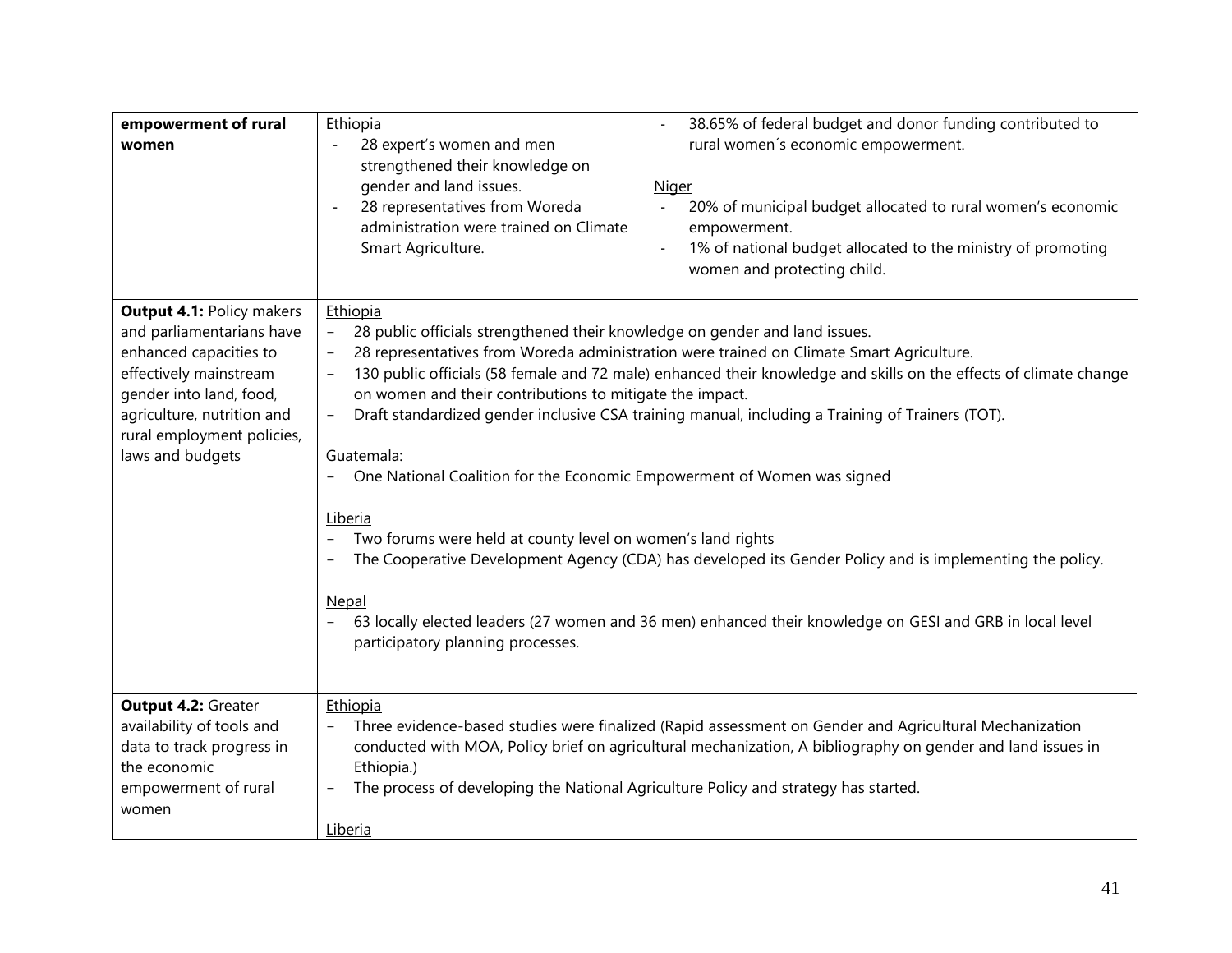|                                                       | The PUNOs conducted joint monitoring and assessment missions in the field.<br>$-$<br>Rwanda<br>A study led by the JP RWEE in collaboration with the local partner the ICCO Cooperation in Rwanda, analysed |
|-------------------------------------------------------|------------------------------------------------------------------------------------------------------------------------------------------------------------------------------------------------------------|
|                                                       | existing labour-saving technologies in agriculture.                                                                                                                                                        |
| <b>Output 4.3: An enabling</b>                        | Ethiopia                                                                                                                                                                                                   |
| environment is promoted<br>to reflect rural women's   | Establishment of monthly 'Research dissemination Forum' in December 2020.<br>Four meetings held under the Ethiopian Women's Land Rights Task Force on laws and policies in the agriculture                 |
| priorities in regional and<br>global policy processes | sector that affect the rights of women.                                                                                                                                                                    |
|                                                       | <u>Kyrgyzstan</u>                                                                                                                                                                                          |
|                                                       | 80 women activists participated in online dialogue 'Sherine'                                                                                                                                               |
|                                                       | <b>Niger</b>                                                                                                                                                                                               |
|                                                       | Members of the NSC conducted a mission of capitalization of achievements of RWEE.                                                                                                                          |

### **ii) A Specific Story**

Rural women's individual stories illustrate the transformational journey experienced by accessing the tools and skills needed to enhance their food security, livelihoods diversification and decision-making power within their households and communities. In 2020, three stories from rural women in Kyrgyzstan, Liberia and Nepal are showcased.

### <span id="page-41-0"></span>**Story 1: Winning elections and paving the way for a woman politician**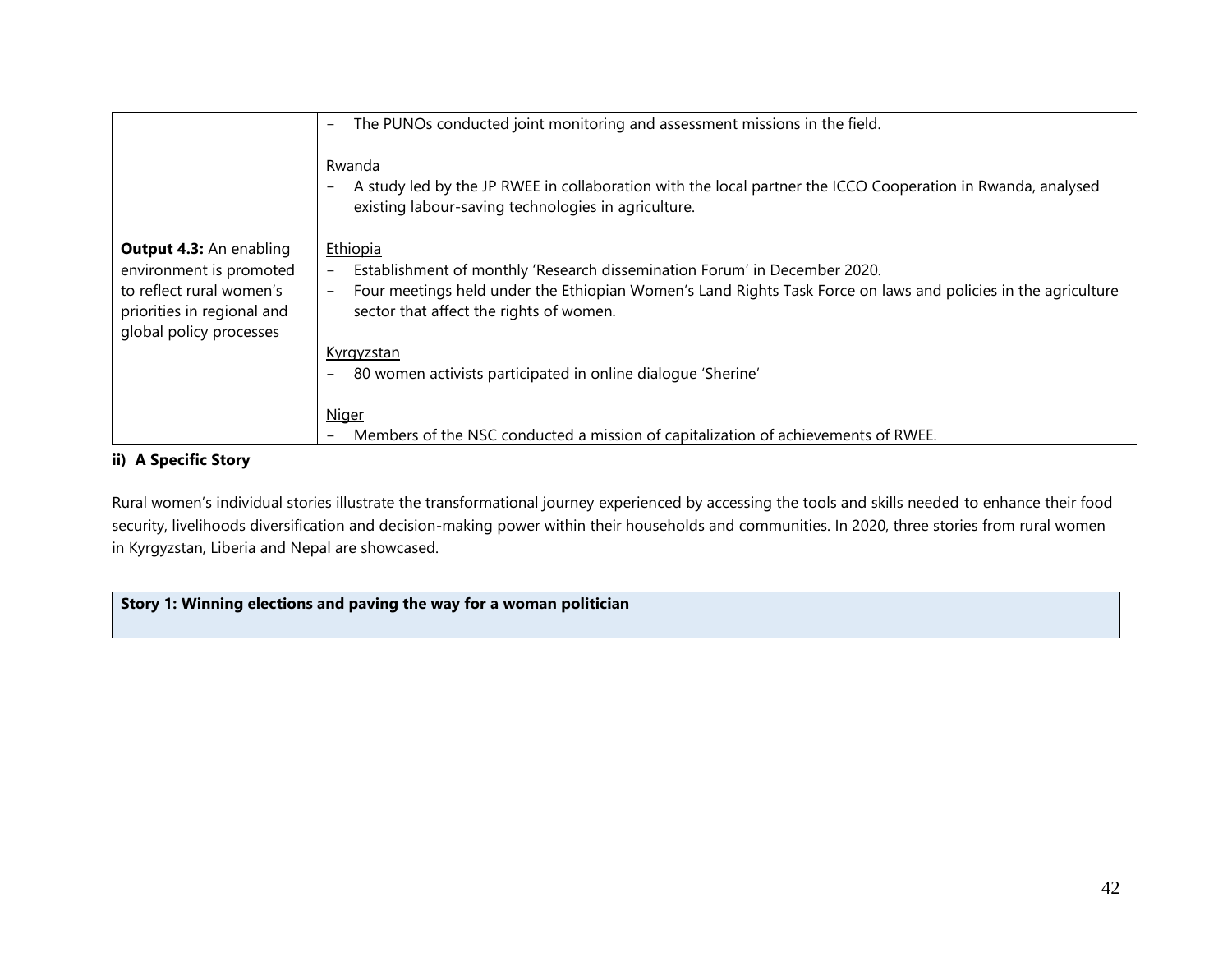

"Women can do anything, they can work and be successful in any area, community, politics or business," Nuria Temirbek Kyzy believes.

Nuria lives in the village of Ak-Zhar in the At-Bashy *rayon* of the Naryn *oblast* in Kyrgyzstan. Six years ago, Nuria was a stay-at-home housewife, who had never comprehended working – until she began participating in the JP RWEE. Two years later, with her newly acquired knowledge, skills and confidence she became a deputy of the local council (*kenesh),* and since then has been constantly helping her fellow villagers.

Since participating in a Self Help Group and developing business skills, she, along with other women in the group, have opened a number of enterprises in her village, where more than 50 women have been able to find work as a result of the skills and opportunities acquired through the group participation. This experience gave her the self-esteem and confidence which led to her becoming an elected local council member.

*"My outlook on life has changed for the better, I learned so much new information, participated in various trainings, and was able to help many people. I started believing in myself and in 2016 put forward my candidacy for the post of member of the local council (kenesh) and won the elections. I used to be sure that a woman should stay at home, raise children, take care of her husband. But it turned out that we are very strong, that we can do everything,"* says Nuria.

Now she not only works in the local *kenesh*, but also oversees several enterprises developed through the JP RWEE, including tailoring, handicrafts, farming, and engagement in processing industries.

During the COVID-19 pandemic, Nuria's initiative continued to thrive, funds were allocated from the local council budget for the purchase of materials so that seamstresses could sew masks and sell them to the local population at an affordable price, with families in need receiving protective equipment for free.

*"I feel different, useful and strong. At first, my husband was against my activities, because I was often not at home and I had to go to trainings. But then he realized what an important work I was doing. Now he supports me. I help people both through the projects and the local council. A woman member of the local parliament differs from a male counterpart in that we better understand the problems that women and children have to face every day, so we try to help solve them,"* says Nuria.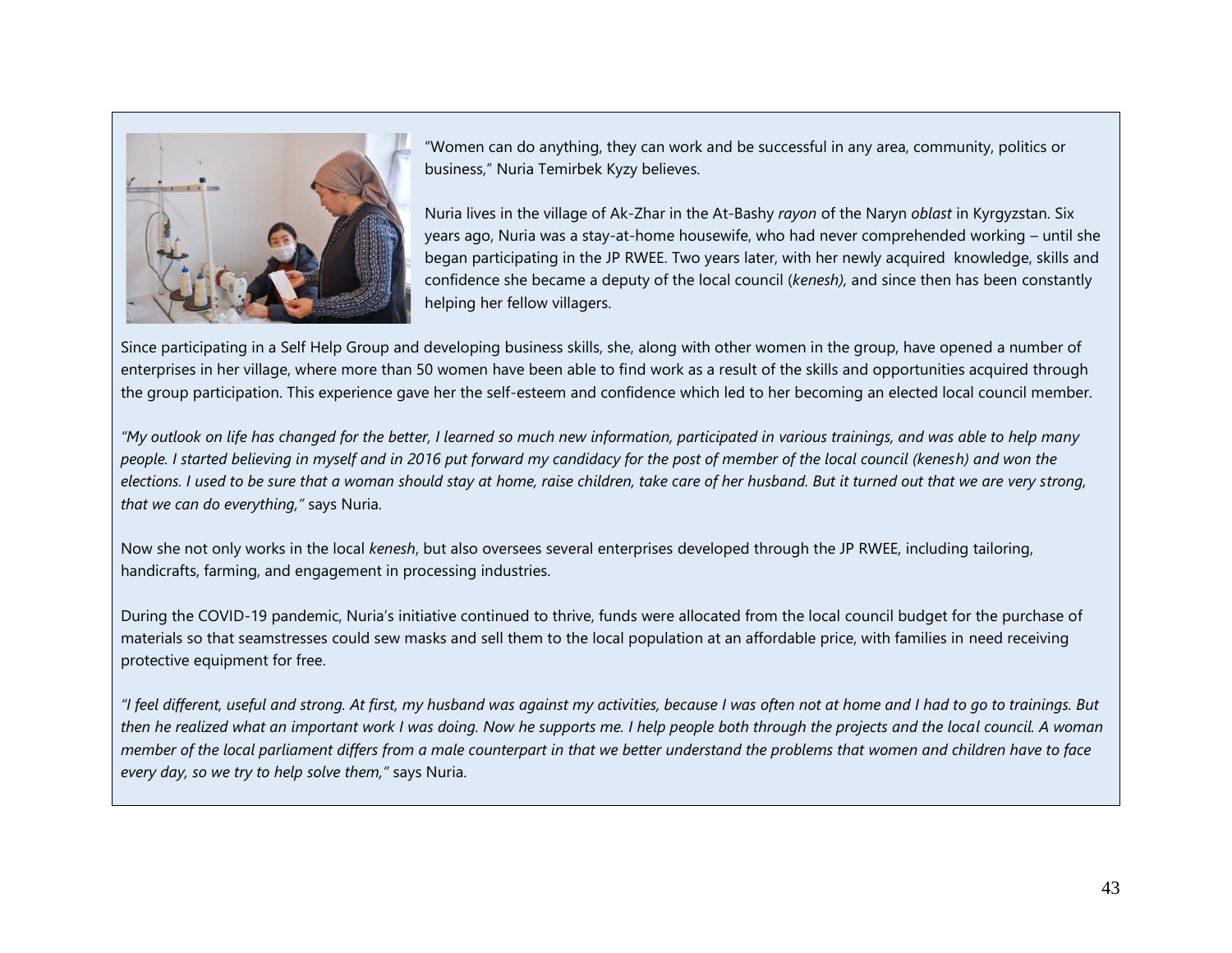She calls on all women not to be afraid to start working and to benefit society, because experience shows that a woman can do anything - the main thing is to believe in herself.

#### **Story 2: Building a business beyond borders**



Mariama Fallah, 39, lives in Sinoe County in Liberia. Mariam has always been an entrepreneur in her local community, but she was eager to branch out of her local business and become a cross-border trader. In 2019, Mariam started to participate in the JP RWEE, where she was able to gain the vital skills, knowledge and confidence she needed to expand her business beyond borders.

*"Before my participation in the JP RWEE, I used to sell charcoal in the local market in Greenville as a community market*  woman. But I wanted to expand my business and become a cross border trader. But, at that time I did not have the *confidence in myself because I did not have the knowledge about cross border trade and the rights of such traders in the ECOWAS region, including the security issues that many women traders face at border points.* 

*When I participated in the literacy and business skills classes and later in my local Village Savings and Loan Association (VSLA), I was able to better understand what cross border trading is, and my rights as a cross border trader. The programme opened my eyes, and today I am now crossing the borders in the region to trade and to buy goods because I now have the confidence and knowledge as a trader and as a woman. I now use my local VSLA as a space in my town to also discuss issues such as gender based violence, sexual exploitation and abuse, extortion, and harassment affecting women traders for action to be taken by the local government.* 

*I am now a registered member of the Association of Women in Cross Border Trade which is currently serving as one of many key entry points to provide information, services, finances, and skills training under the programme. My business has also grown very big, and I continue to get mentoring and coaching services from the programme through my community-based facilitator and the AWICBT."*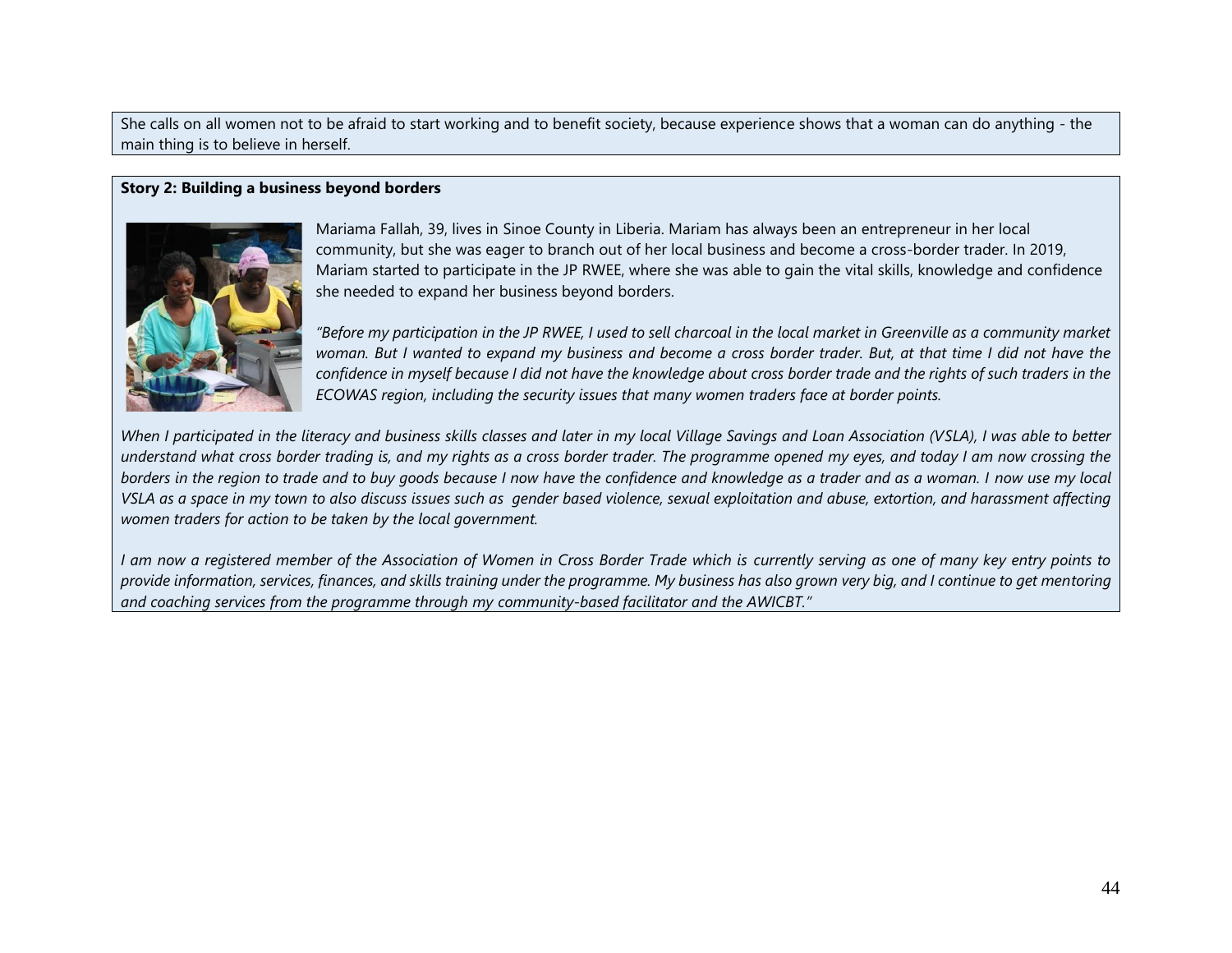#### <span id="page-44-0"></span>**III. Other Assessments or Evaluations**

In Ethiopia, Guatemala and Niger, rapid assessments were carried out in relation to the impact of COVID-19 on targeted communities. Common findings included: limited access to markets for women; stagnation or temporary closure of businesses and income generation opportunities; reduced income and the use of group savings to cover the shortfall; taking out loans; increased burden of care for women; reduced access to health services, and limiting household expenditure to essential items as a coping mechanism. However, beneficiaries also stated that their participation in the JP RWEE, primarily through group participation, access to savings and credit, along with opportunities for income generation, constituted the difference between surviving the socio-economic shock to their household, and being able to revitalize their businesses and opportunities for income generation when restrictions eased. Being able to plan and mitigate, and take a problem solving approach as groups and as households was also identified by GALS participants in Nepal and Rwanda as a critical resilience strategy applied by women and their families. Programme monitoring in the final few months of 2020, along with the results outlined in the narrative section above, show that the programme continued to have a positive impact in improving food and nutrition security and securing livelihoods.

In Liberia, the joint programme, with technical support from the Liberia Institute of Statistics and Geo-Information Services (LISGIS) and in collaboration with the Ministry of Agriculture and the Ministry of Gender, Children and Social Protection conducted an assessment on the 'Women's Empowerment in Agriculture Index' (WEAI) in Bong County to determine the level of women's empowerment in the county and to inform future women's economic empowerment programming in the area. Recommendations from the assessment included: tailoring empowerment programmes to cash crop production due to the existing high level of participation of women in food crop production activities; prioritizing linkages to markets to enable women to generate incomes from their farm produce; increasing investment in creating access to credit; undertaking further research to better understand the root causes of women's low rights over household assets, and focusing on empowerment interventions that help women shift the use of their incomes in favour of acquiring assets as this will help enhance women's autonomy, thereby reducing empowerment gaps on rights over household assets.

The final evaluation of the JP RWEE was started in October 2020 as outlined above<sup>45</sup>and involves field level data collection in Guatemala, Nepal and Niger, alongside desk studies in the remaining four participating countries. WEAI endline surveys were also started in late 2021 and a synthesis report of the findings from the four country endline surveys<sup>46</sup> will also be available in 2021, alongside findings from assessments of the GALS interventions which are currently being undertaken.

### <span id="page-44-1"></span>**IV. Programmatic revisions**

The 2020 programme workplans were approved by the ISC in November 2019, with an allocation of \$7,600,957 (\$6,300,000 to the country teams and \$1,095,571 to the secretariat). As this is the final year of the programme, there have been no further allocations since this date. However, in account of the delays to implementation caused by the COVID-19 pandemic, the overall timeframe of the programme was extended through the granting of a six month no cost extension by Sweden and Norway in June 2020, extending the programme implementation period until June  $30<sup>th</sup>$ , 2021. A revised MOU was signed by participating agencies and the MPTFO in June 2020.

<sup>45</sup> See para – Knowledge Management

<sup>46</sup> Guatemala, Kyrgyzstan, Nepal and Niger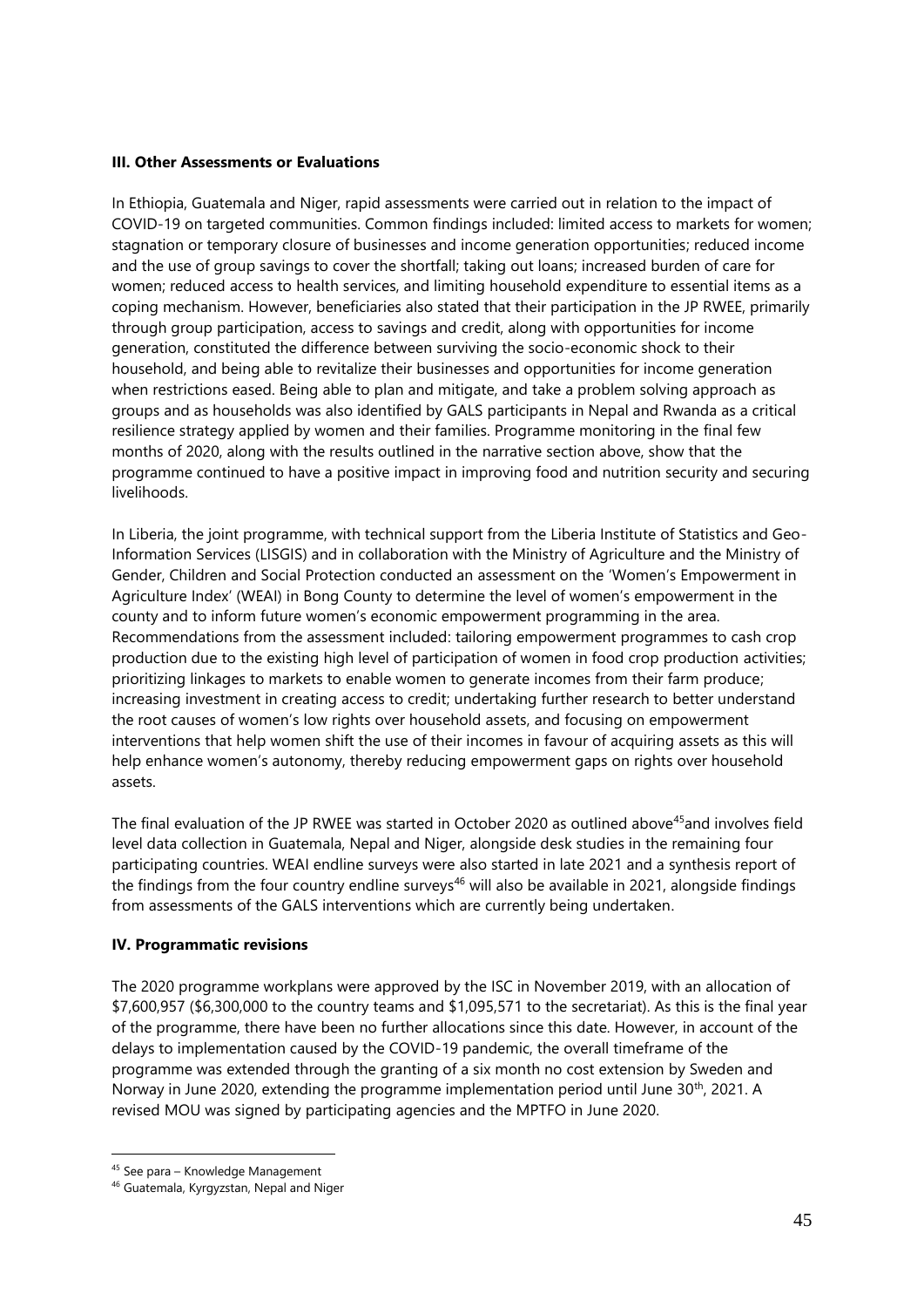#### <span id="page-45-0"></span>**V. Resources**

As outlined above, there were no further allocation of resources during 2020 due to it being the final year of programme implementation.

#### **Resource Mobilisation**

Towards the end of 2020, an internal Resource Mobilisation and Partnership Building (RMPB) guidance note was developed to guide the mobilisation of resources for a potential second phase of the JP RWEE following completion of the current programme. The design of the second phase will take place following completion of the global evaluation and will draw on the findings, results and recommendations outlined in the evaluation report, along with other assessments<sup>47</sup>. The RMPB note will guide future resource mobilisation efforts and is aimed at securing multi annual funding from a wider donor base for a second phase of the programme, in order to effectively scale up and build on the good practices developed during the first phase. Central to the strategy is the establishment of an internal partnership working group in November 2020, composed of focal points from the partnership divisions of each participating agency, and the JP RWEE Global Coordination Unit. This group was activated in November 2020 and has provided strategic guidance to the development of future partnership engagement following the findings of the final evaluation. Resource mobilisation efforts will be coordinated with country level teams and aligned with their plans.

### <span id="page-45-1"></span>**2. FINANCIAL PERFORMANCE**

This chapter presents financial data and analysis of the fund 'Accelerating Progress Towards the Economic Empowerment of Rural Women' using the pass-through funding modality as of 31 December 2020. Financial information for this Fund is also available on the MPTF Office GATEWAY: [http://mptf.undp.org/factsheet/fund/RWF00.](http://mptf.undp.org/factsheet/fund/RWF00)

### <span id="page-45-2"></span>**1. Sources and Uses of Funds**

As of 31 December 2020, 2 contributors have deposited US\$ **29,164,859** in contributions and US\$ **133,261** was earned in interest. The cumulative source of funds was US\$ **29,298,212**. Of this amount, US\$ **28,682,921** has been net funded to 4 Participating Organizations, of which US\$ **23,404,502** has been reported as expenditure.

The Administrative Agent (AA) fee has been charged at the approved rate of 1% on deposits and amounts to US\$ **291,649**. Table 1 provides an overview of the overall sources, uses, and balance of the 'Accelerating Progress Towards the Economic Empowerment of Rural Women' Fund as of 31 December 2020.

|                                                           | Annual<br>2019           | Annual<br>2020           | <b>Cumulative</b> |
|-----------------------------------------------------------|--------------------------|--------------------------|-------------------|
| <b>Sources of Funds</b>                                   |                          |                          |                   |
| Contributions from donors                                 | 7,600,957                | $\overline{\phantom{a}}$ | 29,164,859        |
| Fund Earned Interest and Investment Income                | 79,910                   | 3,566                    | 133,261           |
| Interest Income received from Participating Organizations | $\overline{\phantom{a}}$ | $\overline{\phantom{a}}$ | 92                |
| Refunds by Administrative Agent to Contributors           |                          |                          |                   |

*Table 1. Financial Overview, as of 31 December 2020 (in US Dollars)*

<sup>47</sup> See para Knowledge Management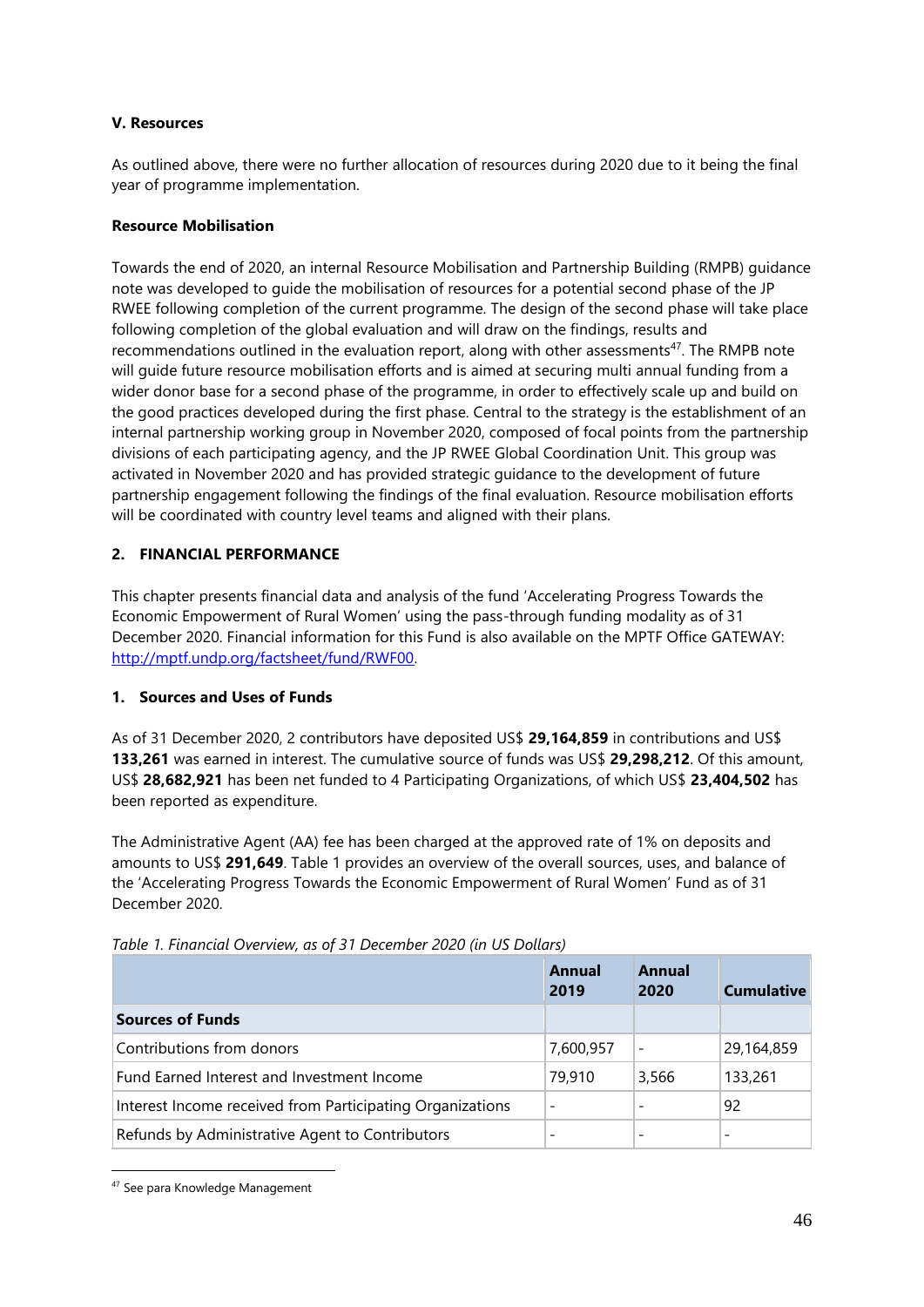| Fund balance transferred to another MDTF                        |                          | $\overline{\phantom{a}}$ | $\overline{a}$               |
|-----------------------------------------------------------------|--------------------------|--------------------------|------------------------------|
| Other Income                                                    | $\overline{\phantom{a}}$ | $\overline{\phantom{a}}$ | $\qquad \qquad \blacksquare$ |
| <b>Total: Sources of Funds</b>                                  | 7,680,867                | 3,566                    | 29,298,212                   |
| <b>Use of Funds</b>                                             |                          |                          |                              |
| Transfers to Participating Organizations                        | 6,300,000                | $\overline{\phantom{a}}$ | 27,097,076                   |
| Refunds received from Participating Organizations               |                          | $\overline{\phantom{a}}$ | (439, 769)                   |
| <b>Net Funded Amount</b>                                        | 6,300,000                | $\blacksquare$           | 26,657,307                   |
| <b>Administrative Agent Fees</b>                                | 76,010                   | $\overline{\phantom{a}}$ | 291,649                      |
| Direct Costs: (Steering Committee, Secretariatetc.)             | 1,095,571                |                          | 2,025,614                    |
| <b>Bank Charges</b>                                             | 179                      | 9                        | 612                          |
| Other Expenditures                                              | $\qquad \qquad -$        | $\overline{\phantom{a}}$ | $\overline{\phantom{a}}$     |
| <b>Total: Uses of Funds</b>                                     | 7,471,760                | 9                        | 28,975,181                   |
| <b>Change in Fund cash balance with Administrative Agent</b>    | 209,108                  | 3,556                    | 323,031                      |
| Opening Fund balance (1 January)                                | 110,367                  | 319,475                  | $\overline{\phantom{0}}$     |
| <b>Closing Fund balance (31 December)</b>                       | 319,475                  | 323,031                  | 323,031                      |
| Net Funded Amount (Includes Direct Cost)                        | 7,395,571                |                          | 28,682,921                   |
| Participating Organizations' Expenditure (Includes Direct Cost) | 4,065,232                | 3,753,383                | 23,404,502                   |
| <b>Balance of Funds with Participating Organizations</b>        |                          |                          | 5,278,419                    |

### <span id="page-46-0"></span>**2. Partner Contributions**

Table 2 provides information on cumulative contributions received from all contributors to this Fund as of 31 December 2020.The 'Accelerating Progress Towards the Economic Empowerment of Rural Women' Fund is currently being financed by 2 contributors, as listed in the table below.

The table below includes commitments made up to 31 December 2020 through signed Standard Administrative Agreements, and deposits made through 2020.

|  |  |  |  | Table 2. Contributors' Commitments and Deposits, as of 31 December 2020 (in US Dollars) |
|--|--|--|--|-----------------------------------------------------------------------------------------|
|--|--|--|--|-----------------------------------------------------------------------------------------|

| <b>Contributors</b>                              | <b>Total</b><br><b>Commitments</b> | <b>Prior Years</b><br>as of 31-<br>Dec-2019<br><b>Deposits</b> | <b>Current</b><br><b>Year</b><br>Jan-Dec-<br>2020<br><b>Deposits Deposits</b> | <b>Total</b> |
|--------------------------------------------------|------------------------------------|----------------------------------------------------------------|-------------------------------------------------------------------------------|--------------|
| NORWAY, Government of                            | 6,127,970                          | 6,127,970                                                      | $\qquad \qquad$                                                               | 6,127,970    |
| SWEDISH INT'L DEVELOPMENT COOPERATION 23,036,889 |                                    | 23,036,889                                                     |                                                                               | 23,036,889   |
| <b>Grand Total</b>                               | 29,164,859                         | 29,164,859                                                     |                                                                               | 29,164,859   |

*Figure 1: Deposits by contributor, cumulative as of 31 December 2020*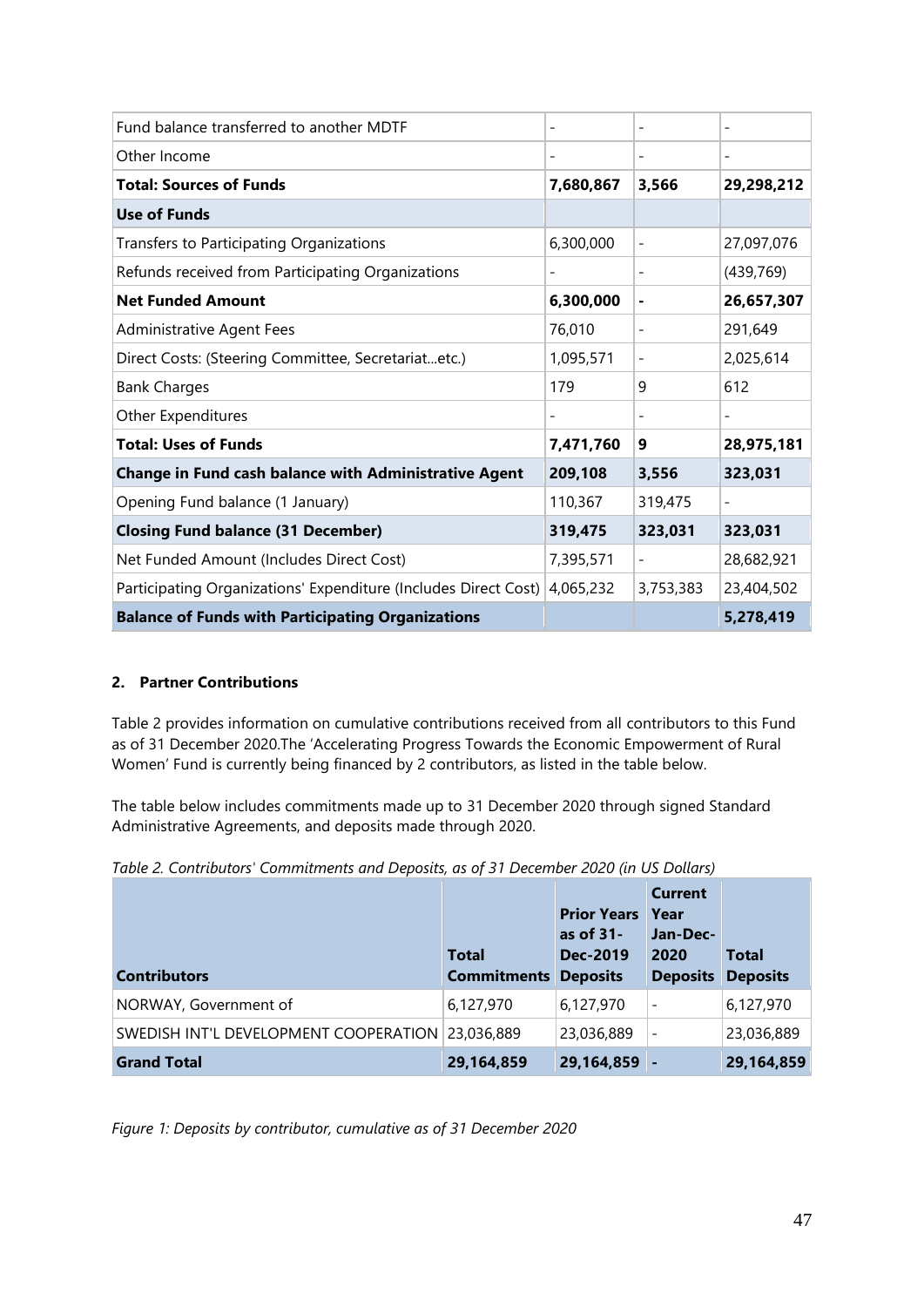

#### <span id="page-47-0"></span>**3. Interest Earned**

Interest income is earned in two ways: 1) on the balance of funds held by the Administrative Agent (Fund earned interest), and 2) on the balance of funds held by the Participating Organizations (Agency earned interest) where their Financial Regulations and Rules allow return of interest to the AA. As of 31 December 2020, Fund earned interest amounts to US\$ **133,261**. Details are provided in the table below.

| <b>Interest Earned</b>                     | <b>Prior Years</b><br>as of 31-Dec-2019 | <b>Current Year</b><br><b>Jan-Dec-2020</b> | <b>Total</b> |
|--------------------------------------------|-----------------------------------------|--------------------------------------------|--------------|
| <b>Administrative Agent</b>                |                                         |                                            |              |
| Fund Earned Interest and Investment Income | 129,695                                 | 3,566                                      | 133,261      |
| <b>Total: Fund Earned Interest</b>         | 129,695                                 | 3,566                                      | 133,261      |
| <b>Participating Organization</b>          |                                         |                                            |              |
| <b>Total: Agency earned interest</b>       |                                         |                                            |              |
| <b>Grand Total</b>                         | 129,695                                 | 3,566                                      | 133,261      |

*Table 3. Sources of Interest and Investment Income, as of 31 December 2020 (in US Dollars)*

#### <span id="page-47-1"></span>**4. Transfer of Funds**

Allocations to Participating Organizations are approved by the Steering Committee and disbursed by the Administrative Agent. As of 31 December **2020**, the AA has transferred US\$ **27,097,076** to 4 Participating Organizations (see list below).

#### <span id="page-47-2"></span>**4.1 Transfer by Participating Organization**

Table 4 provides additional information on the refunds received by the MPTF Office, and the net funded amount for each of the Participating Organizations.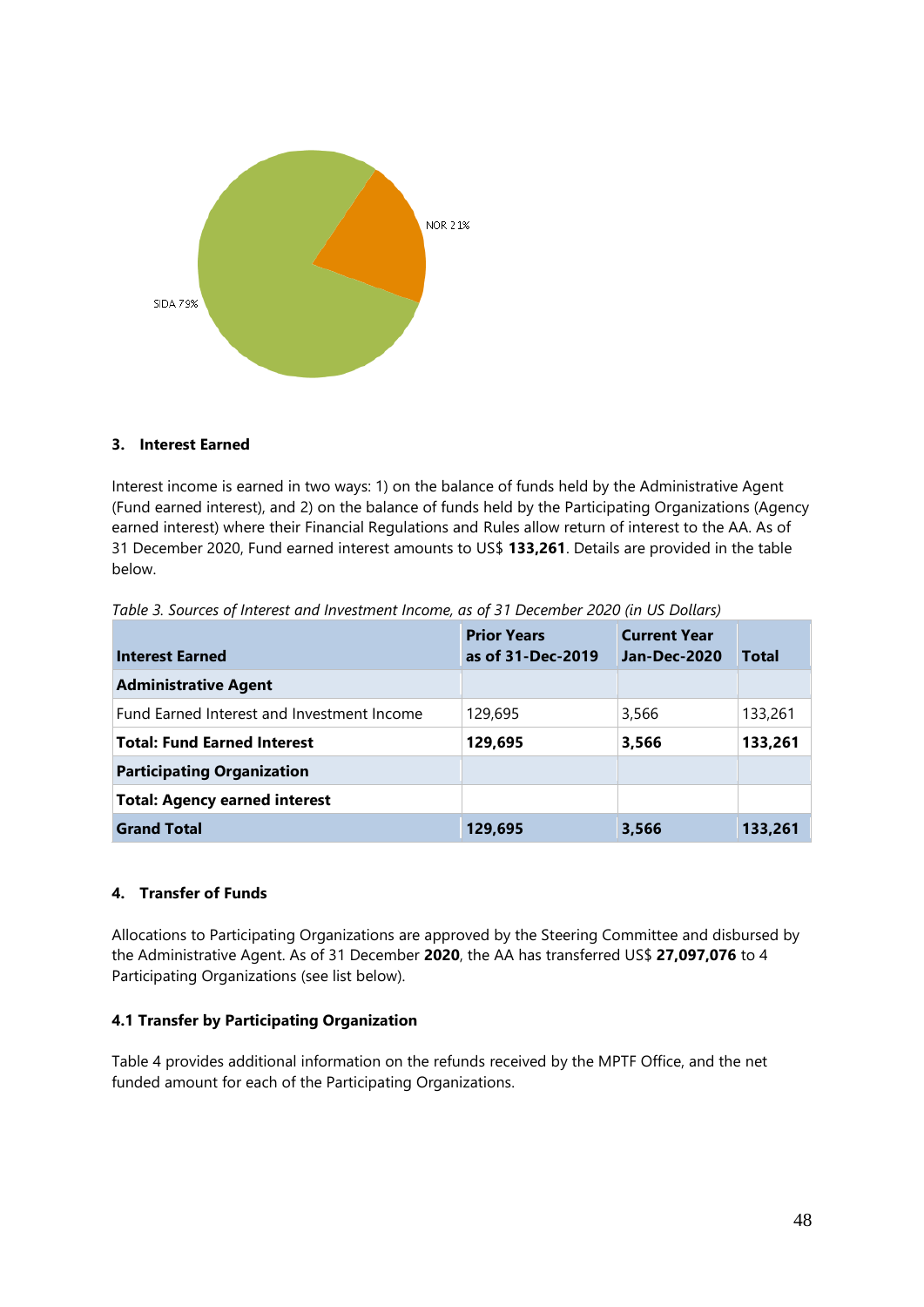*Table 4. Transfer, Refund, and Net Funded Amount by Participating Organization, as of 31 December 2020 (in US Dollars)*

| Participating<br><b>Organizations Transfers</b> |            | <b>Refunds</b> | <b>Net Funded</b>    |
|-------------------------------------------------|------------|----------------|----------------------|
| FAO                                             | 7,188,265  |                | 7,188,265            |
| <b>IFAD</b>                                     | 3,266,464  | (439, 769)     | 2,826,695            |
| <b>UNWOMEN</b>                                  | 8,539,158  |                | 8,539,158            |
| WFP                                             | 8,103,189  |                | 8,103,189            |
| <b>Grand Total</b>                              | 27,097,076 |                | (439,769) 26,657,307 |

#### <span id="page-48-0"></span>**5. Expenditure and Financial Delivery Rates**

All final expenditures reported for the year 2020 were submitted by the Headquarters of the Participating Organizations. These were consolidated by the MPTF Office.

Project expenditures are incurred and monitored by each Participating Organization, and are reported as per the agreed upon categories for inter-agency harmonized reporting. The reported expenditures were submitted via the MPTF Office's online expenditure reporting tool. The 2020 expenditure data has been posted on the MPTF Office GATEWAY at [http://mptf.undp.org/factsheet/fund/RWF00.](http://mptf.undp.org/factsheet/fund/RWF00)

#### <span id="page-48-1"></span>**5.1 Expenditure Reported by Participating Organization**

In 2020, US\$ **3,166,261** was reported in expenditure. As shown in table below, the cumulative net funded amount is US\$ **26,657,307** and cumulative expenditures reported by the Participating Organizations amount to US\$ **21,958,615**.

This equates to an overall Fund expenditure delivery rate of **82** percent. The agencies with the three highest delivery rates are: UNWOMEN (89%), WFP (80%) and FAO (79%).

|                                                             |           |                                              | <b>Expenditure</b>                          |                                         |                   |                                 |
|-------------------------------------------------------------|-----------|----------------------------------------------|---------------------------------------------|-----------------------------------------|-------------------|---------------------------------|
| <b>Participating Approved</b><br><b>Organization Amount</b> |           | <b>Net</b><br><b>Funded</b><br><b>Amount</b> | <b>Prior Years</b><br>as of 31-Dec-<br>2019 | <b>Current Year</b><br>Jan-Dec-<br>2020 | <b>Cumulative</b> | <b>Delivery</b><br>Rate<br>$\%$ |
| <b>FAO</b>                                                  | 7,188,265 | 7,188,265                                    | 4,837,546                                   | 865,247                                 | 5,702,793         | 79.33                           |
| <b>IFAD</b>                                                 | 2,826,695 | 2,826,695                                    | 1,552,424                                   | 627,091                                 | 2,179,515         | 77.10                           |
| <b>UNWOMEN</b>                                              | 8,539,158 | 8,539,158                                    | 6,606,012                                   | 995,695                                 | 7,601,707         | 89.02                           |
| <b>WFP</b>                                                  | 8,103,189 | 8,103,189                                    | 5,796,373                                   | 678,228                                 | 6,474,600         | 79.90                           |
| <b>Grand Total</b>                                          |           | 26,657,307 26,657,307                        | 18,792,354                                  | 3,166,261                               | 21,958,615        | 82.37                           |

*Table. 5.1 Net Funded Amount, Reported Expenditure, and Financial Delivery by Participating Organization, as of 31 December 2020 (in US Dollars)*

#### <span id="page-48-2"></span>**5.2 Expenditure by Project**

Table 5.2 displays the net funded amounts, expenditures reported and the financial delivery rates by Participating Organization.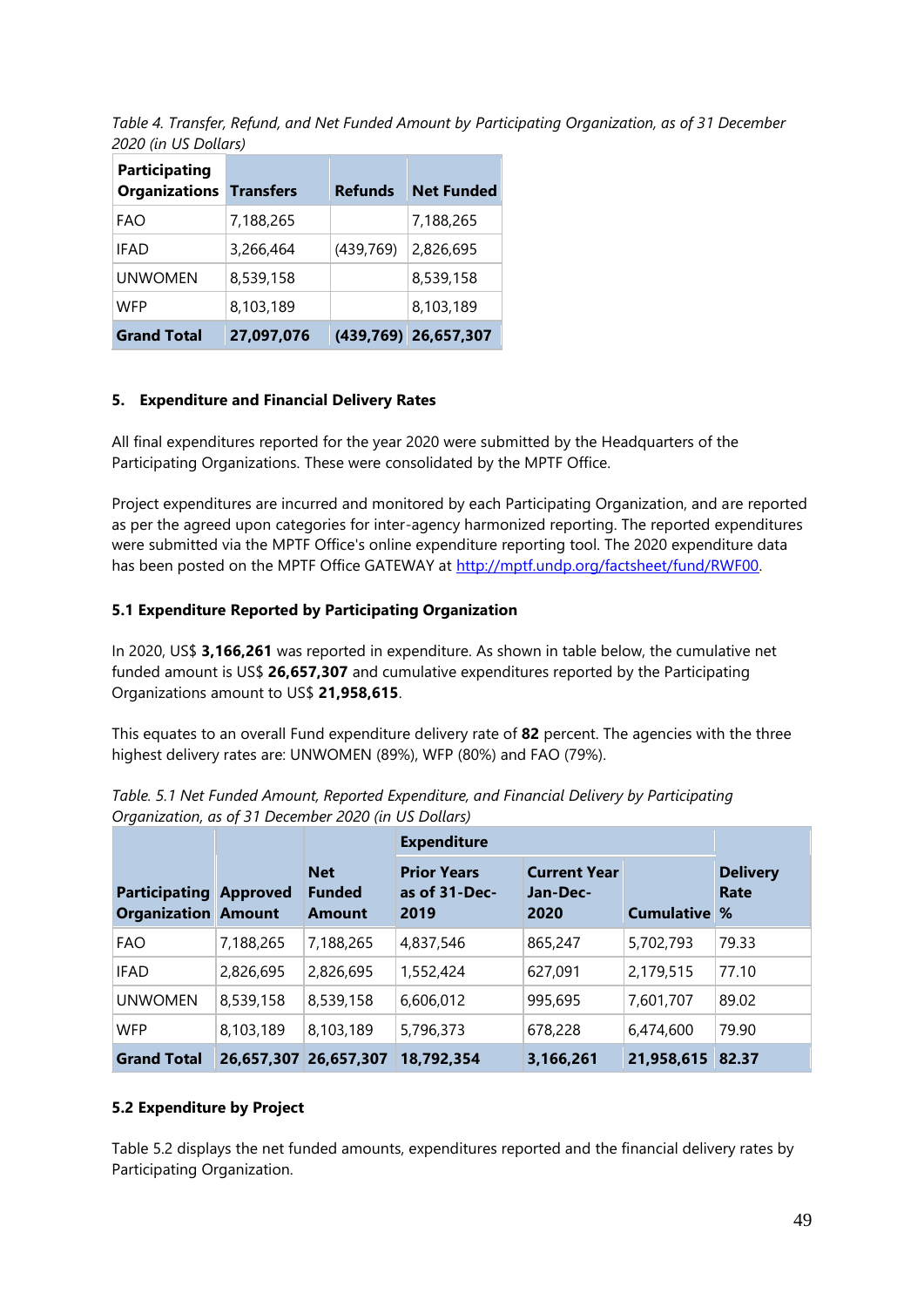| <b>Project Title</b>  | <b>Country / Project No.and</b> | <b>Participating Approved</b><br><b>Organization Amount</b> |           | <b>Net</b><br><b>Funded</b><br><b>Amount</b> | <b>Expenditure %</b> | <b>Delivery</b><br>Rate |
|-----------------------|---------------------------------|-------------------------------------------------------------|-----------|----------------------------------------------|----------------------|-------------------------|
| Ethiopia              |                                 |                                                             |           |                                              |                      |                         |
| 00092000              | <b>RWEE Ethiopia</b>            | <b>FAO</b>                                                  | 933,418   | 933,418                                      | 550,783              | 59.01                   |
| 00092000              | <b>RWEE Ethiopia</b>            | <b>UNWOMEN</b>                                              | 901,123   | 901,123                                      | 628,541              | 69.75                   |
| 00092000              | <b>RWEE Ethiopia</b>            | <b>WFP</b>                                                  | 1,553,715 | 1,553,715                                    | 1,243,919            | 80.06                   |
| <b>Ethiopia Total</b> |                                 |                                                             | 3,388,256 | 3,388,256                                    | 2,423,243            | 71.52                   |

|  | Table 5.2 Expenditure by Project within Country, as of 31 December 2020 (in US Dollars) |  |  |
|--|-----------------------------------------------------------------------------------------|--|--|
|  |                                                                                         |  |  |

| Guatemala       |                       |             |           |           |           |       |
|-----------------|-----------------------|-------------|-----------|-----------|-----------|-------|
| 00092001        | <b>RWEE Guatemala</b> | FAO         | 977,688   | 977,688   | 886,701   | 90.69 |
| 00092001        | <b>RWEE Guatemala</b> | <b>IFAD</b> | 250,500   | 250,500   | 130,802   | 52.22 |
| 00092001        | <b>RWEE Guatemala</b> | UNWOMEN     | 1,307,774 | 1,307,774 | 1,218,209 | 93.15 |
| 00092001        | <b>RWEE Guatemala</b> | <b>WFP</b>  | 1,652,292 | 1,652,292 | 1,429,359 | 86.51 |
| Guatemala Total |                       |             | 4,188,254 | 4,188,254 | 3,665,071 | 87.51 |

| Kyrgyzstan              |                 |                |           |           |           |       |
|-------------------------|-----------------|----------------|-----------|-----------|-----------|-------|
| 00092002                | RWEE Kyrgyzstan | <b>FAO</b>     | 1,070,589 | 1,070,589 | 912,733   | 85.26 |
| 00092002                | RWEE Kyrgyzstan | <b>IFAD</b>    | 584,500   | 584,500   | 464,860   | 79.53 |
| 00092002                | RWEE Kyrgyzstan | <b>UNWOMEN</b> | 1,515,821 | 1,515,821 | 1,325,873 | 87.47 |
| 00092002                | RWEE Kyrgyzstan | <b>WFP</b>     | 1,067,345 | 1,067,345 | 996,220   | 93.34 |
| <b>Kyrgyzstan Total</b> |                 |                | 4,238,255 | 4,238,255 | 3,699,685 | 87.29 |

| Liberia       |              |                |           |           |           |       |
|---------------|--------------|----------------|-----------|-----------|-----------|-------|
| 00092003      | RWEE Liberia | <b>FAO</b>     | 995,021   | 995,021   | 634,409   | 63.76 |
| 00092003      | RWEE Liberia | <b>UNWOMEN</b> | 2,001,885 | 2,001,885 | 1,954,305 | 97.62 |
| 00092003      | RWEE Liberia | <b>WFP</b>     | 1,091,349 | 1,091,349 | 671,172   | 61.50 |
| Liberia Total |              |                | 4,088,255 | 4,088,255 | 3,259,885 | 79.74 |

| <b>Nepal</b>       |                   |                |           |           |           |       |
|--------------------|-------------------|----------------|-----------|-----------|-----------|-------|
| 00092004           | <b>RWEE Nepal</b> | <b>FAO</b>     | 869,739   | 869,739   | 751,791   | 86.44 |
| 00092004           | <b>RWEE Nepal</b> | <b>IFAD</b>    | 383,174   | 383,174   | 226,357   | 59.07 |
| 00092004           | <b>RWEE Nepal</b> | <b>UNWOMEN</b> | 1,150,800 | 1,150,800 | 1,085,378 | 94.32 |
| 00092004           | <b>RWEE Nepal</b> | <b>WFP</b>     | 874,061   | 874,061   | 655,550   | 75.00 |
| <b>Nepal Total</b> |                   |                | 3,277,774 | 3,277,774 | 2,719,076 | 82.95 |

**Niger**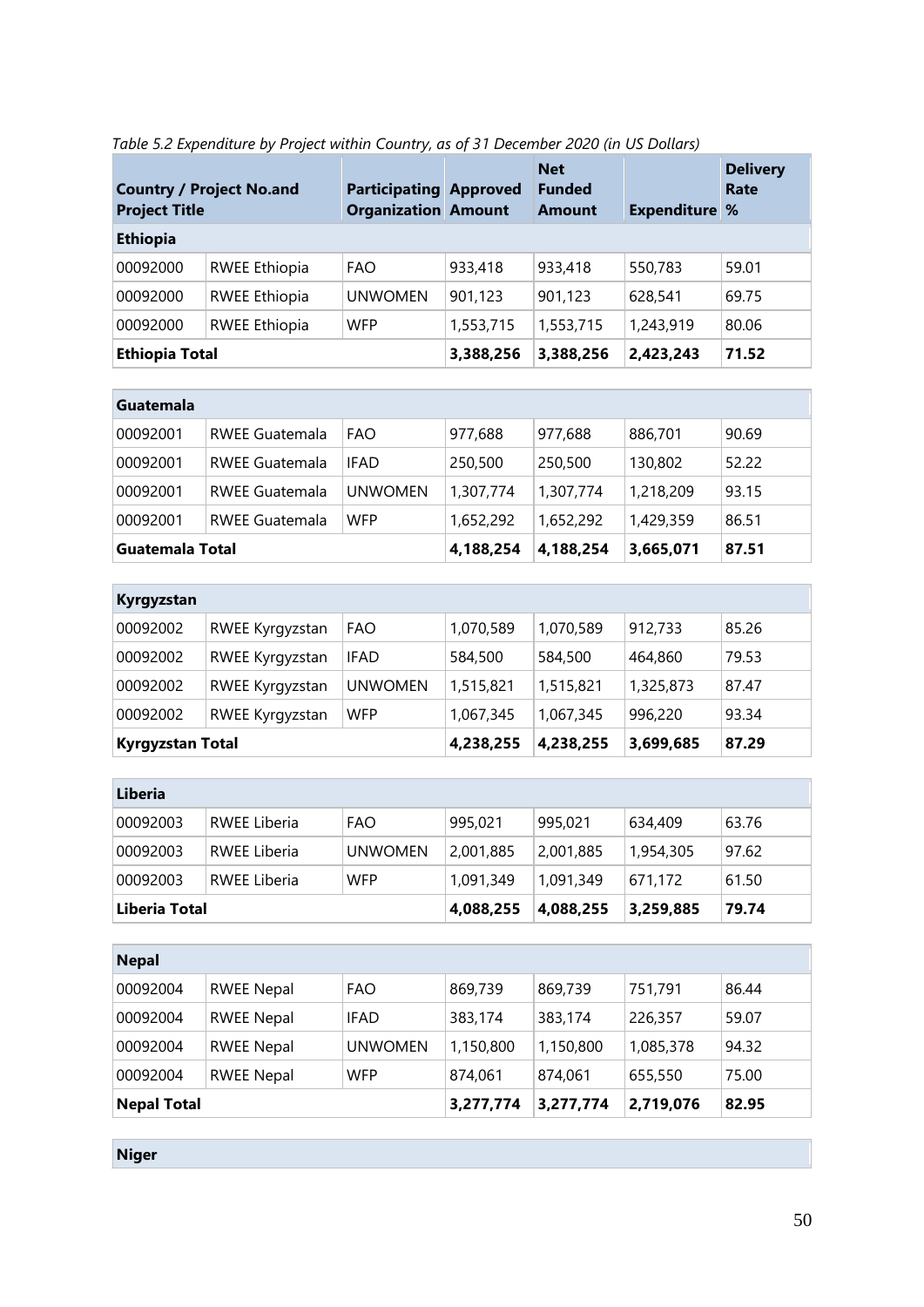| 00092005           | <b>RWEE Niger</b> | <b>FAO</b>     | 1,531,500 | 1,531,500 | 1,261,333 | 82.36 |
|--------------------|-------------------|----------------|-----------|-----------|-----------|-------|
| 00092005           | <b>RWEE Niger</b> | <b>IFAD</b>    | 842,793   | 842,793   | 784,766   | 93.11 |
| 00092005           | <b>RWEE Niger</b> | <b>UNWOMEN</b> | 837,443   | 837,443   | 746,677   | 89.16 |
| 00092005           | <b>RWEE Niger</b> | <b>WFP</b>     | 876,521   | 876,521   | 661,884   | 75.51 |
| <b>Niger Total</b> |                   |                | 4,088,257 | 4,088,257 | 3,454,660 | 84.50 |

| <b>Rwanda</b>       |                    |                |           |                       |            |       |
|---------------------|--------------------|----------------|-----------|-----------------------|------------|-------|
| 00092006            | <b>RWEE Rwanda</b> | <b>FAO</b>     | 810,310   | 810,310               | 705,043    | 87.01 |
| 00092006            | <b>RWEE Rwanda</b> | <b>IFAD</b>    | 765,728   | 765,728               | 572,731    | 74.80 |
| 00092006            | <b>RWEE Rwanda</b> | <b>UNWOMEN</b> | 824,312   | 824,312               | 642,724    | 77.97 |
| 00092006            | <b>RWEE Rwanda</b> | <b>WFP</b>     | 987,906   | 987,906               | 816,497    | 82.65 |
| <b>Rwanda Total</b> |                    |                | 3,388,256 | 3,388,256             | 2,736,995  | 80.78 |
|                     |                    |                |           |                       |            |       |
| <b>Grand Total</b>  |                    |                |           | 26,657,307 26,657,307 | 21,958,615 | 82.37 |

#### <span id="page-50-0"></span>**5.3 Expenditure by Category**

Project expenditures are incurred and monitored by each Participating Organization and are reported as per the agreed categories for inter-agency harmonized reporting. In 2006 the UN Development Group (UNDG) established six categories against which UN entities must report inter-agency project expenditures. Effective 1 January 2012, the UN Chief Executive Board (CEB) modified these categories as a result of IPSAS adoption to comprise eight categories. All expenditure incurred prior to 1 January 2012 have been reported in the old categories; post 1 January 2012 all expenditure is reported in the new eight categories, outlined in the table below.

#### **2012 CEB Expense Categories**

- 1. Staff and personnel costs
- 2. Supplies, commodities and materials
- 3. Equipment, vehicles, furniture and depreciation
- 4. Contractual services
- 5. Travel
- 6. Transfers and grants
- 7. General operating expenses
- 8. Indirect costs

|  |  | Table 5.3 Expenditure by UNDG Budget Category, as of 31 December 2020 (in US Dollars) |  |  |
|--|--|---------------------------------------------------------------------------------------|--|--|
|--|--|---------------------------------------------------------------------------------------|--|--|

| <b>Category</b>                        | <b>Prior Years</b><br>as of 31-Dec-2019 Jan-Dec-2020 Total | <b>Current Year</b> |           | <b>Percentage of Total</b><br><b>Programme Cost</b> |
|----------------------------------------|------------------------------------------------------------|---------------------|-----------|-----------------------------------------------------|
| Staff & Personnel Cost (New)           | 2,434,693                                                  | 363,567             | 2,798,260 | 13.70                                               |
| Suppl, Comm, Materials (New) 2,009,380 |                                                            | 372,327             | 2,381,707 | 11.66                                               |
| Equip, Veh, Furn, Depn (New)           | 785,205                                                    | 52,413              | 837,618   | 4.10                                                |
| Contractual Services (New)             | 4,081,751                                                  | 998,262             | 5,080,012 | 24.88                                               |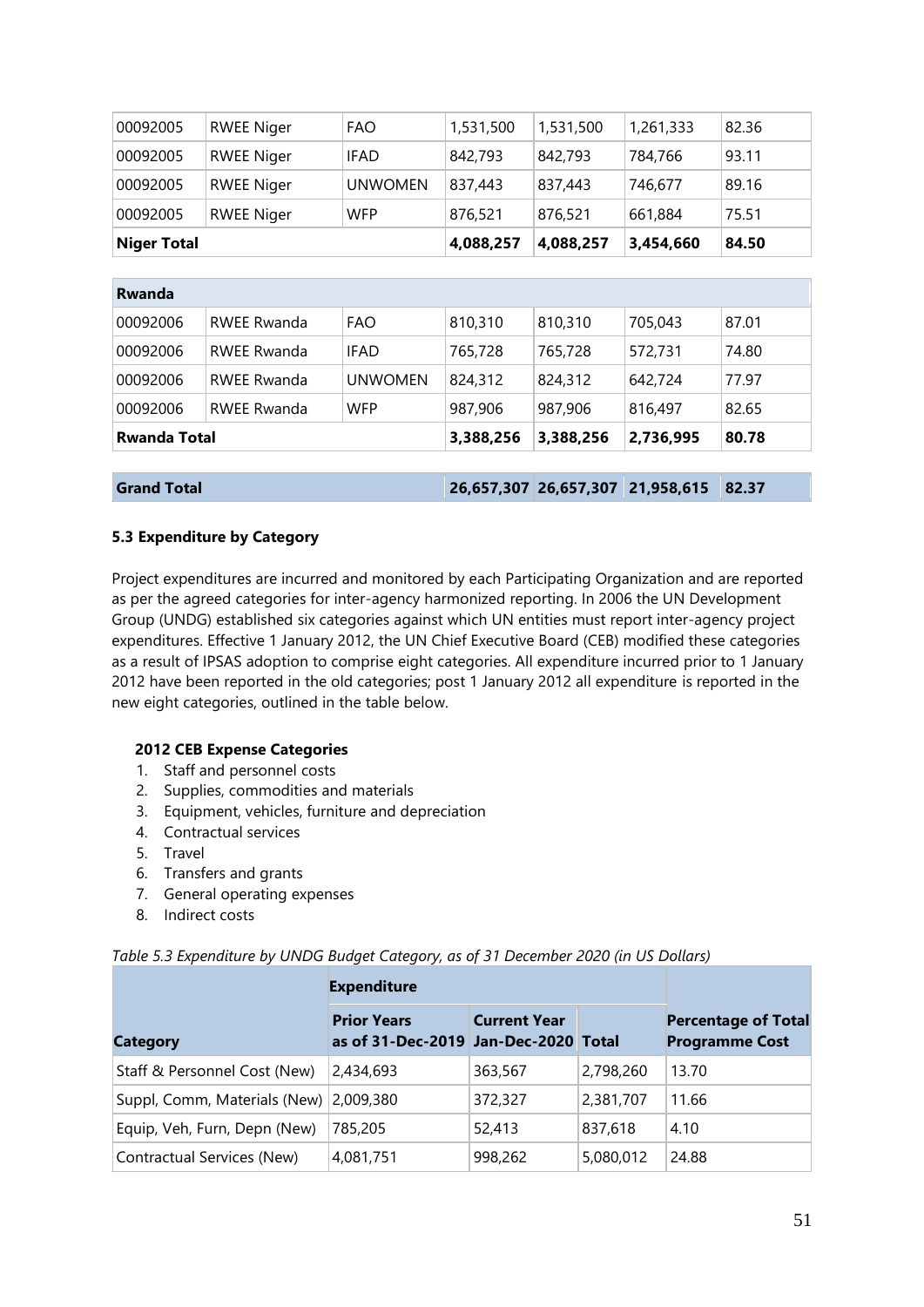| Travel (New)                              | 1,201,308  | 106,382   | 1,307,690         | 6.40  |
|-------------------------------------------|------------|-----------|-------------------|-------|
| Transfers and Grants (New)                | 3,818,156  | 682,174   | 4,500,330         | 22.04 |
| General Operating (New)                   | 3,022,903  | 493,150   | 3,516,053         | 17.22 |
| <b>Programme Costs Total</b>              | 17,353,396 | 3,068,274 | 20,421,669 100.00 |       |
| <sup>1</sup> Indirect Support Costs Total | 1,438,959  | 97,987    | 1,536,946         | 7.53  |
| <b>Total</b>                              | 18,792,354 | 3,166,261 | 21,958,615        |       |

**1 Indirect Support Costs** charged by Participating Organization, based on their financial regulations, can be deducted upfront or at a later stage during implementation. The percentage may therefore appear to exceed the 7% agreed-upon for on-going projects. Once projects are financially closed, this number is not to exceed 7%.

### <span id="page-51-0"></span>**6. Cost Recovery**

\_\_\_\_\_\_\_\_\_\_\_\_\_\_\_\_\_\_\_\_\_\_

Cost recovery policies for the Fund are guided by the applicable provisions of the Terms of Reference, the MOU concluded between the Administrative Agent and Participating Organizations, and the SAAs concluded between the Administrative Agent and Contributors, based on rates approved by UNDG.

The policies in place, as of 31 December 2020, were as follows:

- **The Administrative Agent (AA) fee:** 1% is charged at the time of contributor deposit and covers services provided on that contribution for the entire duration of the Fund. In the reporting period US\$ was deducted in AA-fees. Cumulatively, as of 31 December 2020, US\$ **291,649** has been charged in AA-fees.
- **Indirect Costs of Participating Organizations**: Participating Organizations may charge 7% indirect costs. In the current reporting period US\$ **97,987** was deducted in indirect costs by Participating Organizations. Cumulatively, indirect costs amount to US\$ **1,536,946** as of 31 December 2020.

### <span id="page-51-1"></span>**7. Accountability and Transparency**

In order to effectively provide fund administration services and facilitate monitoring and reporting to the UN system and its partners, the MPTF Office has developed a public website, the MPTF Office Gateway [\(http://mptf.undp.org\)](http://mptf.undp.org/). Refreshed in real time every two hours from an internal enterprise resource planning system, the MPTF Office Gateway has become a standard setter for providing transparent and accountable trust fund administration services.

The Gateway provides financial information including: contributor commitments and deposits, approved programme budgets, transfers to and expenditures reported by Participating Organizations, interest income and other expenses. In addition, the Gateway provides an overview of the MPTF Office portfolio and extensive information on individual Funds, including their purpose, governance structure and key documents. By providing easy access to the growing number of narrative and financial reports, as well as related project documents, the Gateway collects and preserves important institutional knowledge and facilitates knowledge sharing and management among UN Organizations and their development partners, thereby contributing to UN coherence and development effectiveness.

### <span id="page-51-2"></span>**8. Direct Costs**

The Fund governance mechanism may approve an allocation to a Participating Organization to cover costs associated with Secretariat services and overall coordination, as well as Fund level reviews and